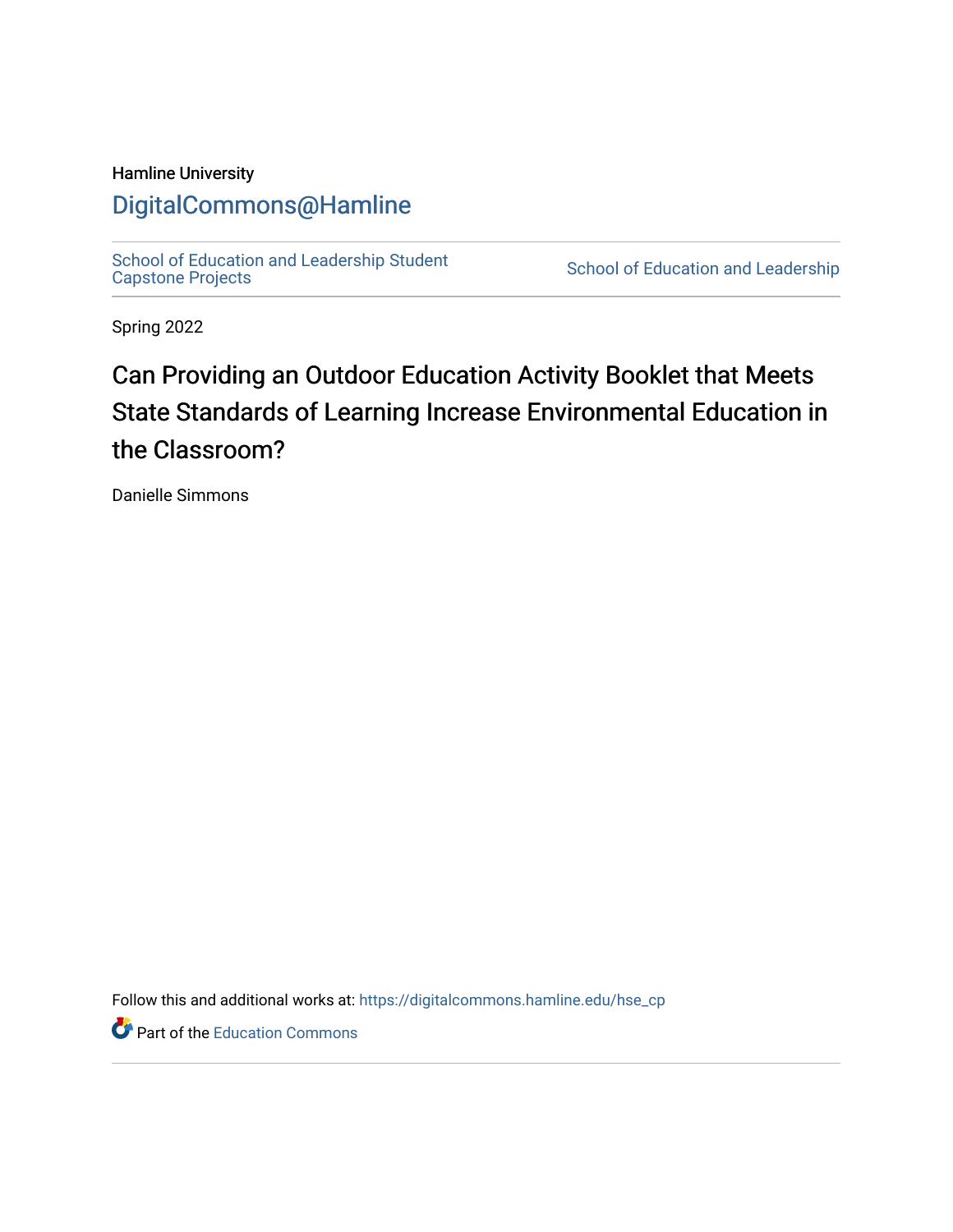Can Providing an Outdoor Education Activity Booklet that Meets State Standards of

Learning Increase Environmental Education in the Classroom?

by

Danielle Simmons

A capstone thesis submitted in partial fulfillment of the requirements for the degree of Master of Arts in Education: Natural Science and Environmental Education.

Hamline University

St. Paul, Minnesota

May 2022

Primary Advisor: Julia Reimer Content Expert: Deborah Naybor, PhD Peer Reviewers: Delaney Babich, Rebecca Batchelder, Alexis Craig and Nicole DeCarolis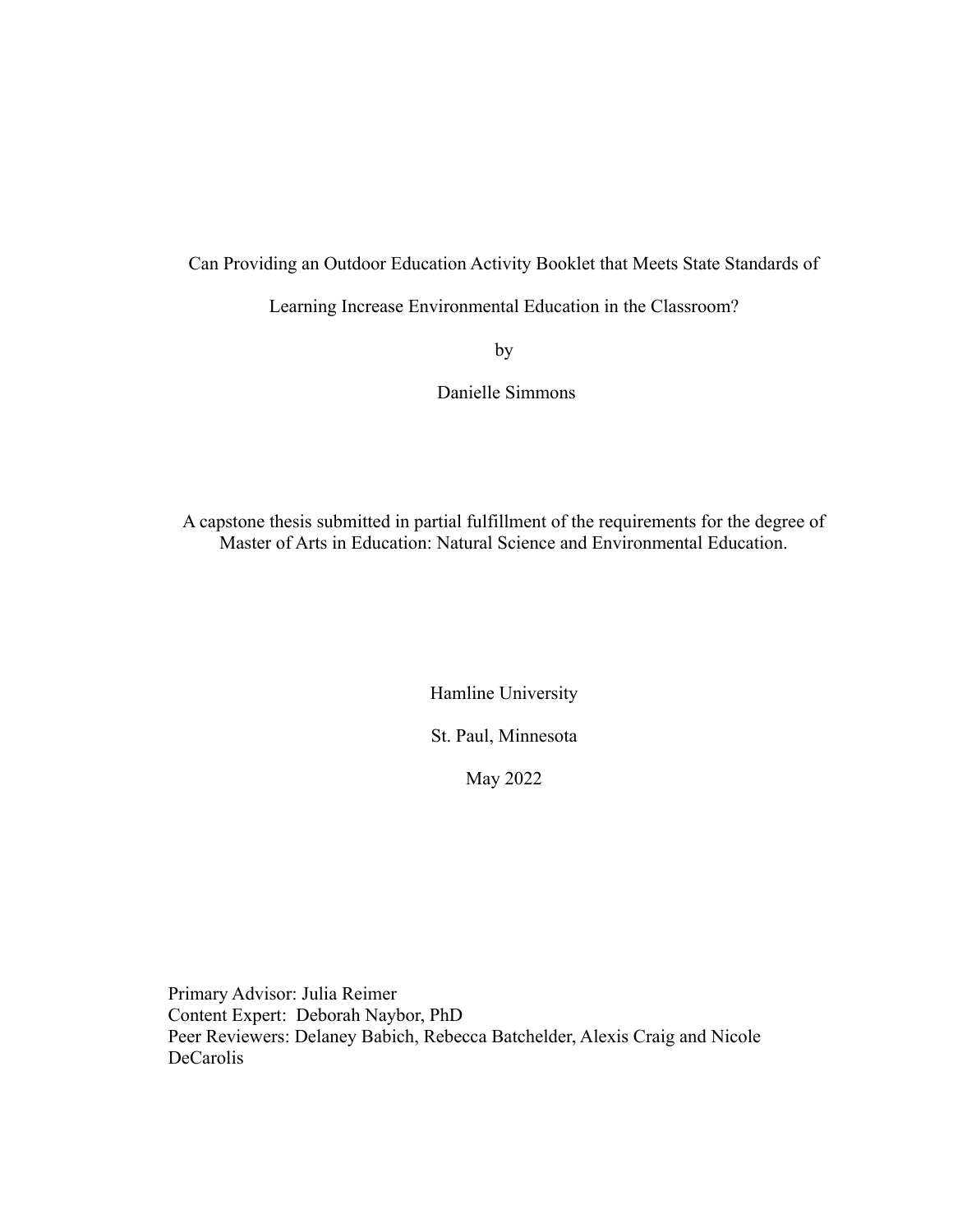# DEDICATION

To my fiancé for continuously pushing me to go after my dreams and supporting me along the way. Also, to my parents for teaching me from a young age that anything is possible and that I have no limits. To my friends that I have gained throughout my educational journey and everyone else who has helped me to get to this place. Thank you.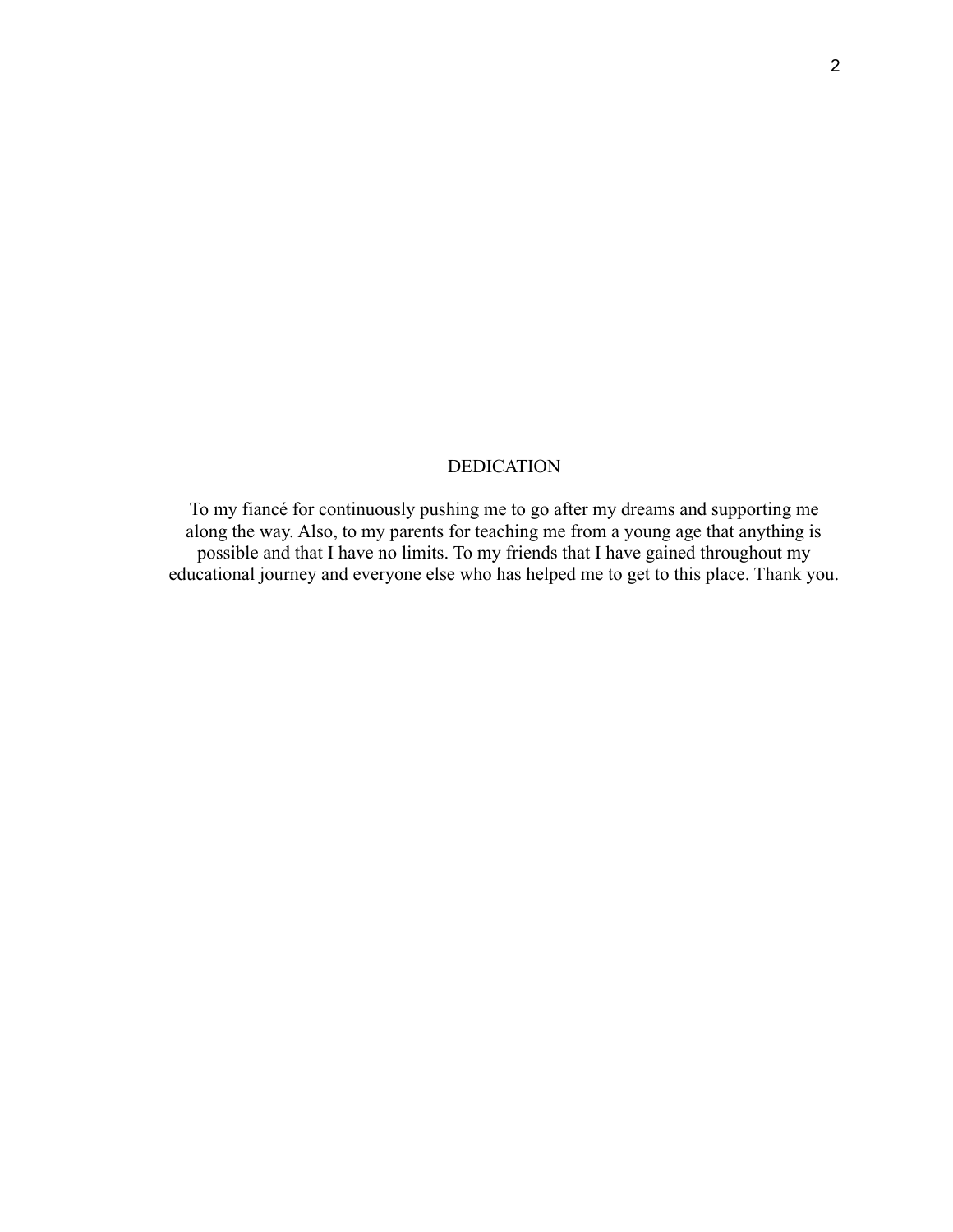# TABLE OF CONTENTS

| .36 |
|-----|
|     |
|     |
|     |
|     |
|     |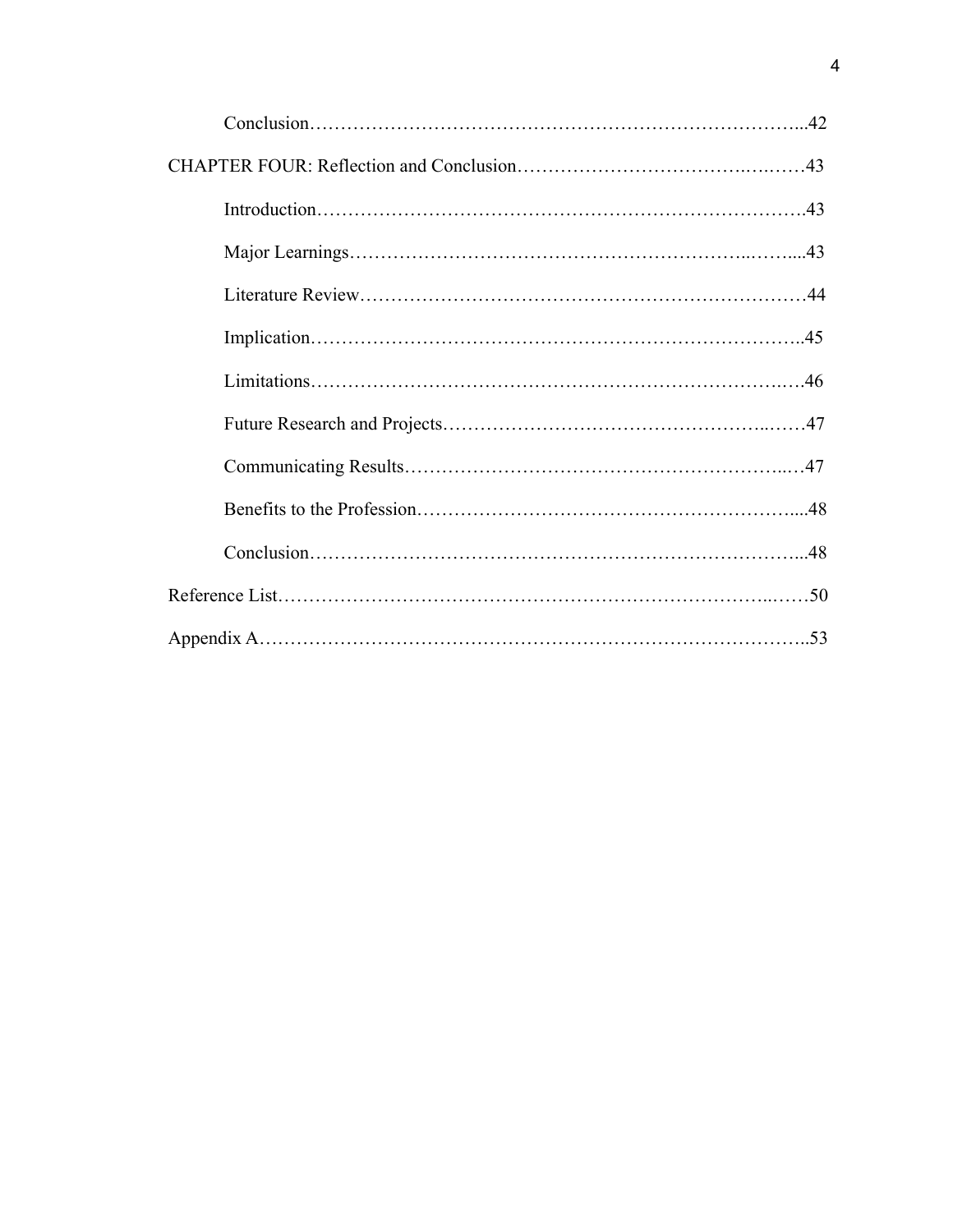# LIST OF TABLES

Table 1. The Role of Nearby Nature in Children's Realization of Their

|--|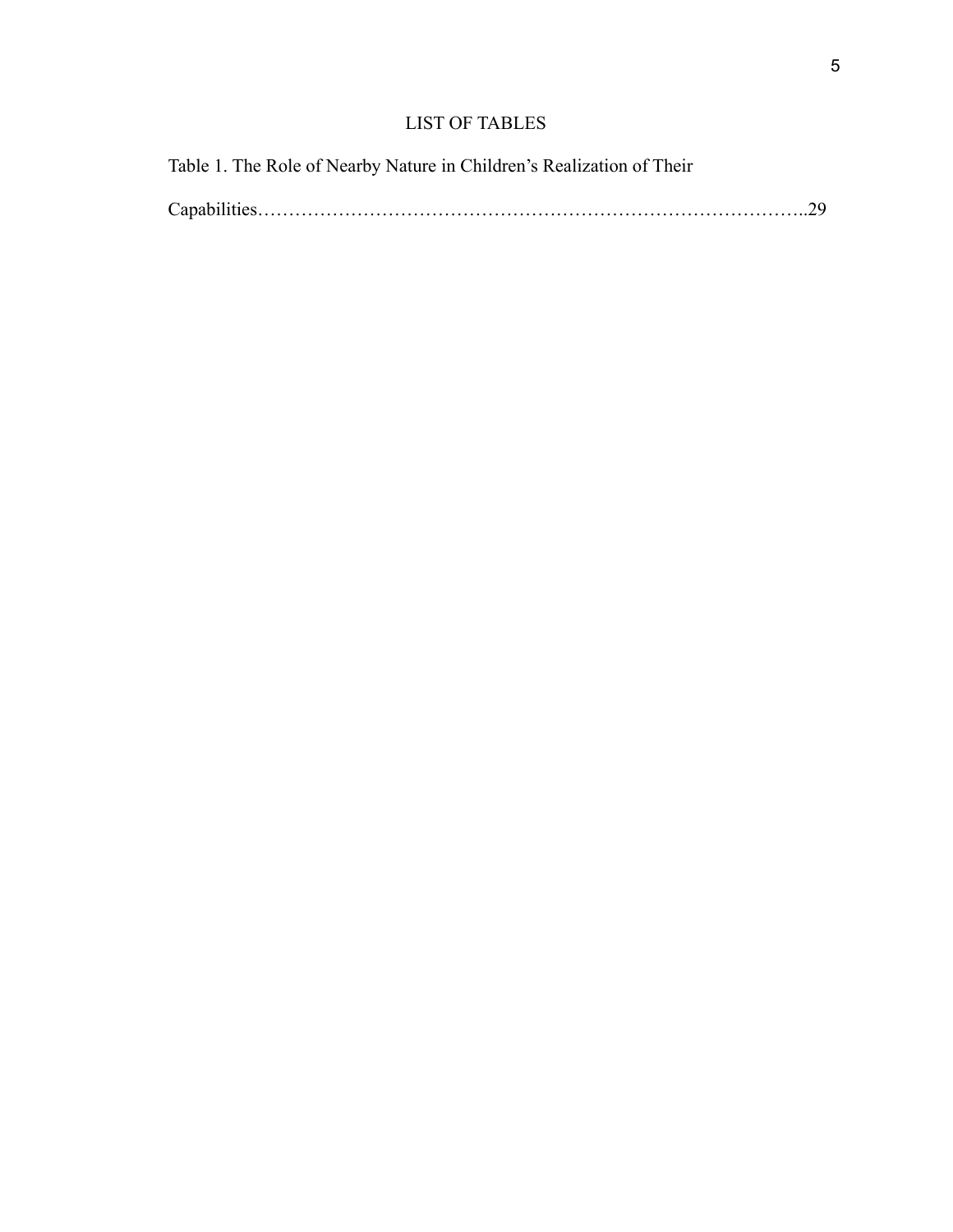# LIST OF FIGURES

|--|--|--|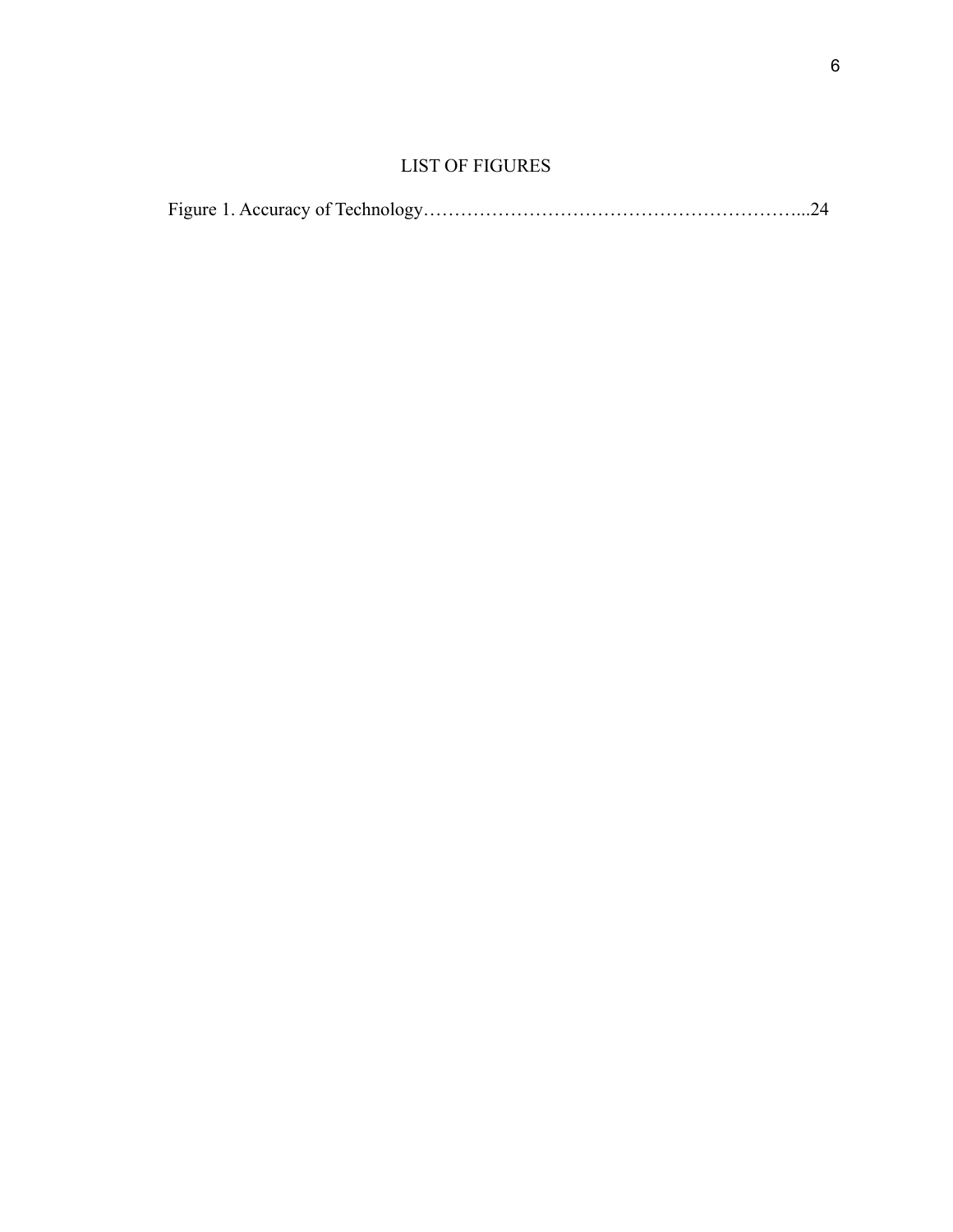#### **CHAPTER ONE**

#### **Introduction**

#### **Introduction**

I began my journey as an educator in the field of environmental education. Then I transitioned into classroom teaching, where I had to reassess all I knew about nature-based education. This transition was not an easy one, as it shifted my way of thinking about how nature is used in education. I know that I am not alone, but I also know that sometimes teachers can feel alone, especially when they are not comfortable teaching a specific topic or subject area. Let's go on a journey through my educational experiences, my relationship to nature, why I chose to do the project I did, and who this project could benefit. When considering what to do for my capstone project, I wanted to bridge the gap between both environmental education and classroom teaching. I wanted to create something that could be used by educators in Virginia that met standards of learning and would serve as an activity that could be self-guided by the students. *Can providing an outdoor education activity booklet that meets state standards of learning increase environmental education in the classroom?* That is the question I am going to try to answer by creating a booklet that teachers can use to help their students investigate nature.

Taking students on environmental education experiences is not always feasible for school districts because of funding or time. Outdoor education in school systems is something that teachers typically shy away from because they either do not feel comfortable teaching in nature, or they are worried about having their students in nature. But letting students out into nature to explore on their own in a controlled environment is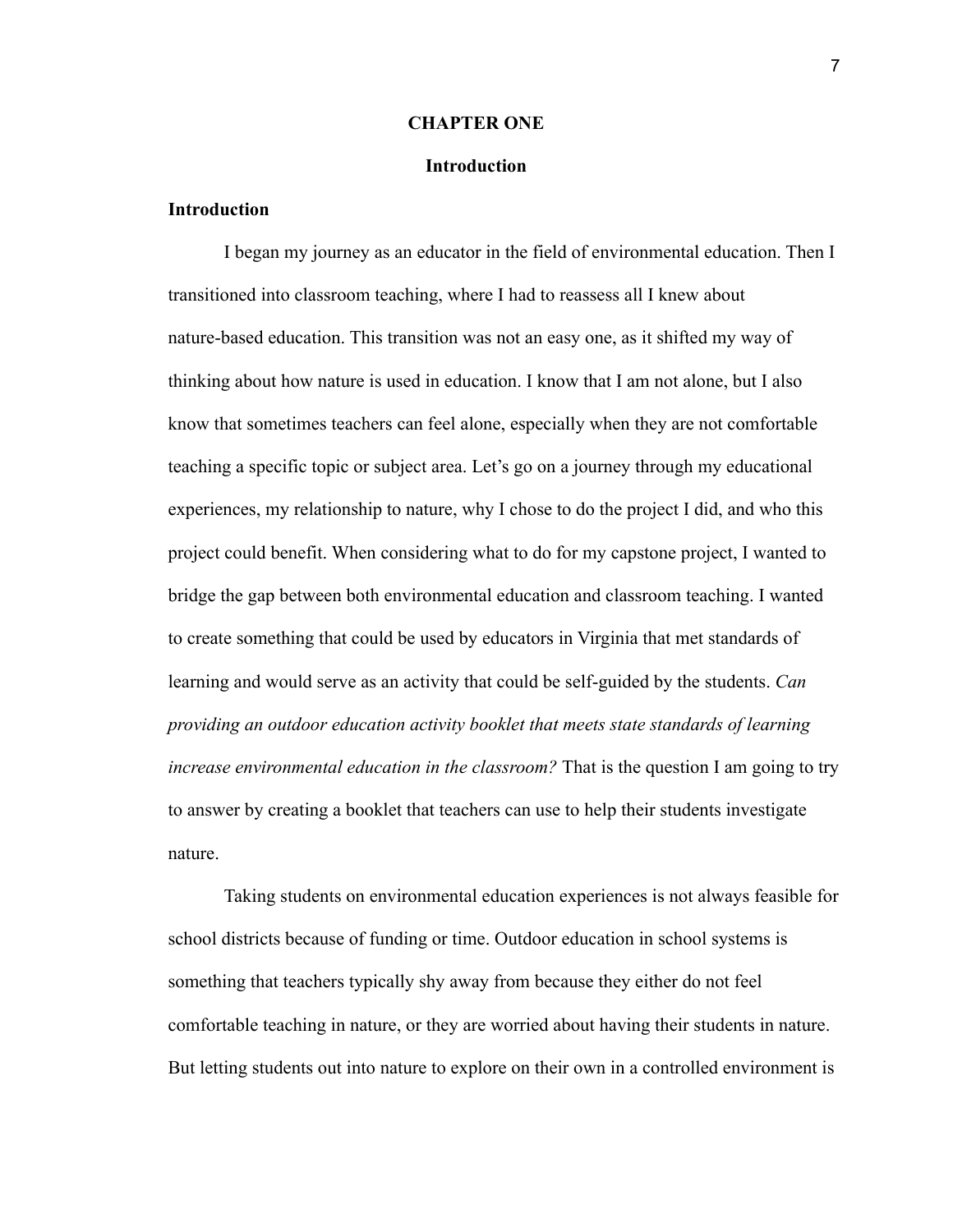one of the most beneficial things an educator can do. It allows students to come to their own conclusions and independently connect with nature. Often, students will be able to learn better in nature because it is a new learning environment for them. When students feel comfortable in nature and want to learn more about their environment, they will feel more connected to where they live and they will understand their place in their ecosystem.

#### **My Educational History**

In high school, I took many agricultural courses, but there was one in particular that really stuck out to me. I took a course called environmental science, and it changed the trajectory of my life. I felt so invested in my environment and its health that I applied for a grant so that my high school could receive two large recycling bins for cans and bottles because we had previously been throwing them out. I got the grant and my school received the recycling bins, and for the first time in my life, I felt like I could really make a difference. This is what led me to choose my major in college. I received my Bachelor's in Science in Natural Resource Conservation and Management from Paul Smith's College. I had known since high school I wanted to do something to help the environment, but it wasn't until my second year in college that I realized the impact education could have on an issue. I was a part of my college's Center for Campus Sustainability, and each semester I would help to organize a campus-wide vote on sustainable projects for our campus. Part of organizing the vote would be educating students about all the projects prior. This was my first real experience with teaching and I knew it was what I was meant to be doing.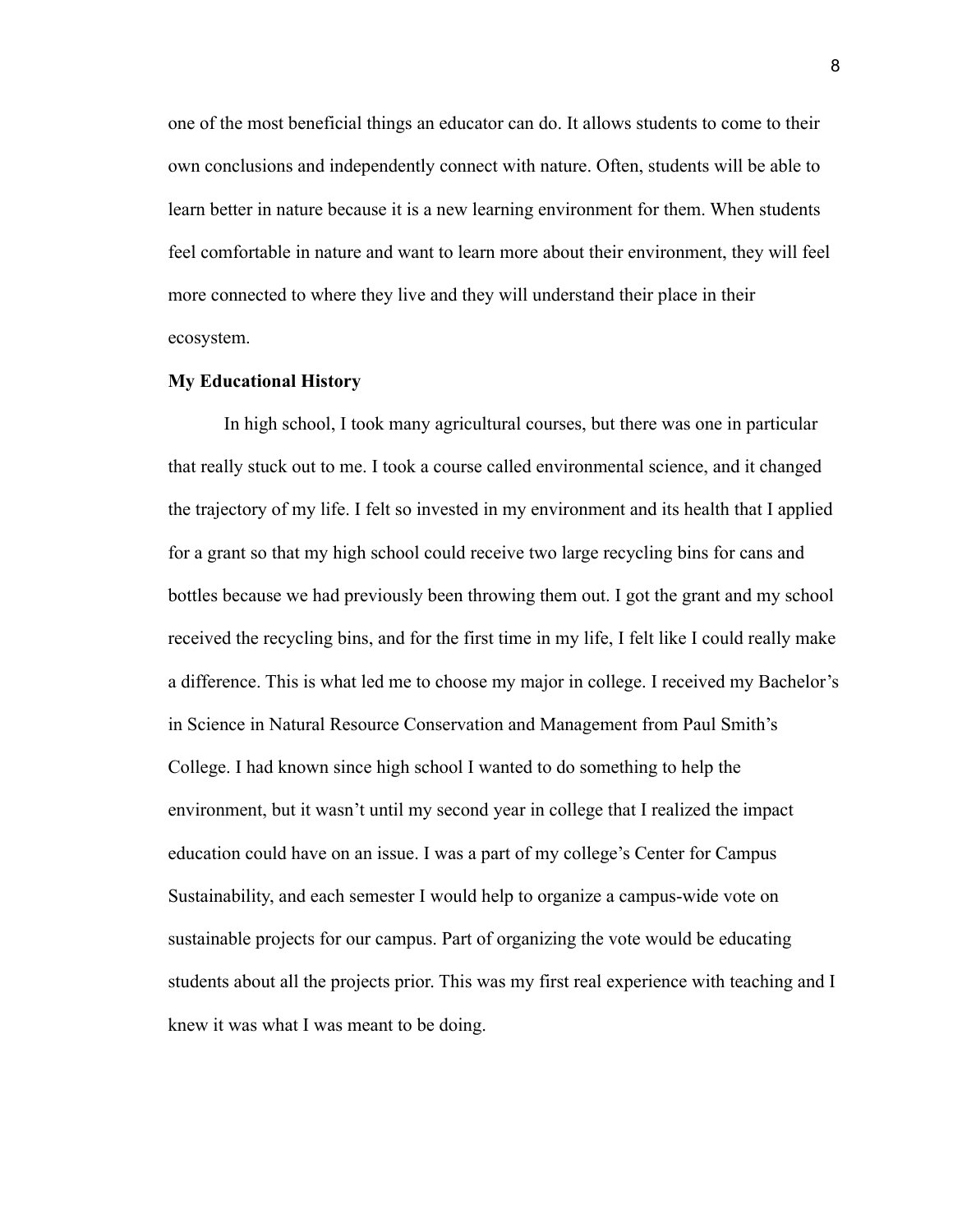In my current classroom, I teach upper elementary at a Montessori school for a mixed group of students in grades four to six, which is very different from my experience growing up and attending a public school. One of the main differences between my public school education and my Montessori classroom is how the natural environment is treated. With Montessori, nature is viewed as an educational tool to help teach skills that students will be able to use, like gardening and how to identify and take care of plants and animals. There are entire curriculums that have lessons on zoology and botany, which most public schools do not have until high school. My feelings towards those subjects would have been altered sooner if I had learned them in elementary school.

#### **Relationship to Nature**

I have always been deeply connected to nature, which began when I was young and would camp with my parents in the mountains. The connection grew when I wanted to explore everything, including the cornfield that grew each year behind my childhood home. My parents liked being outdoors and wanted to share that with me. I also had other family members who felt similarly, and many of my fondest childhood memories were spent outside.

I went to a school that focused on agriculture, so I learned a lot about how plants grow and raising livestock. While that was very beneficial and has helped me connect with the environment, it was also very specialized and did not benefit everyone. Although quite a few did, not everyone that I grew up with went on to become farmers. That left many of us feeling like we didn't fit in because we did not feel as strongly about farming as some of our fellow classmates did. I believe education should be about the whole child and the ability to learn their passions. I think about how much funding my school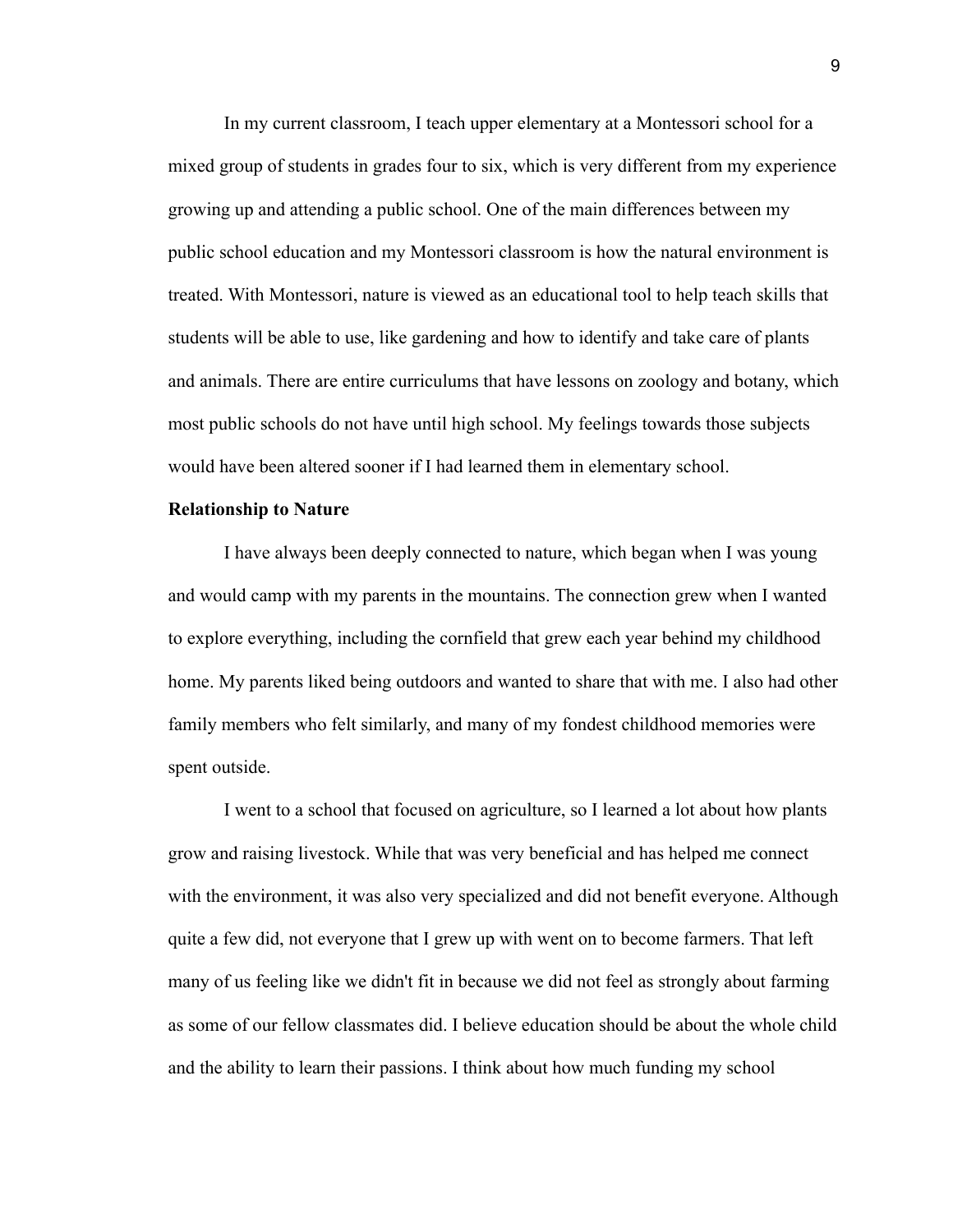received to create such an extensive agricultural curriculum, but I wonder what else that funding could have gone towards. How many other clubs could have been formed that helped students find their passion and go on to pursue their dreams?

When I went to college, I was overwhelmed by how many clubs and organizations I was interested in. In the beginning, I wondered why my high school had not been as inclusive as my college had been. In college, I felt like I had finally found my place because I was surrounded by students that had similar interests to mine. But I also felt miles behind many students because my high school did not have the same courses a lot of other students had access to at theirs. Throughout high school, I easily got good grades and rarely had to study for tests, but that all changed for me when I got to college. When I took my first Biology course, I quickly started to fall behind and realized that I did not have the same educational experience that others did–which was a real a-ha moment for me. That is why I think it is so important to start teaching about the environment at a young age so students don't feel behind or overwhelmed when they begin high school or college. I want to provide an inclusive project that all students can enjoy and feel uplifted in.

#### **Rationale**

One of the things I like to ask my students when I see them each morning is what they did the night before. Oftentimes, they say they spent time with their family, went out to dinner, watched tv, or played video games. The thing that concerns me is how much they talk about electronics. Even if they are not directly telling me they spent hours watching Tik Toks or movies, I can tell that they did based on their conversations with me throughout the day. Although I do have quite a few students that play outside, go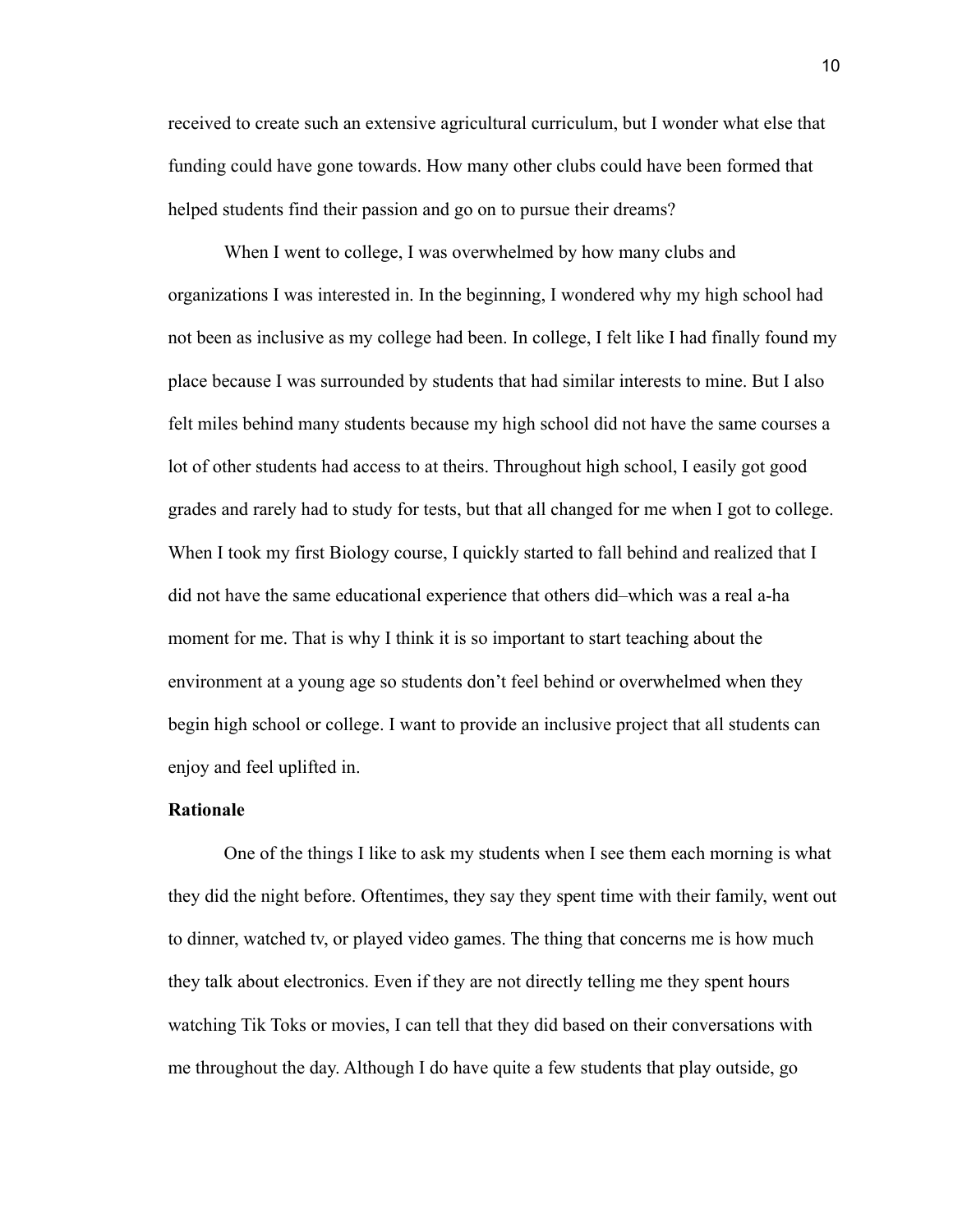camping, and enjoy nature, they are not the majority. When I think of my experiences in nature at a young age, I know they helped me become who I am today. But I wonder how many children get to have that same experience today. Are children still getting outside with all of the advances in technology? Are parents or guardians still able to take their children outdoors when they have such demanding schedules? These are a few of my many concerns for children in this generation. There are so many things to go or see and not enough parks or natural areas where children can go out and enjoy nature. And if students aren't getting to go out into nature in school or at home, then we, as a society, are in trouble.

It is my opinion that creating a connection with nature will help students feel more responsible for it. And with the current health of our environment, we really need the next generations to take on that leadership role and help to change our trajectory. Our global climate crisis is real and needs solutions to help combat it. Those solutions could come from students who are able to realize their passions at a young age and help create real change when they are older. Even if their true passion isn't for the environment, but is art or poetry, those passions could still help create change. Students could create an art piece on global warming or write poetry about their experience in nature. In this guide, students will be able to create authentic representations of their feelings toward and about the environment. That is why environmental education is so important not just in schools, but for children to be learning about their environment outside of school too.

#### **Stakeholders**

This project contributes to the overall growth and development of environmental education content in diverse learning environments. If teachers can feel more confident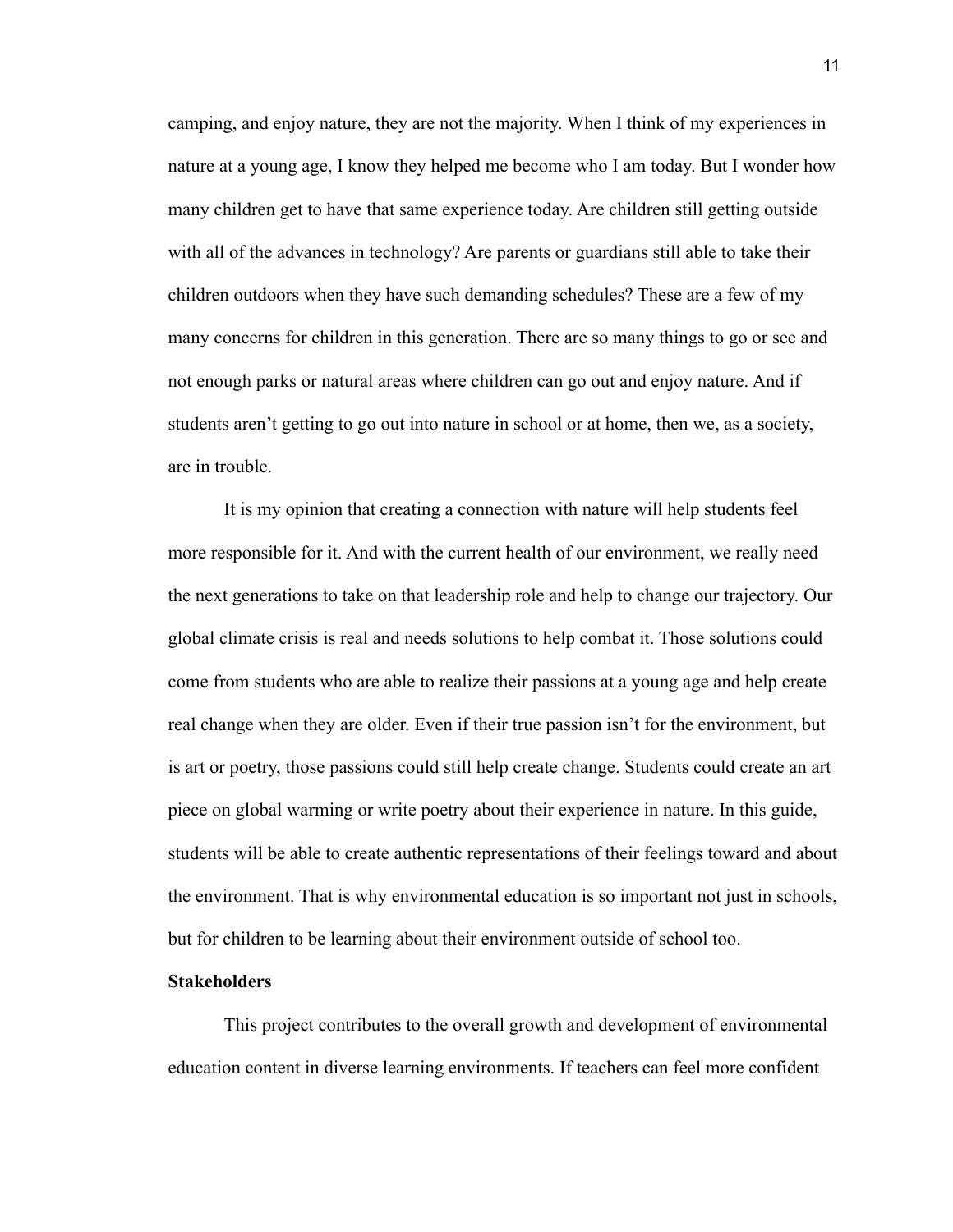and comfortable taking their students outside, they will be more likely to advocate for taking them to nature centers or other interpretive centers that help to reinforce environmental education. If funding is also an issue for those teachers, they may become more likely to apply for grants or other resources that could help get their students outside and exploring nature. Change can start with just one teacher adapting this guide into their curriculum and could snowball into something so much bigger.

In Virginia, the standards of learning for science focus on other aspects of science and less on environmental science. That does not mean that just because there are no specific parameters around environmental science, that teachers can not reach any standards of learning by including environmental science into their curriculum. It is my goal with this project to help other educators, like myself, understand that nature-based education is interdisciplinary and can check off more than just the science box.

#### **Conclusion**

In developing this guide for educators, I was also able to define where I fit in. For a long time, I felt like a sell-out because I switched to teaching in a school setting, but I now realize that having my background in science and experience in environmental education can be beneficial, not just to my students who can identify most trees around our school because I have instilled that in them, but also my fellow teachers and their students. My experiences in public school helped to shape the way I now teach, and my experiences in college helped me to gain confidence and become comfortable with my passions. My love for nature is something that I now hope to instill in my students and, someday, in my children. I want other teachers to have an easier time adding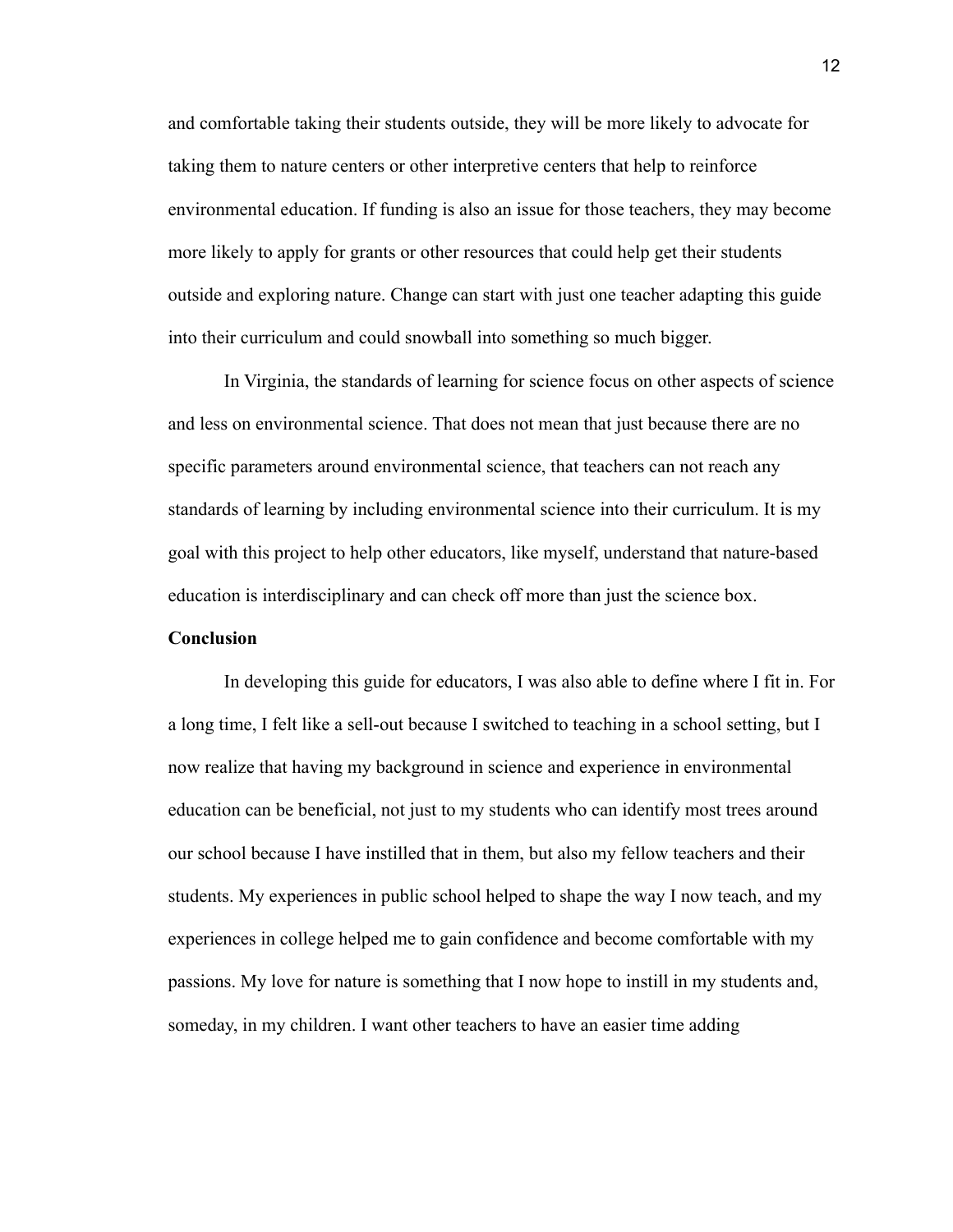environmental education into their curriculum, and I want students to feel comfortable going out into nature.

This project has transformed my mindset about how I feel about teaching. My journey has not been easy, and it is humbling to feel I have finally found my place. I hope that through sharing this booklet that other teachers and educators can find their place and help their students find theirs.

In the next chapter, I will be providing research showing the benefits of nature-based education and how to implement it in the classroom. I will also be discussing the different learning styles and how to incorporate aspects of each into an environmental education curriculum. Finally, I will be discussing climate change and the impact students can have on a local level. In Chapter Three, I will be discussing the project that was created to help bridge the gap between formal education and non-education. After understanding more about the project in Chapter Three, I will go on to reflect on the process in Chapter Four, where I will go through my own learning and how it impacted me as a student and an educator.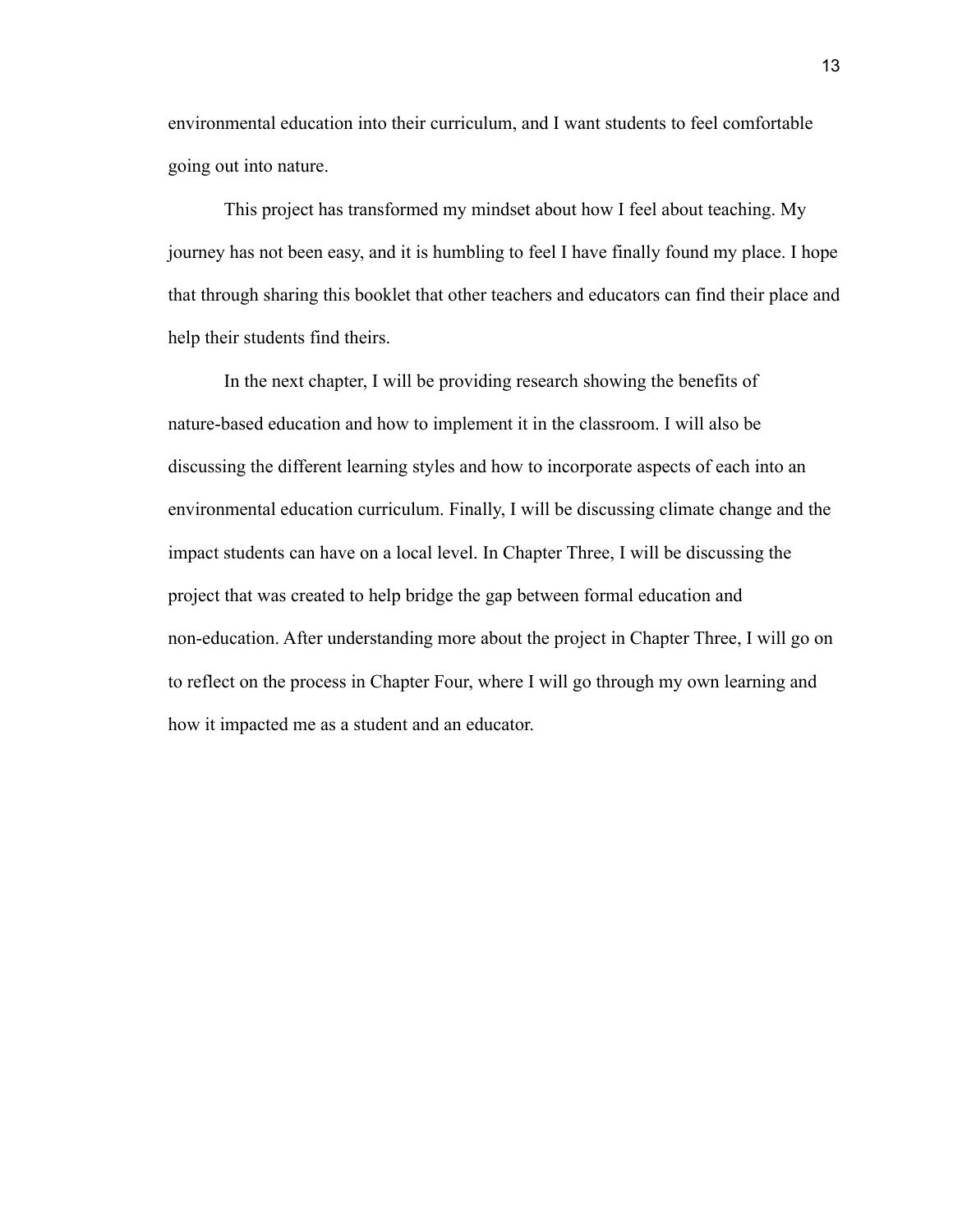#### **CHAPTER TWO**

#### **Literature Review**

## **Introduction**

In developing this project, many different considerations had to be included. In this chapter, there are many concepts that will help us further comprehend the project. To understand the background of environmental education, there is first a section on the history of outdoor education. Diving into some of the major issues that are happening in our environment today leads us to the next category of climate change. Then there is a category about how science and technology are interdisciplinary. After that, there is a category on finding your place in the environment and, lastly, one on the feasibility of the project. All of these concepts help find an answer to my research question: *Can providing an outdoor education activity booklet that meets state standards of learning increase environmental education in the classroom?*

#### **History of Outdoor Education**

To begin this chapter, I feel it is important to provide a relevant summary of the history of environmental education to gain a full understanding of where we are at today. Well-known contributors to modern and historical understandings of outdoor education include naturalists such as John Muir, Aldo Leopold, and Rachel Carson, who helped to develop environmental education in the United States beginning in the early 1900s (Monroe & Krasny, 2015). Environmental education (EE) today looks very different from how it once did.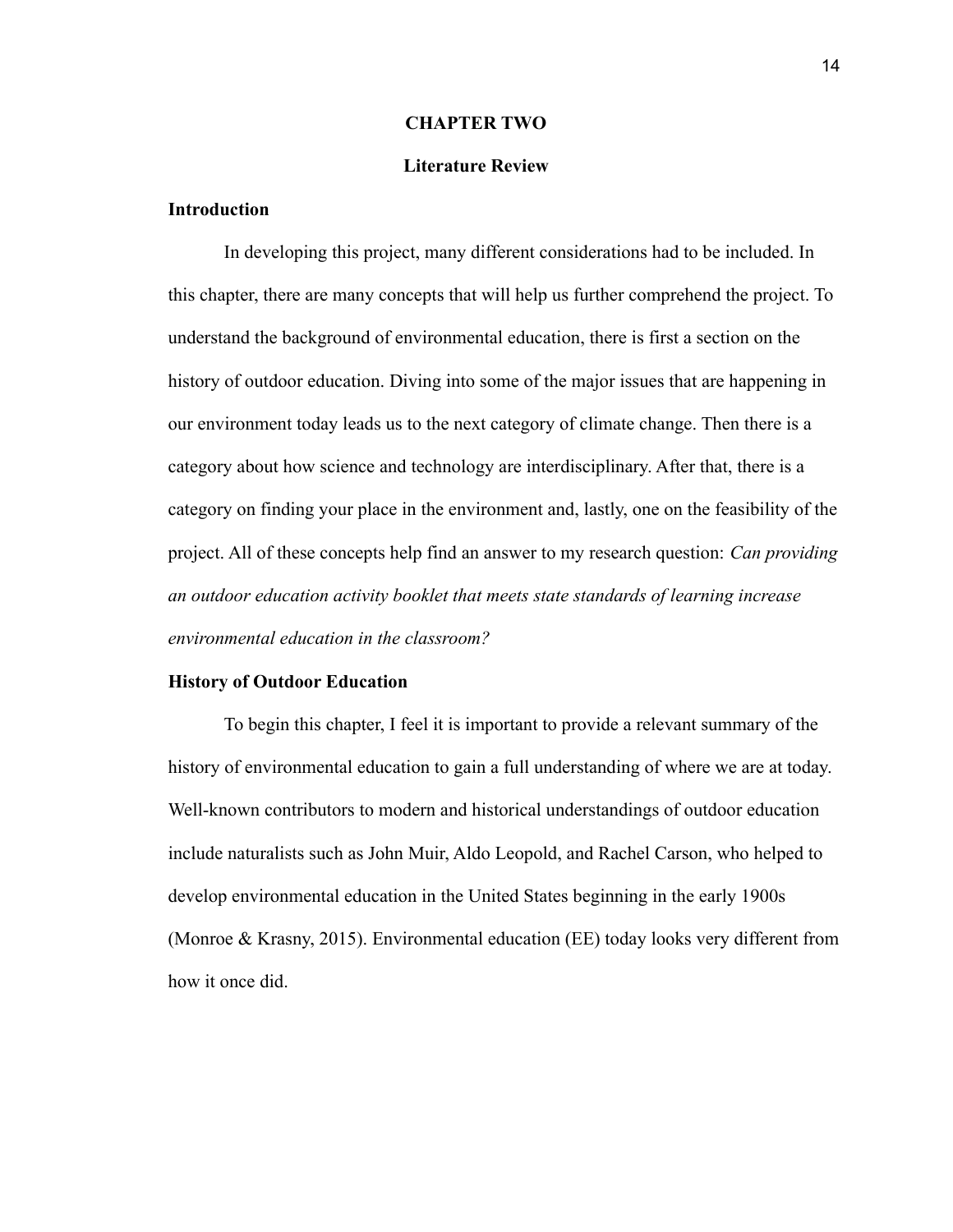#### *National Parks*

The establishment of the National Parks system is one of the most notable catalysts for environmental education. During the 19th and early 20th centuries, public health was looked at more closely, and having access to things like "fresh air, light and space for movement" became more important than ever (Chawla, 2015, p. 433). This also helped bring awareness to the importance of our public health and our environment. People began to feel a connection to these parks and saw the benefits the environment had to offer everyone.

Major environmental issues, like the Dust Bowl of the 1930s, helped to bring even more awareness around the environment and how to properly manage it. Fraser et al. (2015) found that after agricultural techniques did not prosper in the 1930s, the United States government changed conservation education to be focused on wise use of the country's natural resources, and then again changed it after the 1960s when there were more issues arising from pollution. Wise use is still a concept that is taught today in environmental education, however, it is now more focused on the conservation of land and other natural resources. Then, Rachel Carson wrote about the impact of dichlorodiphenyltrichloroethane (DDT) on environments and public health in *Silent Spring* (Carson, 2015). This issue and novel lit the match that sparked the environmental movement in the 1970s. Those that lived through these issues were able to speak on their experiences and could see the impacts on not only public health but environmental health too.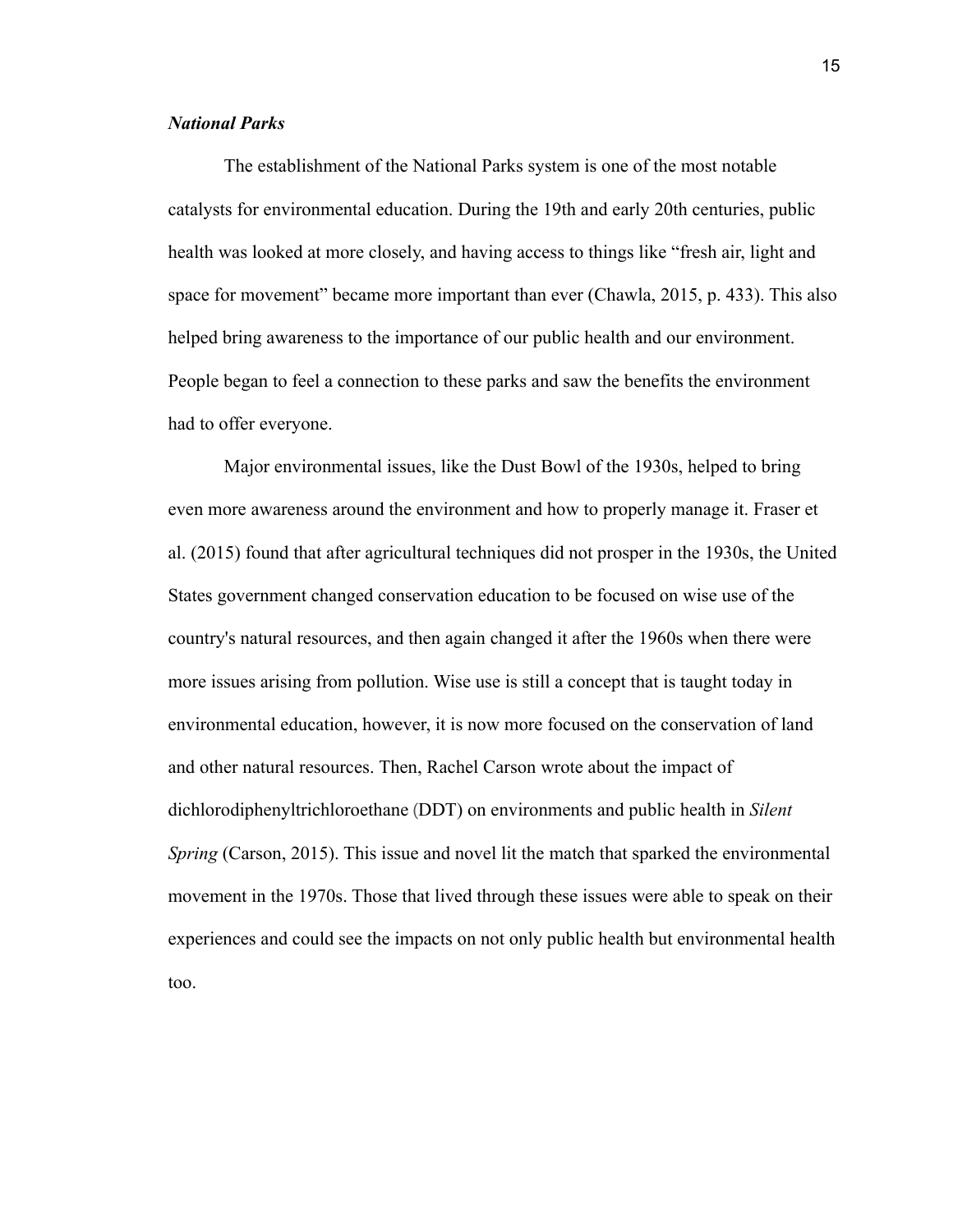## *Storytelling*

In the 1970s is when storytelling became a critical part of environmental education. We learn from our experiences, and teaching others about the environmental issues that happened previously became a major aspect of environmental education then and now (Stewart, 2008). Telling a story helps the audience build a connection with the speaker but also with the content, in this case, the environment. If there is a connection between nature and a person, that person is more likely to share their own experiences with others and do more than expected to help their environment.

As an educator, sharing personal experience can often be frowned upon in a formal setting, but that is different in environmental education. Environmental educators are able to share their own experiences in nature with others because it helps to strengthen their presentation and help their audience connect to the topic. It is one thing to know about environmental issues, but choosing to act on that knowledge is something that modern-day environmental education incorporates.

#### *Environmental Education Today*

Today, environmental education can be either formal or informal education, and typically ties back to standards of learning in schools. There is also a difference between rural and urban outdoor education. Urban environmental education is a relatively new concept that is still hard to grasp for many but is becoming more common, especially with the growing rate of cities (Monroe & Krasny, 2015). To create a well-rounded environmental education experience, not only should the content relate to the standards of learning, but it should also include a stewardship component that involves the audience in a project that brings about change. This final aspect of an environmental education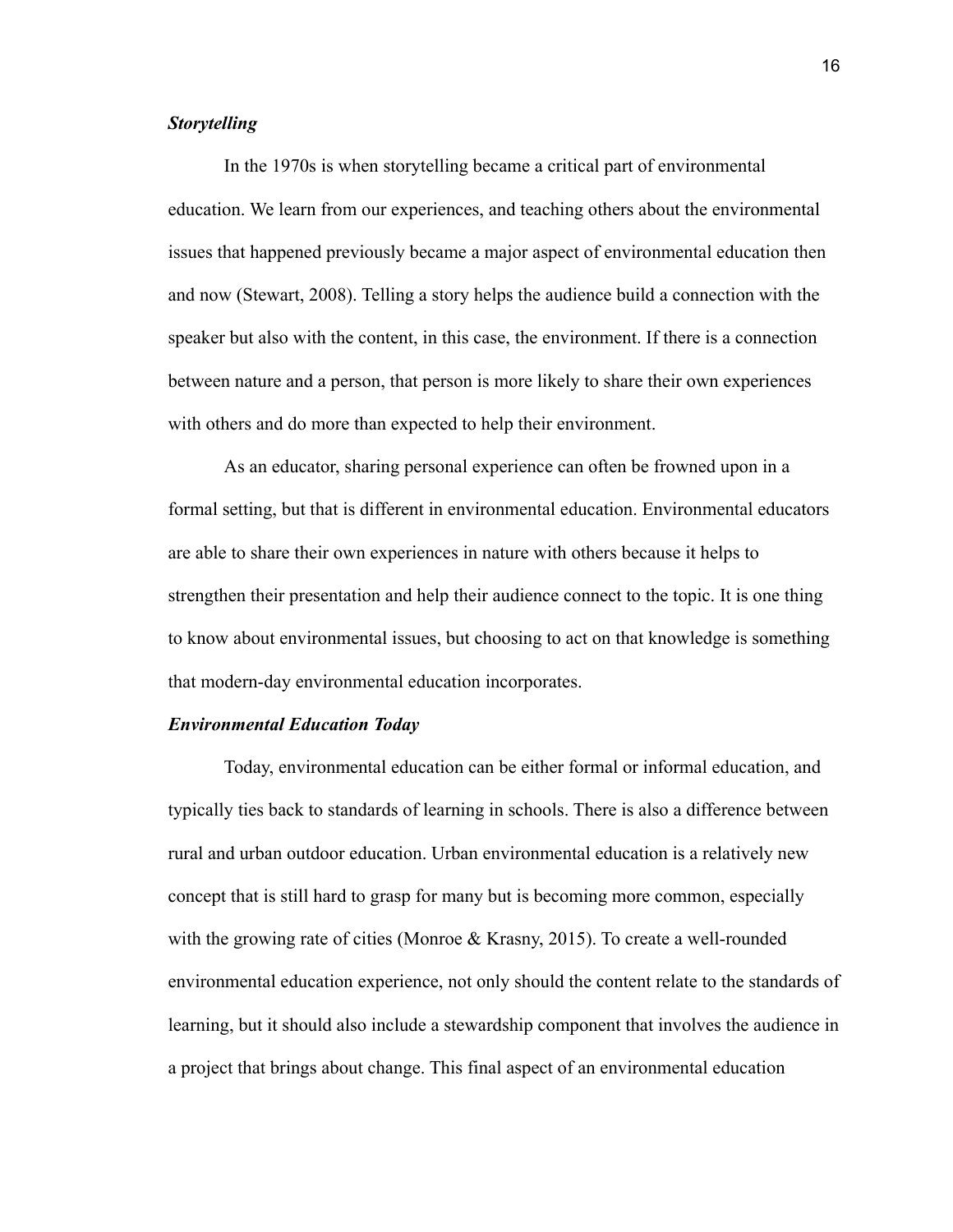experience is important because it can inspire the audience members to create real change in their communities and in the world.

#### *Summary*

Environmental education has changed drastically since its inception. With the work of early environmentalists, the National Park system was established and soon started to educate the public about the environment. Then after national environmental issues were recognized, the government shifted its focus on wise use of our natural resources, changing environmental education again. Finally, how EE was presented to students and to the public changed to have more of a focus on storytelling within academic settings. This helped to shape public perspective and lead to connection between people and nature. Those connections led to more action based projects in individual communities and more awareness of environmental issues both locally and globally. The following section is an example of how current environmental issues can be developed into more interactive, environmental education-focused work in the classroom.

#### **Climate Change**

A story that is now being told is that of our global climate and how it is changing. Climate change has been happening for generations, but it has increasingly become more urgent in more recent decades. One way to help this is to tie global climate change into curriculum standard goals. This allows students to meet their standards of learning and also comprehend what is happening on a local and global scale to our environment. This can look different depending on the grade level, but it is now explicitly being written into high school curriculum goals.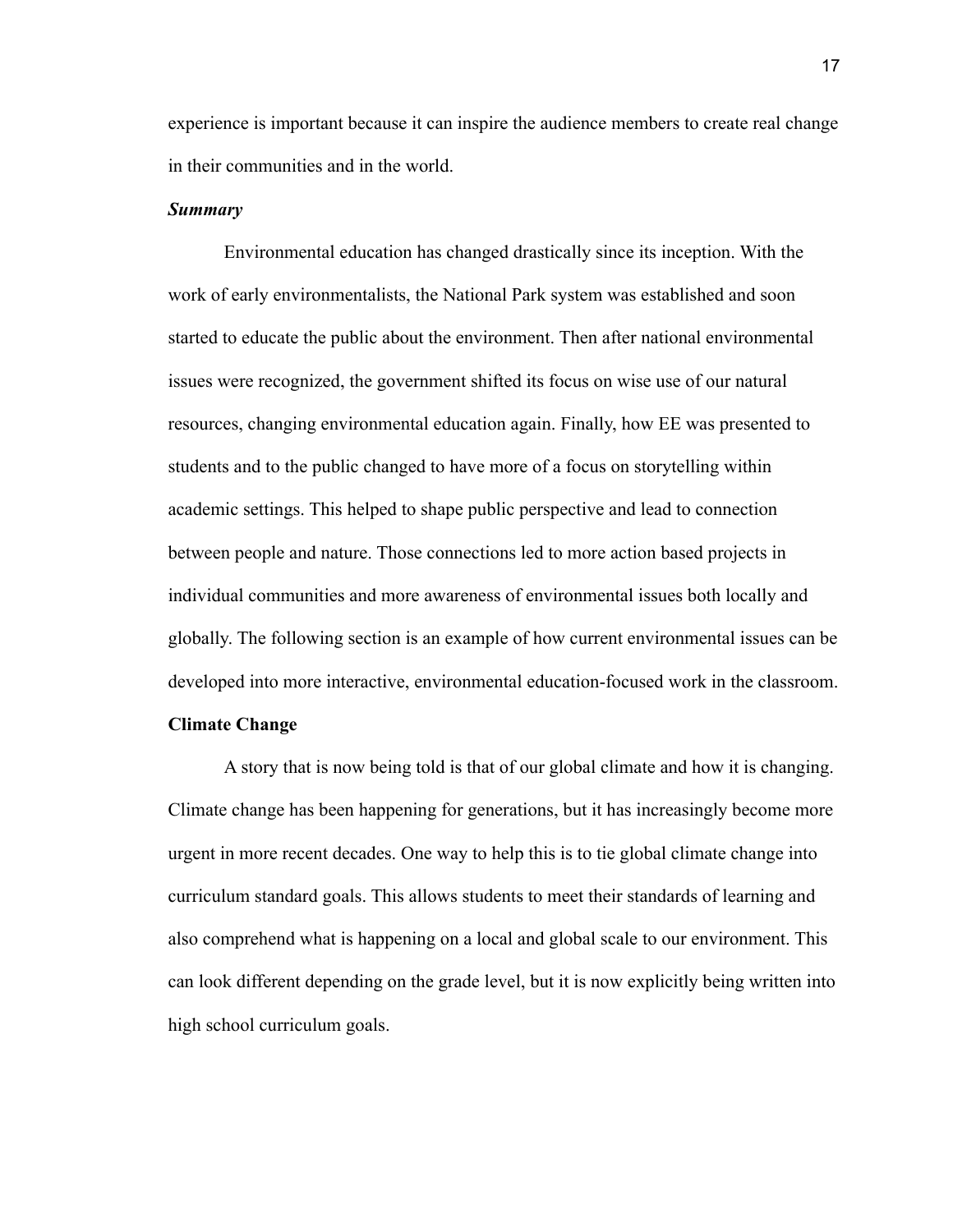#### *High School Graduate Goals*

Many schools in the United States have a program called "K-14," which refers to the teaching of students beginning with Kindergarten and then including two years of vocational or technical teaching either through another program or a local community college. According to the National Research Council (2012), K-14 graduates should be able to understand the following:

- Fundamental processes that influence climate, at scales ranging from local to regional to global.
- Natural variability and natural cycles in climate.
- Human impact on the climate—that is, how the growth in human population and technology has made it possible for human activity to change climate patterns at various scales.
- How changes in climate can and do influence physical systems, ecosystems, and society.
- Why the scientific community is now convinced that anthropogenic climate change is under way.
- What the range of effects of climate change is and how likely various different scenarios of climate change are under different conditions. (p. 5)

Achieving these goals may seem simple, when it is far more complicated than it seems. To begin, Sobel (2013) suggests introducing climate change at an early age, as long as it is all developmentally appropriate. It also should be introduced beginning with local issues before linking those issues to others both nationally and globally. If concepts are introduced too early or the concepts are too hard to conceptualize, it will cause a child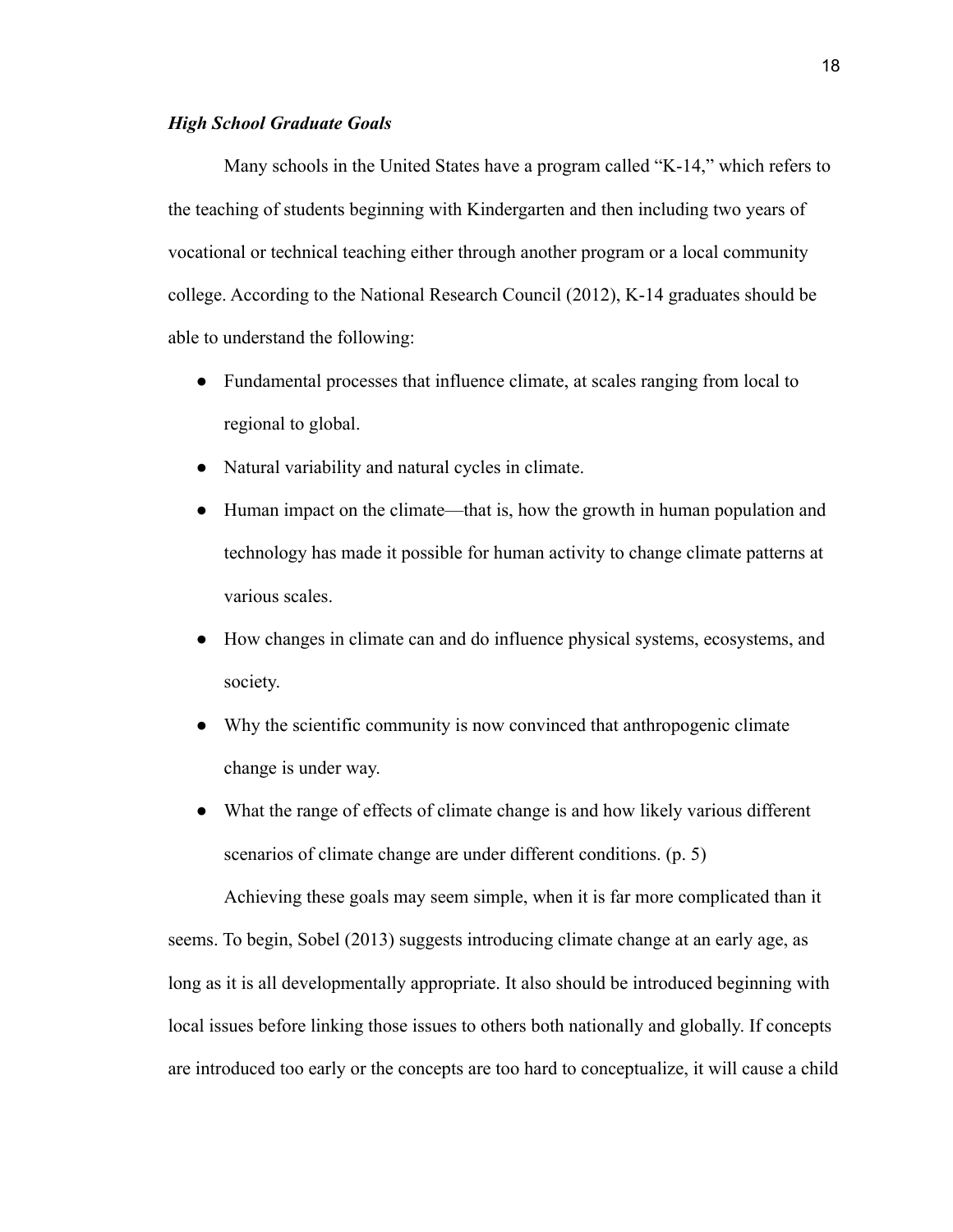to shut down completely. This is what Sobel (2013) defines as 'ecophobia.' If students become overwhelmed with the gloom and doom of climate change, then they will be less likely to listen at all to anything in the future because they will remember their bad experience at a young age.

#### *Metaphors*

One strategy that can be utilized to communicate about climate change is to use metaphors. This is helpful because it takes a hard to understand concept, and makes it more relatable to the audience. Metaphors are tools that are not meant to be taken literally, they just illustrate a point that is being made. One program that could help educators is the National Network for Ocean and Climate Change Interpretation (NNOCCI). According to Climate Interpreter (n.d.), "climate's heart" is the concept that our oceans are like the heart of our planet. Similar to how the heart of an organism circulates blood and helps to keep our body temperature normal, our oceans circulate heat throughout our climate system. The heart also regulates the flow of blood throughout our bodies, and our oceans regulate the flow of water throughout our climate system. When society puts stress on the oceans by burning fossil fuels, its ability to stabilize our climate is less likely, just like if you put too much stress on your heart, it will not be able to stabilize your body. All of these concepts are laid out on sheets for each metaphor and are then explained further on the NNOCCI website

(climateinterpreter.org/about/projects/NNOCCI).

The NNOCCI training is one that any educator can take, whether formal or informal, that gives tools on how to use these metaphors and how to draft conversations around climate change. There are ways to avoid negative communications by "bridge and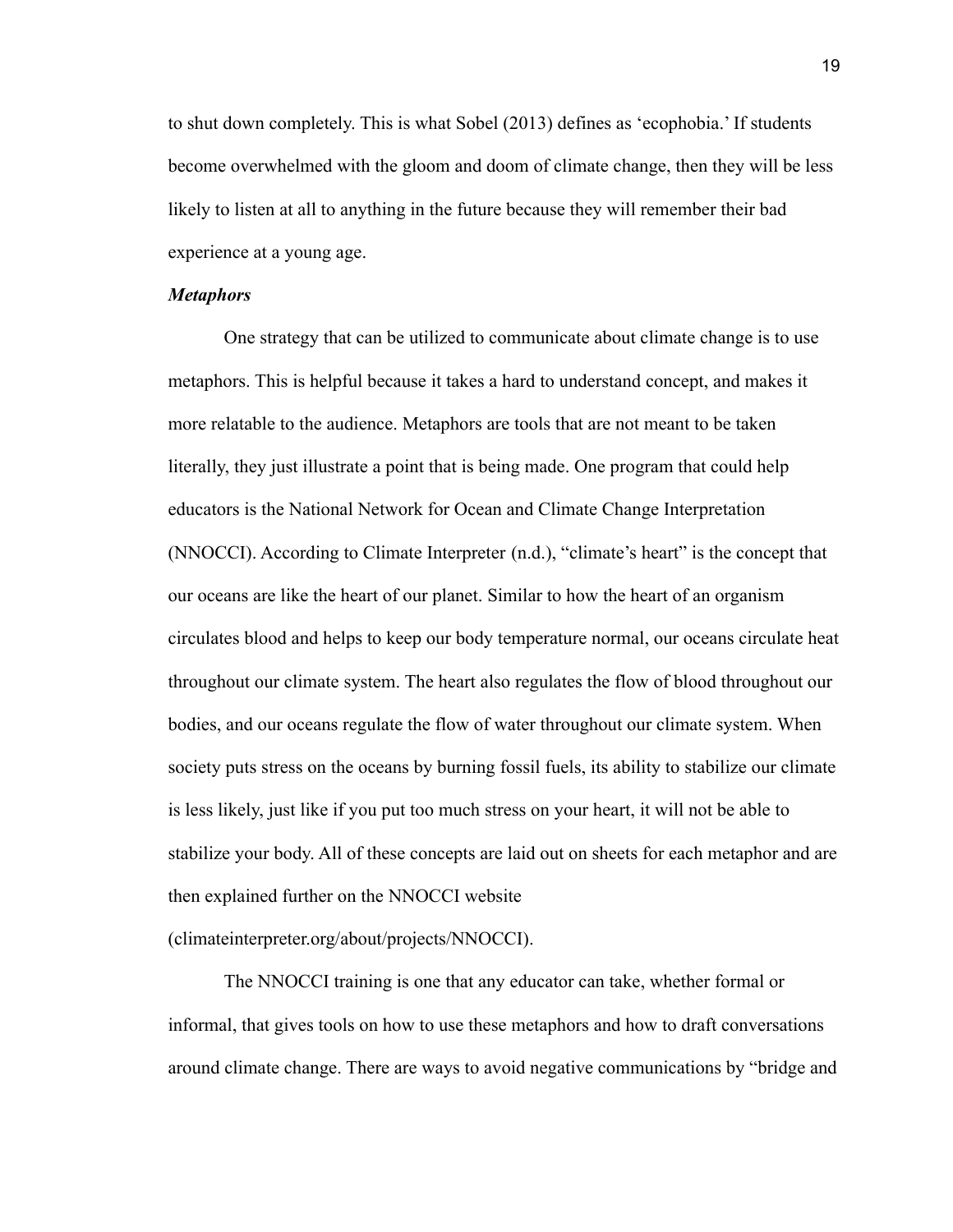pivoting" to the metaphors and the concepts that go with them (Climate Interpreter, n.d.). It also highlights ways to redirect the audience away from disbelieving statements. The training gives tools to understand these metaphors and then how to use them and what to avoid and it helps to prepare educators for any circumstance and how to navigate it.

NNOCCI is not the only program that has climate change metaphors. There are other examples of climate change metaphors from Armstong et al. (2018) like the Carbon Bathtub. This metaphor shows us that our climate system is like a bathtub, and putting water into it from the tap is like adding greenhouse gasses to our atmosphere; if more is added, the bathtub will eventually overflow. But if the plug can be pulled on the bathtub, the emissions could drain out through carbon sinks.

These metaphors are great tools to help the audience (especially if they are children) understand the big concepts of climate change. Many of these metaphors, from both the NNOCCI training and Armstrong et al. (2018), have images that go along with them, which would highlight each argument more by including a visual aid for the audience to focus on. Once they feel more comfortable with what climate change is, that is when the rest of climate education can come into play. This is something that I am incorporating into my project.

#### *All Sides of an Issue*

Another thing to understand with teaching climate education is that all sides must be presented and the teacher must keep personal biases from the classroom. Hungerford (2009) states that environmental educators are not advocates on any given issue, they are providing their audience with "critical thinking and citizen participation skills" for them to come to their own conclusions (p. 3).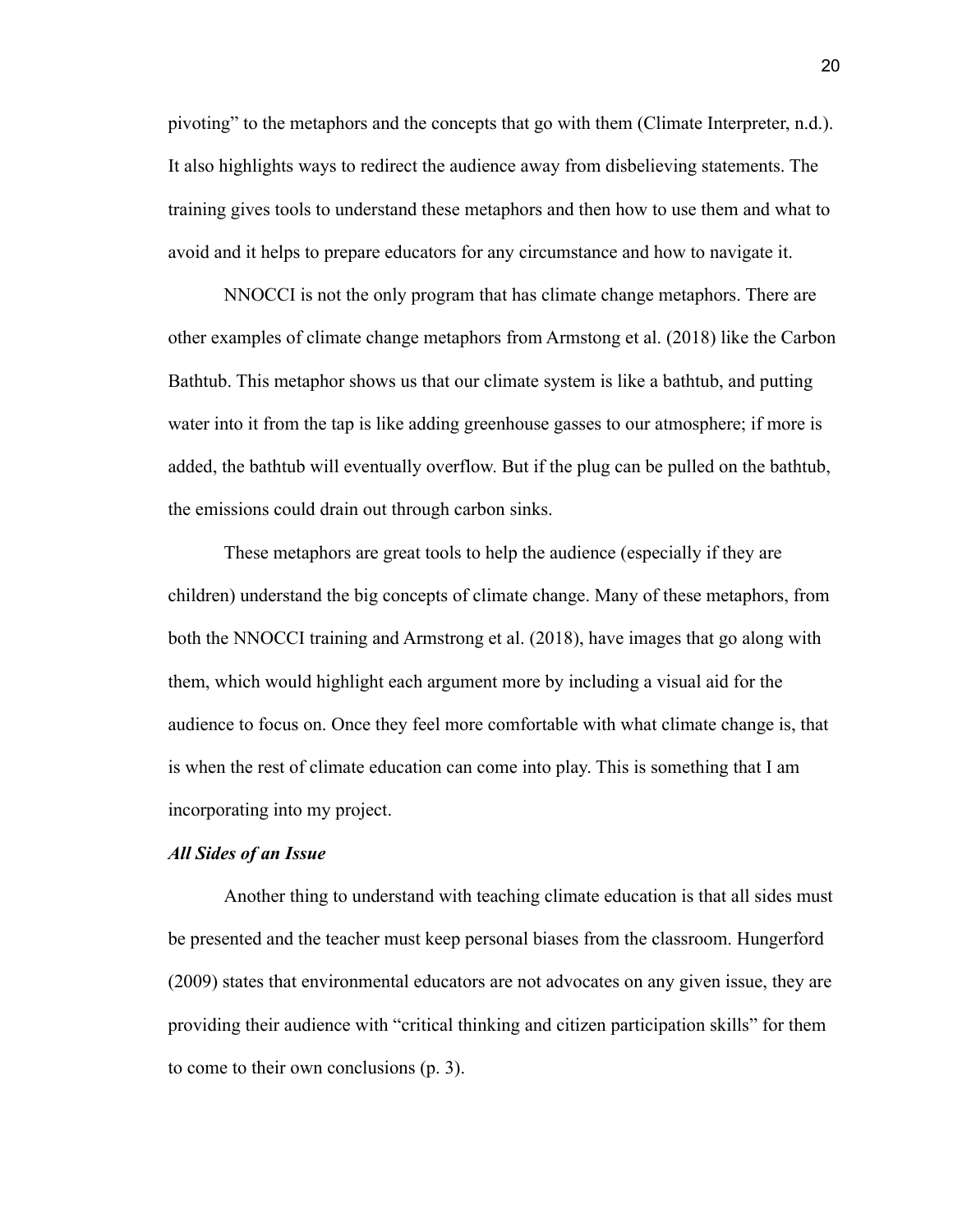It is important to understand that science in general is intersectional. There are many ways to include science, such as climate science, in other lessons. It would be a waste of time, according to the National Research Council (2012), to teach climate change as its own system apart from other earth systems. Including climate science in a larger context is another opportunity to connect climate change to other issues that are happening on the local level because then a project could be created around it. Environmental education is more effective when it begins in the classroom, where students are able to have a field experience component to help them connect. Then after that, there is a civic engagement component to connect with the local community. Understanding this intersection between formal and informal education is important in this instance and even more so when it relates to climate change.

#### *Climate Justice*

Another issue that relates to climate change is called climate justice. This is when groups of people are impacted more by the effects of climate change than others. Kagawa and Selby (2009) created a list including "triple injustice[s]" that explain further:

- First, climate change affects the poorest first and worst. Nearly all of the climate change casualties (deaths), so far, have been among those at most risk—poor people living in what [Jess Worth] calls the 'Majority World.' This death toll is predicted to rise to millions in just a few decades.
- Second, those most affected did not cause climate change, and are powerless to stop it. This marks out the power-gradient between industrialized nations with high fossil fuel burning economies, and those that are less industrialized (lower fossil fuel burning economies).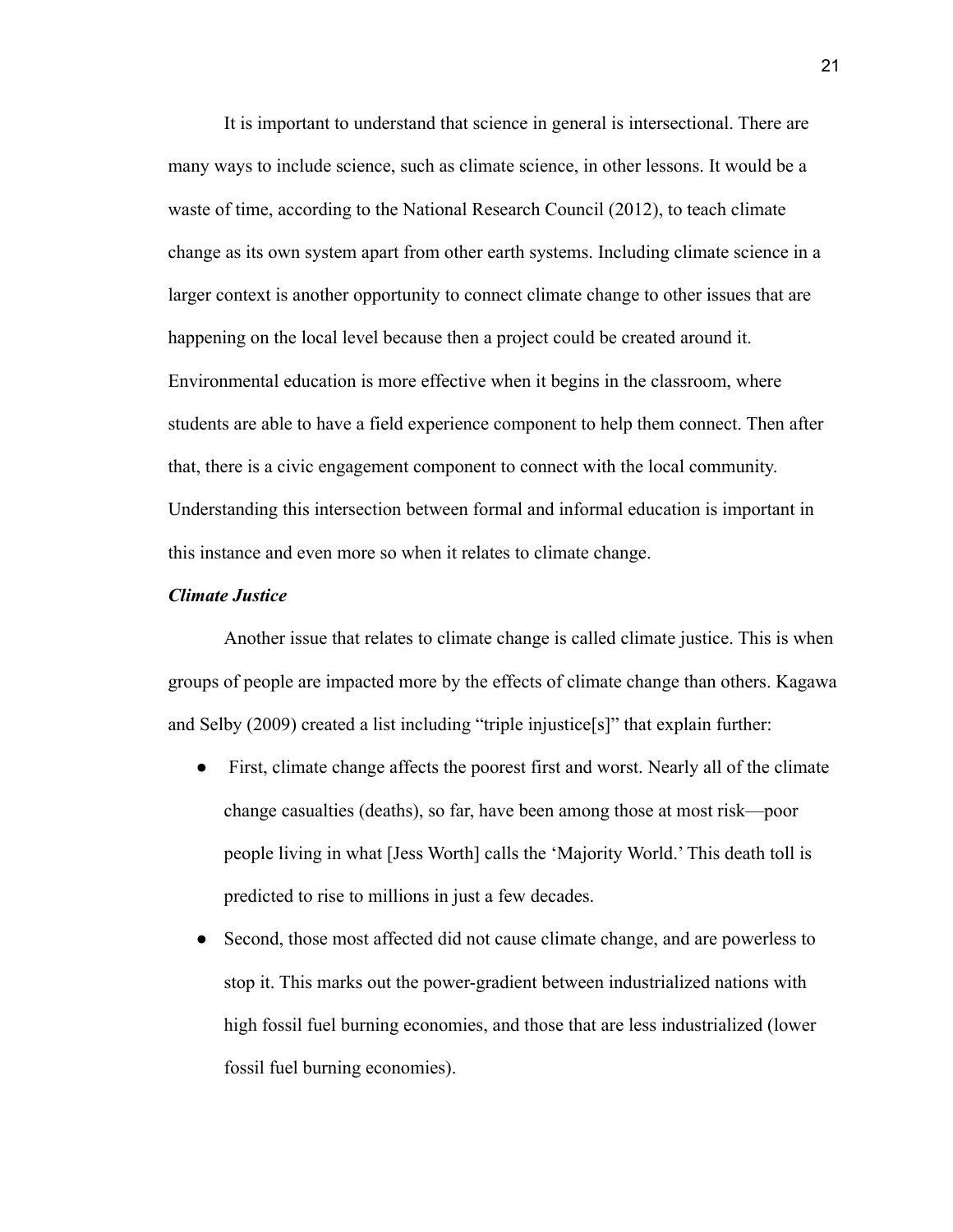• Third, the polluters are not paying. Despite interstate agency interventions, commissions, agreements such as the Kyoto Protocol, the gaze of the international media, and wide-scale public awareness, carbon dioxide emissions (which account for 80% of greenhouse gasses) continue to rise in developed countries. The clean development mechanism has failed to provide the support necessary for clean development in developing countries, and the carbon trade market has been plagued by mismanagement and ineffective implementation, and has '. . . perversely enriched the most polluting European energy companies to the tune of billions of dollars, and exported dirty development schemes to the global South.' (p. 79)

These are just some of the injustices that are happening because of climate change. Based on the research above, helping students understand that not everyone will be equally affected by climate change is important for them to be able to grasp the full extent of issues associated with climate change. This is an opportunity to understand more about what is happening in the community and see if there are any climate justice (or environmental justice) issues happening. Being aware of an issue is the first step in helping to solve the issue altogether.

#### *Summary*

Through the use of metaphors and presenting all sides of the issue, educators can help inform others about the issues. Climate justice can help to highlight injustices that are happening in communities relating to climate change issues. Climate change education can also be incorporated into other science topics to help reinforce what is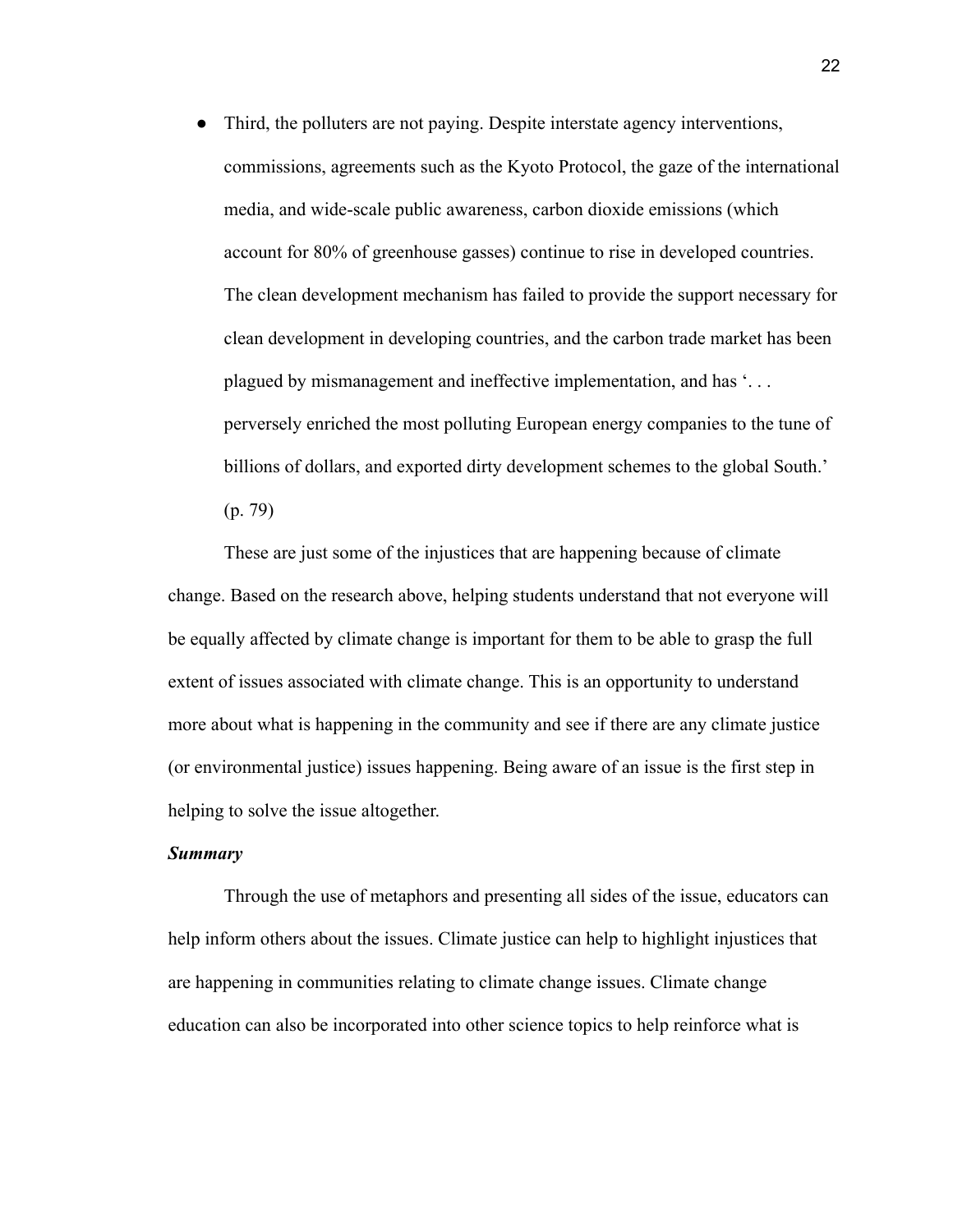being taught in the curriculum in the classroom, as well as helping students to understand more about their local and global climate issues.

#### **Science and Technology are Interdisciplinary**

Many subjects that are taught in schools can also cover other subjects' curriculum, it is all about how the material is presented. Technology is a complex and sometimes a controversial topic regarding environmental education. For many, some technology is less accurate than other sources of technology used in an outdoor setting devices that rely on signals from towers are not always accessible when outside. Technology can be a broad term that encompasses tools like magnifying glasses, rulers, water resistant paper, etc. Those things are much more reliable in an outdoor setting than other technologies that we would typically think of as electronics, like tablets or cell phones. However, those types of technologies can be more helpful than other types of technology that have been used previously.

#### *Accuracy of Technology*

The use of any technology in environmental education can be related to the accuracy of the technology being used. Vallero (2005) has a great visual representation to explain this concept further. Figure 1 (pictured on the next page) is describing the difference between accuracy and precision using a visual representation of a Bull's Eye. Where the shots are in relationship to the center of the Bull's Eye, show how accurate or precise they are. The closer to the Bull's Eye, the more accurate and precise the shot.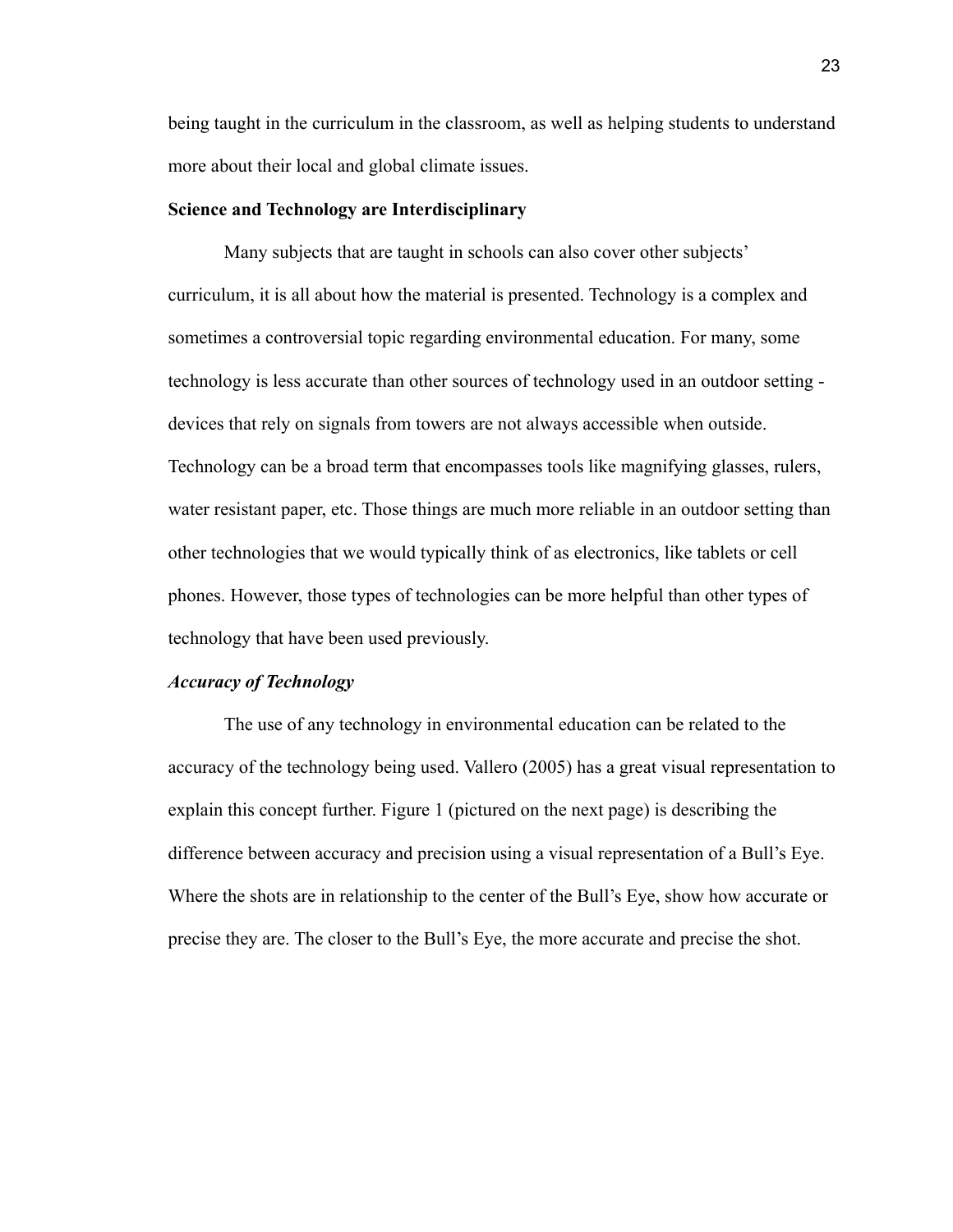#### **Figure 1.**

#### *Accuracy of Technology*



*Note.* This figure demonstrates the difference between accuracy and precision as seen on these four bull's eyes. Vallero, D. (2005). *Paradigms lost: Learning from environmental mistakes, mishaps and misdeeds*. Elsevier Science & Technology.

As seen in Target A, it was precise, but not accurate, whereas Target B was precise and accurate. While teaching, the goal is Target B, to be both precise and accurate. But this helps to show that technology, at times, can be imprecise, whether it is poor service or inaccuracies found on the internet, it does not always work consistently. So although technology can be precise, without accuracy, technology will miss having a Bull's Eye. When teaching in nature, accuracy is important because it will help the presentation run smoothly. Therefore, using technology as a tool to help enhance a presentation can be helpful, as long as the technology is not relied on solely in an outdoor setting.

In my project, I am providing technologies to make the booklet as accessible as possible. This includes putting a ruler to scale in the booklet so that those using the booklet will not have to bring their own into an outdoor setting, or would not have to purchase one. It will be to scale because accuracy, as stated above, is important.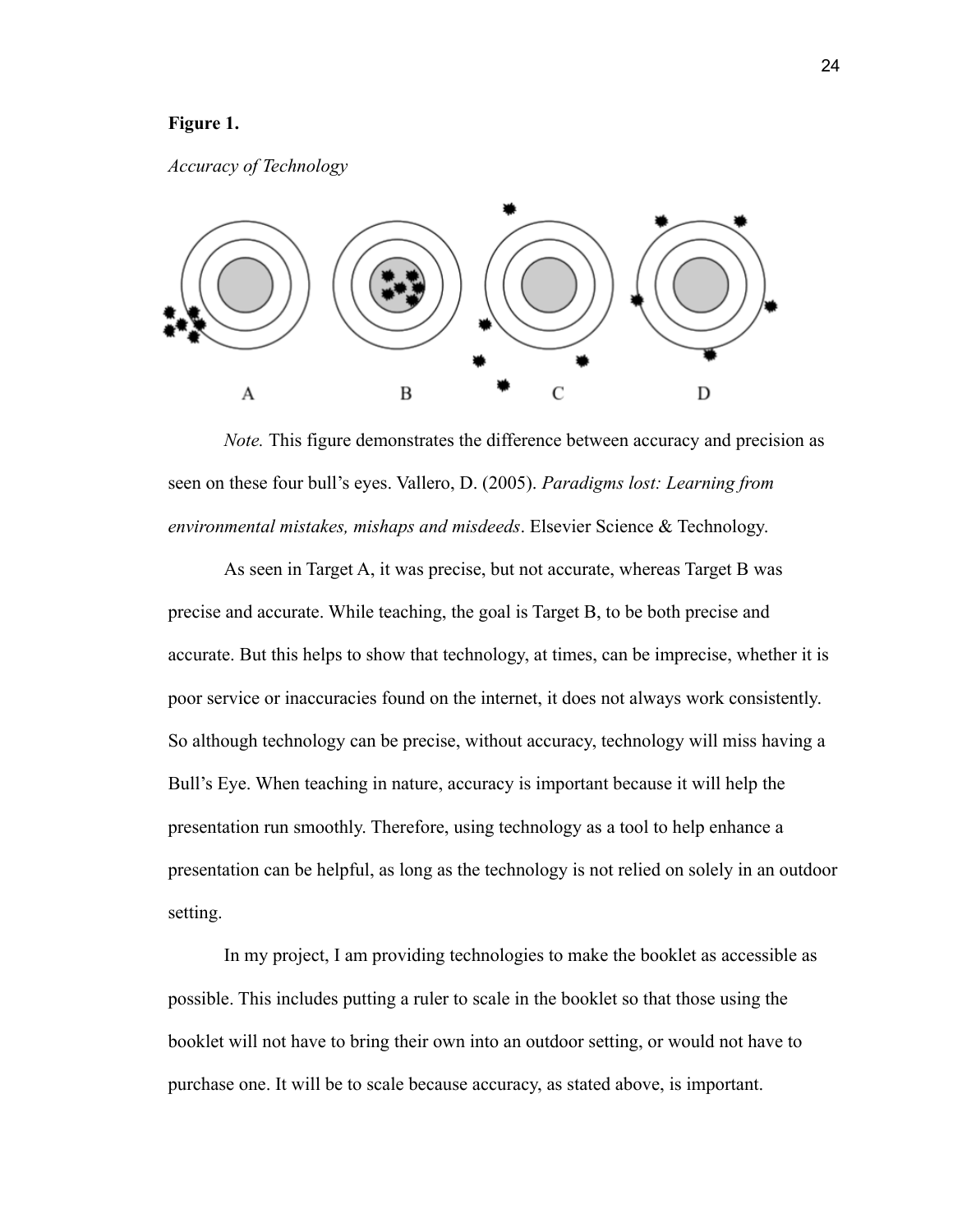#### *Mobile Phones in the Classroom*

There is also the challenge of having mobile phones in the classroom. Keeping students interested and engaged in a topic has become more tedious than ever when students are physically in class, but mentally somewhere else. Kuznekoff et al. (2015) give the suggestion of text breaks for students to get time with their phones without the pressure of having to be mentally present in the classroom. This was concluded after a study on this in the college setting found that using a mobile phone on unrelated content to the course often left students with "decreases in student learning, recall, and notetaking" (Kuznekoff et al., 2015, p. 361). Breaks included in the classroom could then help students focus more on the content and less on what is happening in the outside world. These would have to be implemented at appropriate times and would depend on the age of the students, however. That is why a project like this can help students to get out in nature and forget their phones and other distractions for a time. Teachers and parents could also encourage students to use their phones for taking pictures of things that they see while using the booklet, or download an application on their phone to help them identify plant or animal species. The use of technology can be incorporated into this project, but it is not necessary. Technology, in this case, can be used as a supplemental tool if the participants have it, but the booklet can also be used to its fullest potential without it.

#### *Technology as a Tool*

Understanding that technology is a tool that can help any educator is the key in incorporating it into education presentations. Bell et al. (2018) share the idea that "teachers need to be both competent and confident in the use of technology in order for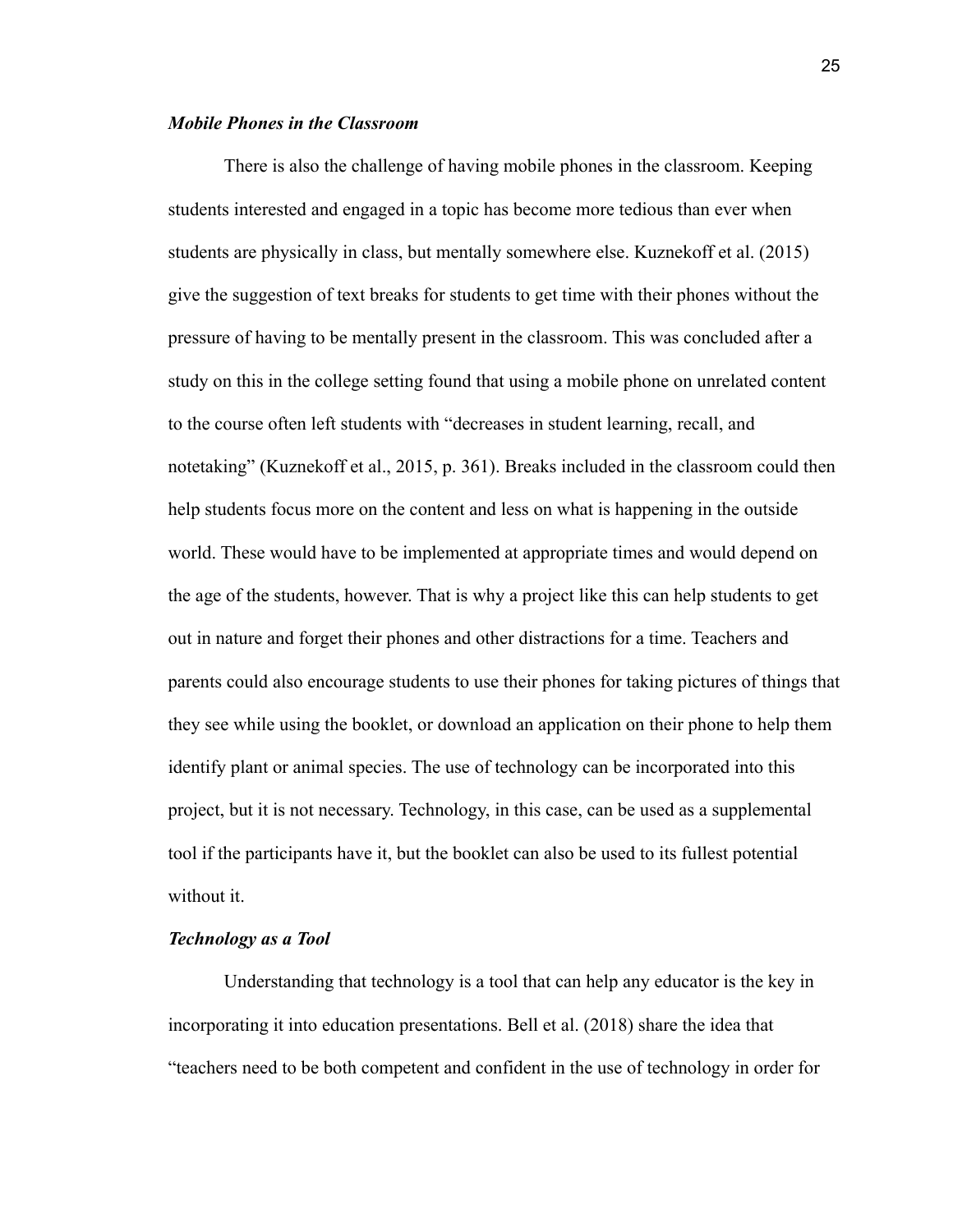best practice in learning and teaching to be shared" (p. 733). In order for this to happen, education as a system must have more professional development and training available to teachers for them to feel comfortable teaching more interdisciplinary topics.

Having meaningful professional development for educators is just as important as teaching interdisciplinary topics in a classroom setting. Teaching adults and children require differentiated approaches; Evans (2014) compares the two teaching styles, stating it is more about curriculum based standards for students, but when it comes to adult learners, it is more individualized and based on the needs of those learning. These educators are building on a larger collection of experiences than younger students. Therefore, learning can be more self-directed in their needed professional development. That also means that professional development can not be a one size fits all approach–it must be individualized to help each educator get the most from the experience to take back with them into the classroom.

The role that technology can play in science and vice versa, helps to highlight that both are interdisciplinary. There are also other subjects–like health, history, and geography–that could be incorporated into either science or technology lessons to help reach multiple learning objectives. I hope that once teachers or educators use this booklet, they will be able to teach other educators using their experience to help them feel more confident and competent about teaching about and in the environment.

#### *STEM Education*

Science, Technology, Engineering, and Math (STEM) education could help teachers reach curriculum goals in several different subjects all at once. Capraro et al. (2016) put together a book on how these four subject areas can be taught collectively to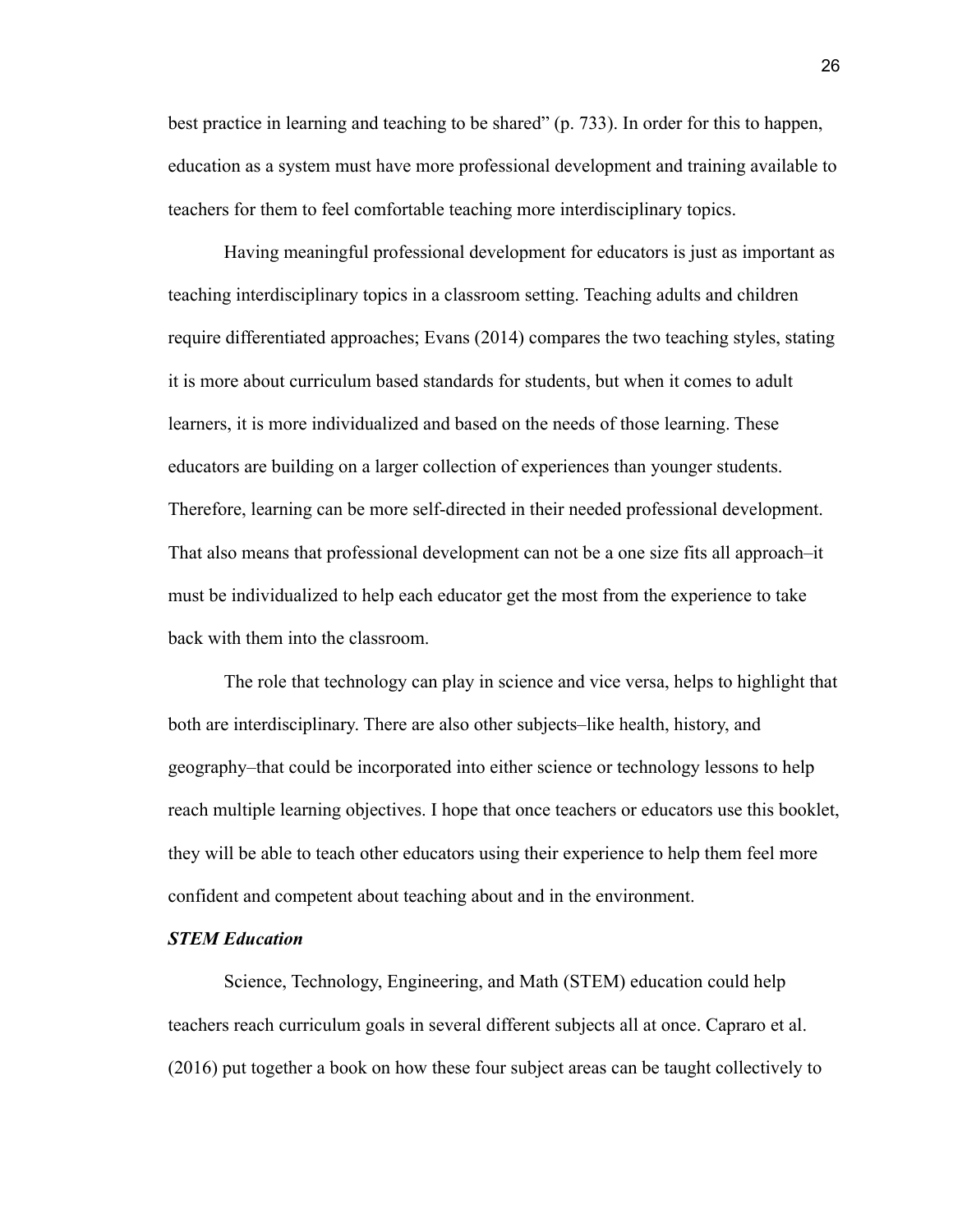meet standards from all four subjects. This book includes learning objectives, subject-specific expectations, and connections between the subject and the standard of learning. There are many lessons that are laid out in this book and readily available for educators. That being said, there are also ways for teachers to support students in other ways that incorporate intersectionality.

#### *Standards of Learning*

Once teachers have all the resources they need to help their students learn more about nature, it is then about finding what areas of study can be taught simultaneously. Within the Virginia Department of Education (n.d.b.) website, the Standards of Learning (SOLs) can be viewed. By going through the documents a teacher can make connections between subjects. For example, looking through the Virginia Department of Education (n.d.a.), the Kindergarten SOLs for Health focus on body systems and physical health, which could be taught in a natural setting to help reinforce those concepts. They could also be taught by comparing human health to that of other animals, as well as comparing body systems. Those simple acts can help bridge the gap between intangible and tangible for these young students and help them grasp these concepts with memories to last them throughout their educational journey. Also, in kindergarten, SOLs for geography indicate that students should be able to use simple maps and describe relative location. Going out into nature to help students have a hands-on component for these standards could help students connect to nature and understand more about the geography of their environments. There are many other examples; it is all about finding the keywords that could help link multiple subjects together.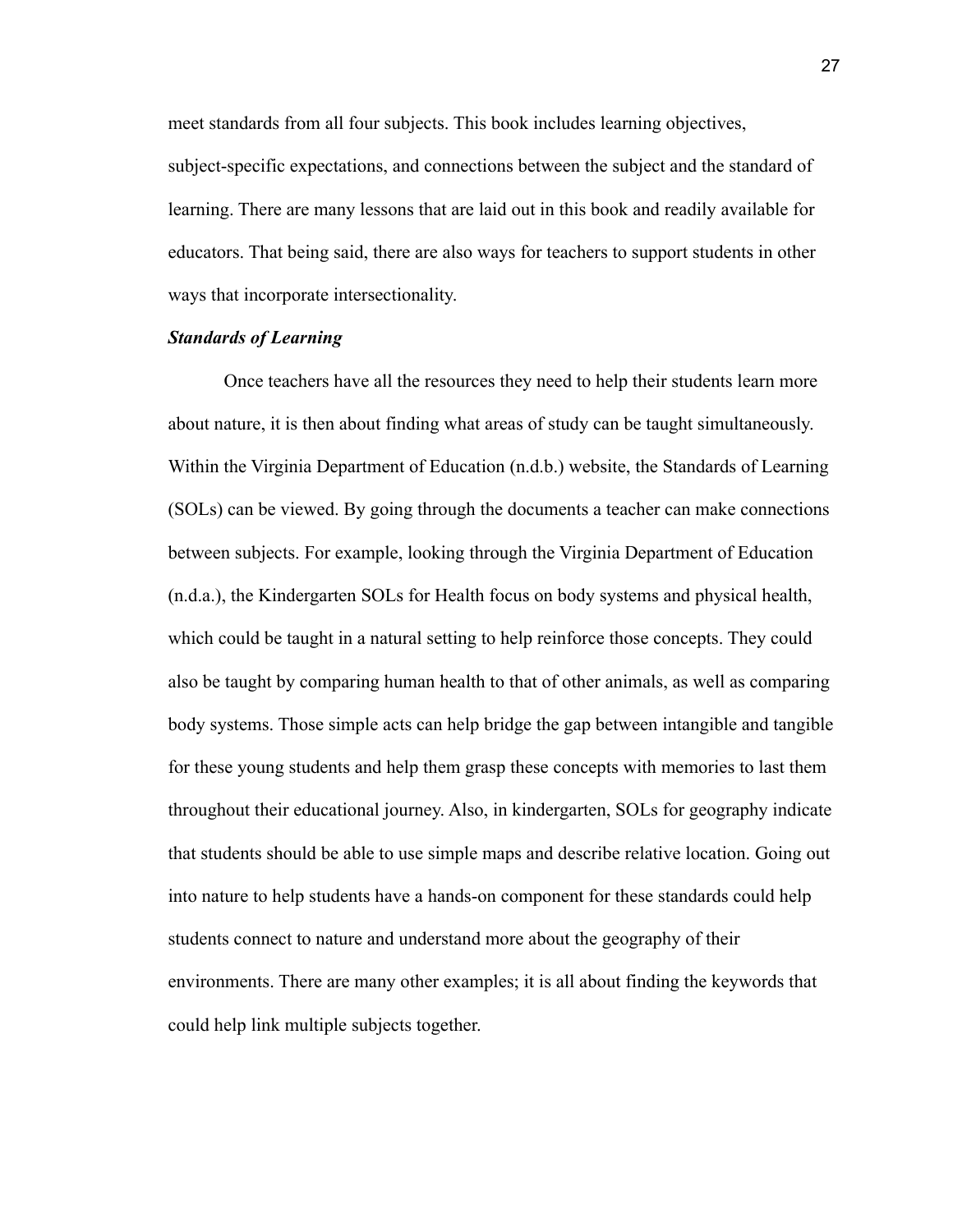#### *Summary*

Technology can be used as a tool in the classroom and in environmental education. Understanding how to use this tool and when to use it is especially important in environmental education because accuracy can make a tremendous difference in an outdoor program. Integrating all subjects into environmental education can help to meet many standards of learning at once, showing that both science and technology can be interdisciplinary. This is a main focus for my project because it is meeting SOLs and it is interdisciplinary.

#### **Finding Your Place in the Environment**

Helping others to understand their place in their environment is important and if they can understand that at an earlier age, their learning from that point on will be different. Their view on nature begins to shift and change. As humans, it often feels like our lives are so important, but taking a step back and sitting in a natural environment can help our understanding that humans are just a piece of the puzzle. This is the difference between ecocentrism and egocentrism. Ecocentrism refers to humans as a part of nature, whereas egocentrism refers to humans being in charge of nature.

A historical figure that embodies these ideals is Rachel Carson. In her book *The Sense of Wonder* (2017), Carson showed readers what it is like to be a child out in nature again. She shared her experiences with her nephew outside exploring and his revelations in nature. One thing that she emphasized is the use of our senses. One can find themselves relying heavily on one sense or the other, but do they take time to use each of the senses individually? One of the activities that is included in the activity booklet does just that, helps students to focus just on one sense at a time. This allows students to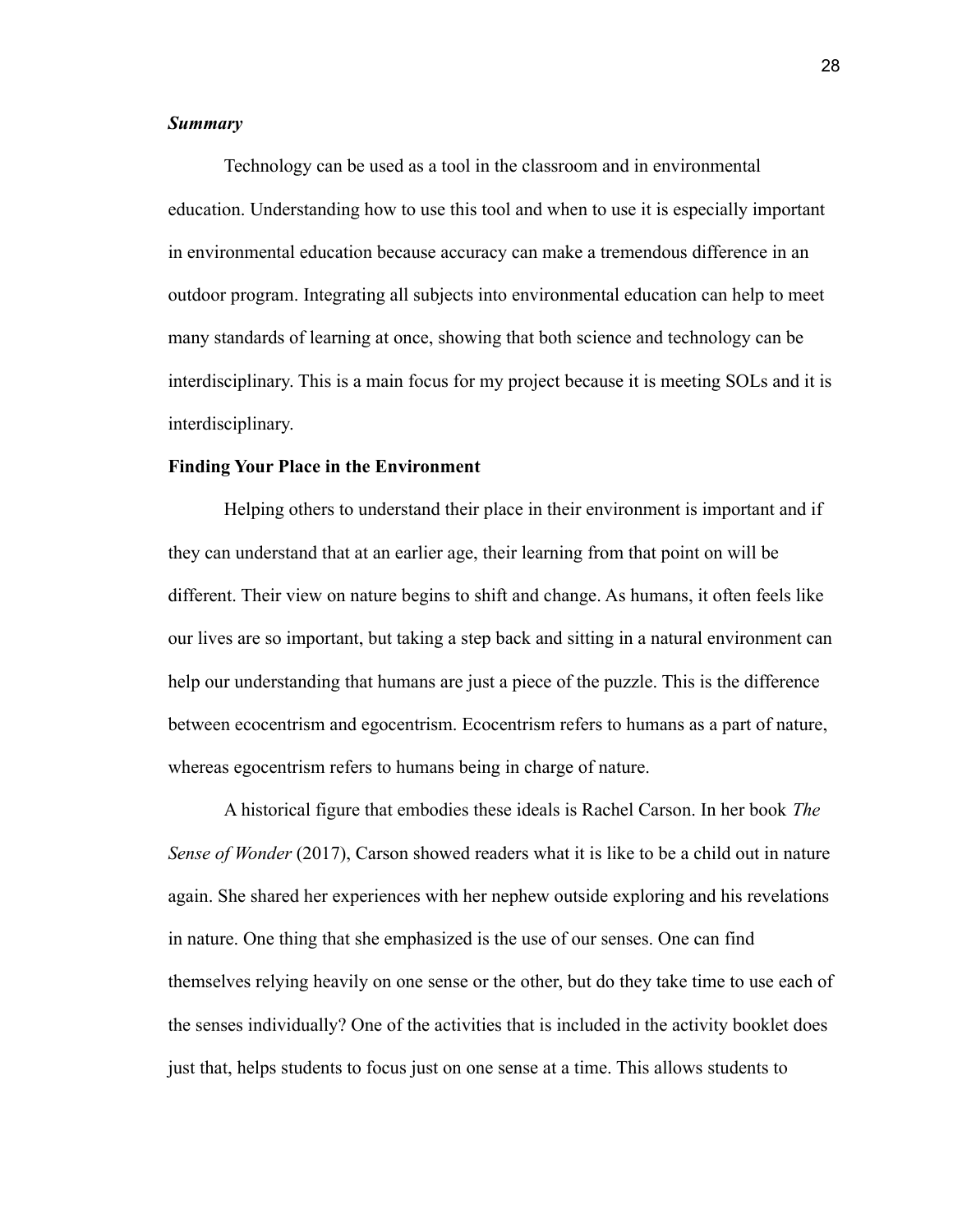experience nature differently. All students should be able to come to their own

conclusions and find their own connections, in nature and beyond.

# *Nature's Benefits*

Beyond making connections in nature, there are also other benefits that nature

provides. Chawla (2015) provides examples of the role of nearby nature in children's

realization of their capabilities in Table 1 (p. 435).

# **Table 1.**

*The Role of Nearby Nature in Children's Realization of Their Capabilities*

| <b>Ten Central Capabilities</b><br>Adapted for children's development from Nussbaum (2011)                                                                                                                     | Children's Capabilities Associated with Access to Nature<br>A summary of research findings in this review                                                                                                                                                                                                         |
|----------------------------------------------------------------------------------------------------------------------------------------------------------------------------------------------------------------|-------------------------------------------------------------------------------------------------------------------------------------------------------------------------------------------------------------------------------------------------------------------------------------------------------------------|
| Life: being able to live to the end of a life of normal length; not dying<br>prematurely                                                                                                                       | Increased birth weight and head circumference<br>Ó<br>Lower infant mortality<br>Ó                                                                                                                                                                                                                                 |
| Bodily health: being able to have good health                                                                                                                                                                  | Lower rates of asthma and allergies in some settings<br>Ó<br>Vitamin D production from sunlight<br>Ò<br>Shade protection from excessive sun exposure<br>Ò<br>Better motor coordination and balance<br>Ó<br>More moderate to vigorous physical activity<br>Ó<br>Healthier weight; more stable body mass index<br>Ó |
| Bodily integrity: being able to move freely from place to place                                                                                                                                                | More walking and cycling on green streets or near parks<br>Ò<br>Free exploration and manipulation of the environment<br>Ò                                                                                                                                                                                         |
| Senses, imagination, and thought: being able to use the senses and have<br>pleasurable experiences; to imagine, think, and reason                                                                              | Better concentration; less inattention and impulsivity<br>Ò<br>Imaginative play; resourceful use of nature's loose parts<br>Ò<br>Rich multisensory experiences in the natural world<br>Ò                                                                                                                          |
| Emotions: being able to have attachment to things and people outside<br>ourselves; to feel a range of emotions; not having one's emotional<br>development blighted by fear, anxiety, or restricted experiences | Development of place attachments<br>Ò<br>Experiences of environmental competence<br>Ó<br>Green retreats for emotional restoration<br>Ò<br>Less depression, psychological distress, stress; greater<br>Ò<br>sense of energy                                                                                        |
| Practical reason: being able to form a conception of the good and engage in<br>critical reflection about the planning of one's life                                                                            | Participation in evaluating and planning healthy<br>Ò<br>environments                                                                                                                                                                                                                                             |
| Affiliation: being able to live with and toward others, to recognize and show<br>concern for other human beings                                                                                                | More cooperative and creative social play<br>Ō                                                                                                                                                                                                                                                                    |
| Other species: being able to live with concern for and in relation to animals,<br>plants, and the world of nature                                                                                              | Direct exposure to the natural world<br>Ò<br>Learning about nature through exploration and<br>Ó<br>engagement<br>Sense of affiliation and connection with nature<br>Ó<br>Childhood play in nature forms a foundation for lifelong<br>Ò<br>care for nature and adult recreation in green spaces                    |
| Play: being able to laugh, to play, to enjoy recreational activities                                                                                                                                           | More outdoor play in green neighborhoods<br>Ò<br>More creative play in natural settings<br>Ò                                                                                                                                                                                                                      |
| Control over one's environment: being able to hold property and have<br>property rights; having the right of political participation                                                                           | Freedom to appropriate undeveloped land that is not<br>Ò<br>controlled by adults<br>Inclusion in participatory planning and design<br>Ŏ                                                                                                                                                                           |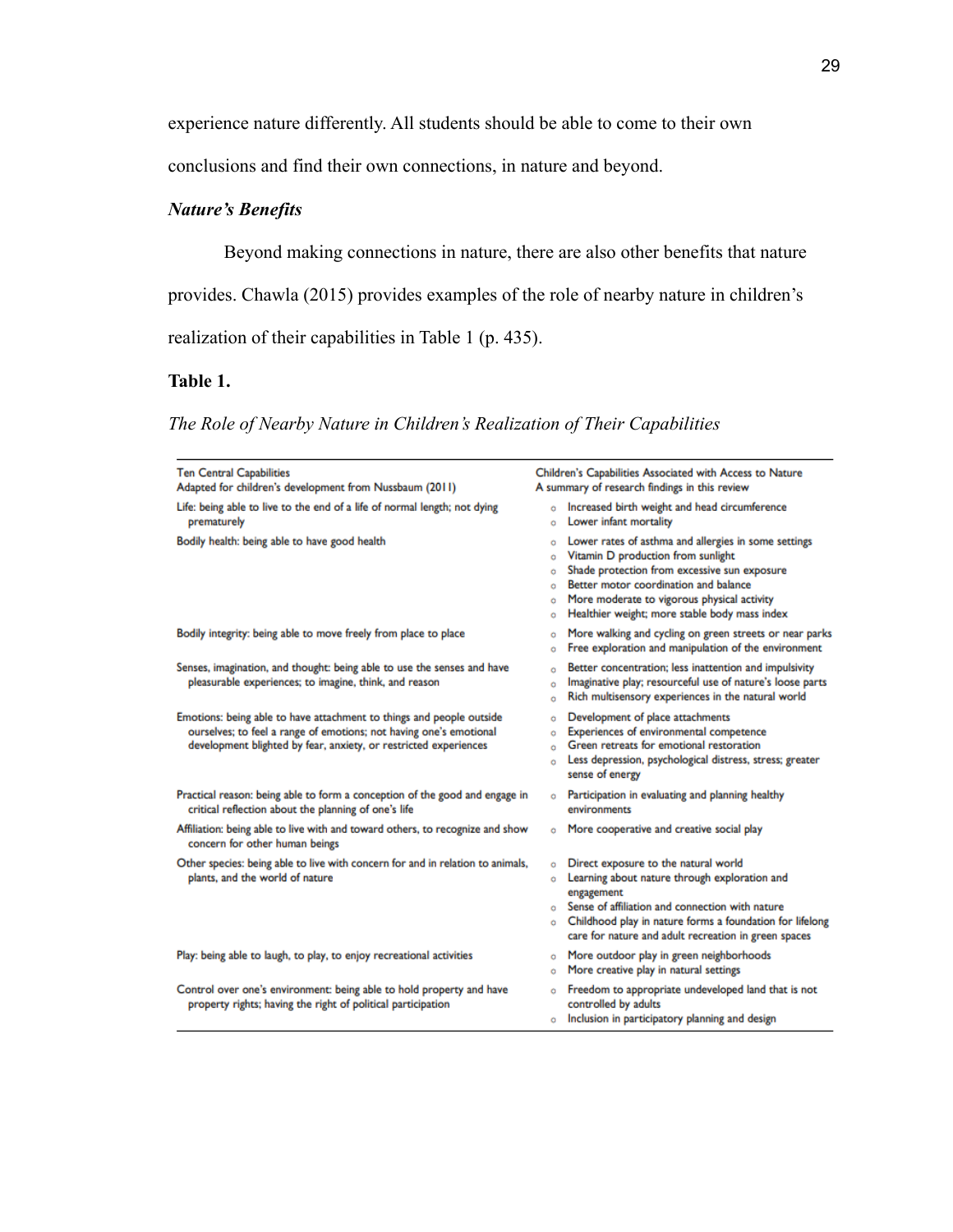*Note.* This table shows the ten central capabilities of children's development and why access to nature is important for them. Chawla, L. (2015). Benefits of nature contact for children. *Journal of Planning Literature*, *30*(4), 433–452.

#### [doi.org/10.1177/0885412215595441](https://doi.org/10.1177/0885412215595441).

These 10 central capabilities are crucial in a child's own awareness not only of themselves but also of their environment. Having access to these areas can have profound effects on young children.

Another concept that changed this generation was presented by Louv (2008) as Nature Deficit Disorder (NDD). The idea of losing nature and putting it in medical terms really caught the attention of parents and educators. This was the opportunity that environmental education needed to make its break. It then became about saving our children from NDD and getting them out into nature.

When educating students in nature, there are several things to take into consideration. One of the most important considerations is the content that is being taught. In schools, there are goals that must be achieved before moving on to the next, which is the same for outdoor education. One could not simply start by learning about identifying species based on their bones for example, one would start before then for it all to make sense and tie in together. Each age group has their own developmentally appropriate stage in their recognition of environmental action. Sobel (2013) highlights these age groups and their corresponding stage as ages 4-7 empathy, ages 8-11 exploration, and 12-14 social action. Each of these actions builds on each other to create a solid foundation in environmental literacy and connection to nature.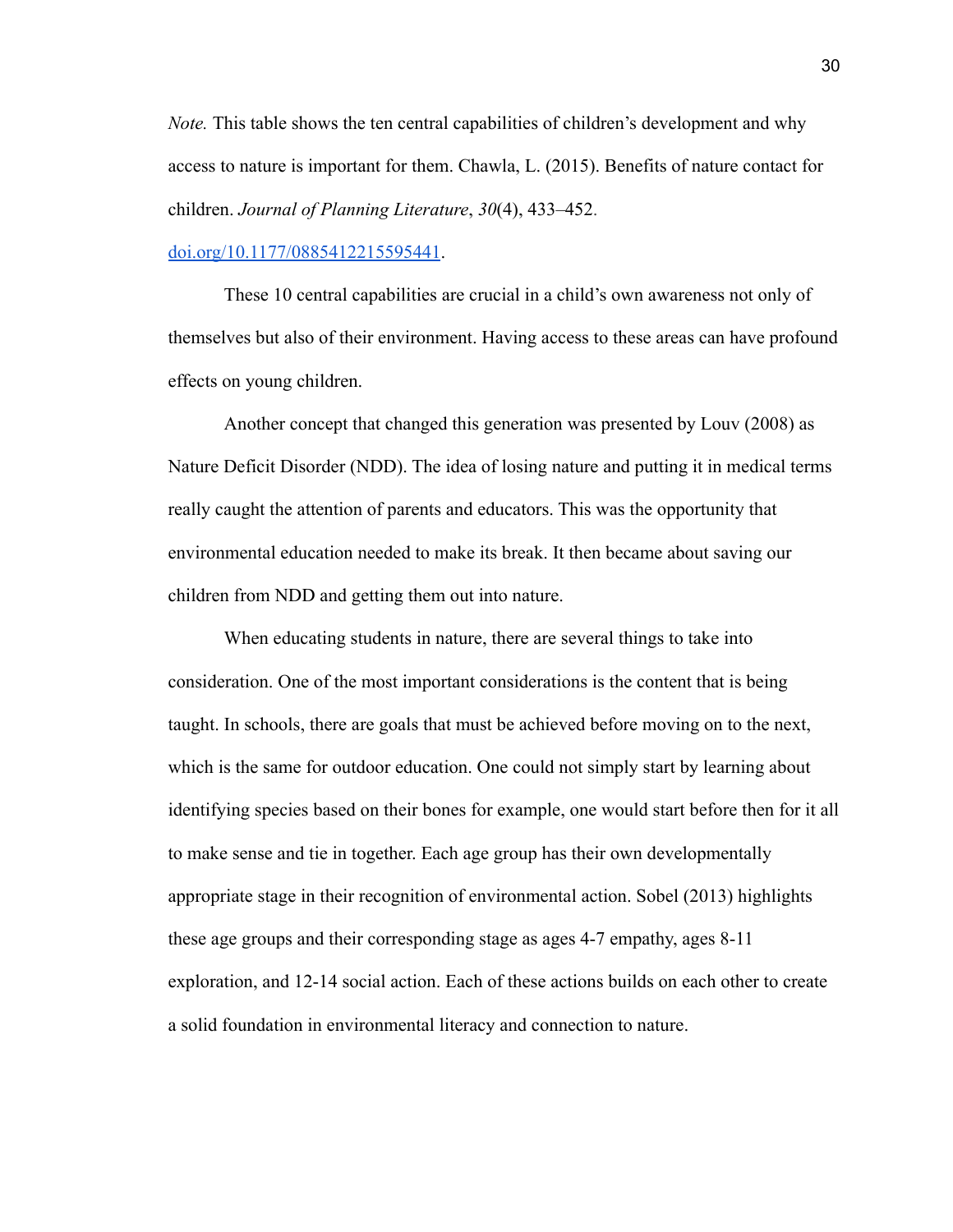To relate back to the example of Standards of Learning for Virginia, these stages could be achieved through meeting curriculum guidelines. According to the Virginia Department of Education (n.d.a.), in kindergarten SOLs for Virginia for History under the topic of Civics:

The student will demonstrate that being a good citizen involves

- taking turns and sharing;
- taking responsibility for certain classroom chores;
- taking care of personal belongings and respecting what belongs to others;
- following rules and understanding the consequence of breaking rules;
- practicing honesty, self-control, and kindness to others;
- participating in decision making in the classroom; and
- participating successfully in group settings.

Understanding empathy can help to achieve these standards of learning in becoming a good citizen and a good environmental steward. Each of the other age groups and stages of environmental action can also be achieved through meeting their own standards of learning. Sobel (2013) also lists examples of books for children that are developmentally appropriate and help to reinforce each of the environmental action stages at the end of his book. This resource is helpful for all of those age groups to identify their areas of growth for their students.

Powers and Ridge (2019) provide another resource for educators. They highlight different environments and species and include lessons that could be used. Some examples are songs, games, material lists, letters to families about the lessons, and advice from the field from both of the authors. This helps all educators to see what has worked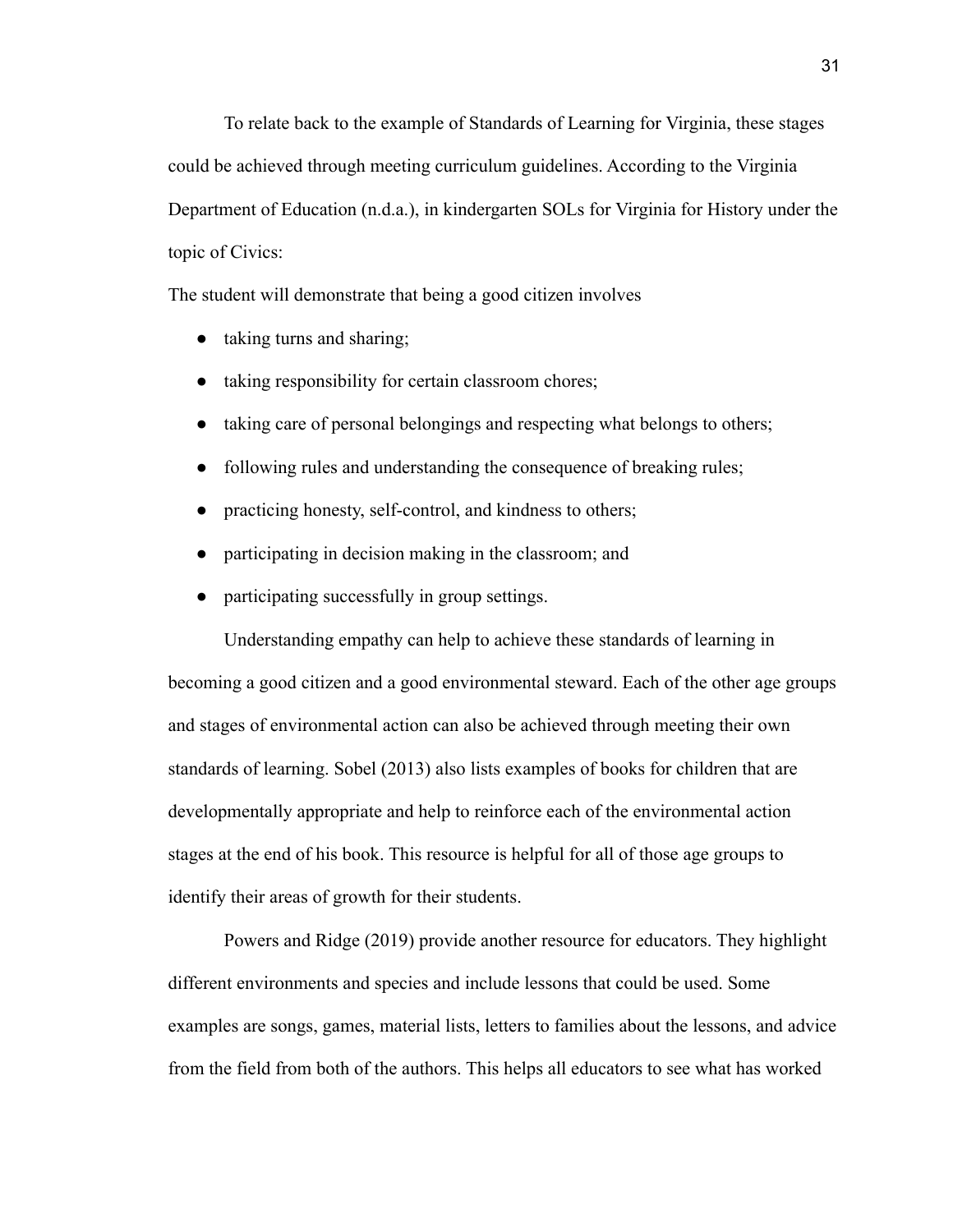well and what has not from experienced outdoor educators. It also lists a section on inclusion for all children, cultural considerations, and health and safety issues for each topic. This book is very adaptable for any age group, although it is targeted for younger children, the basic concepts could still be used for older children.

#### *Feasibility*

Creating a project for educators to bridge the gap between environmental education and classroom education will mean nothing if all of the other obstacles that must first be considered are not. One connection that could be made would be to help students outside of school with parents. This idea is posed by Monroe and Krasny (2015) and highlight the barriers that parents can have, stating that there are:

variations in the support of children's nature experiences among parents of different demographic groups. Females were more likely to encourage outdoor experiences for children. Individuals with higher income and higher education levels were also more likely to encourage their children to play outside, potentially due to resource and time availability. Communities of color, with the exception of American Indians, gave children's nature experiences less value than Caucasians, although income was not considered in these results. American Indians rated the importance of these experiences the highest. (p. 134)

This quote above shows that there are barriers to parents as well as students. This is something that educators should consider because not all students and their families have the same access to nature, nor do all demographic groups feel comfortable in nature for various reasons. When developing a natural exploration activity, these barriers must be considered.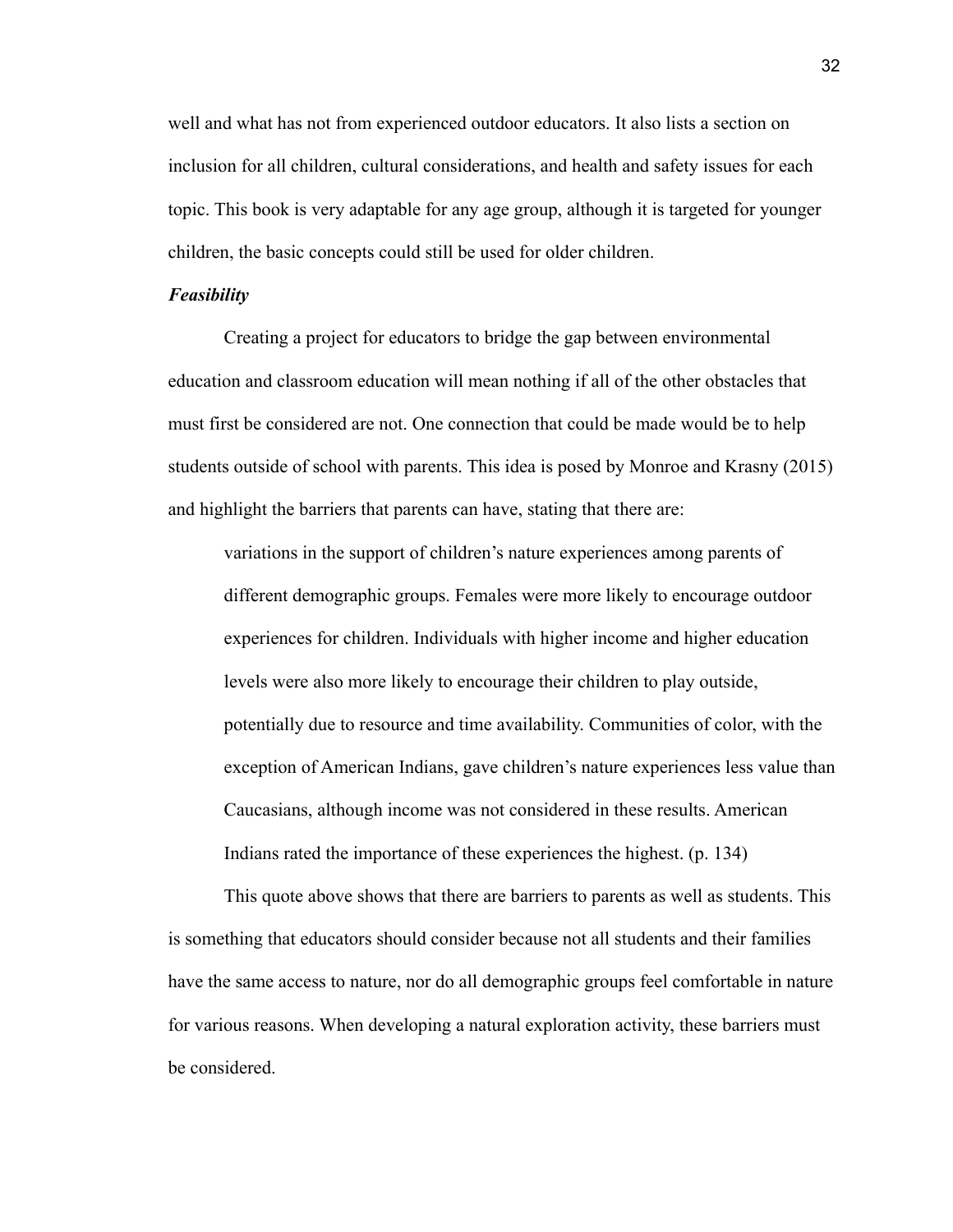Fear of nature could be another barrier for many students. Powers and Ridge (2019) has a whole chapter on common myths about nature and being outside in any type of weather. The chapter also lists examples of how to keep children safe in each scenario and gives danger signs to watch for in different weather. Being able to relieve parents of their fears about nature could have a profound effect on their children. It could open up avenues that they would not have been able to venture out on previously and could change the trajectory of their outdoor experiences.

Another issue that could arise is each school's outdoor space or their time allowed outside of the classroom. Each school is different and, therefore, their outdoor spaces look very different. Creating a project that could be used by any educator with any amount of outdoor space requires simplifying parts of the project (for example with recommendation of games, the amount of space available to play the game would have to vary) to make it all encompassing, but allowing alterations to be made to any of the aspects. The amount of time students are allowed to spend outdoors also differs from school to school. Worth and Grollman (2009) is a great resource for educators that do not have as much time outdoors and can bring nature into the classroom as an extension of a lesson.This allows students to have a hands-on component, while still meeting the time allotment of the school.

#### *Summary*

Nature has many benefits that can positively impact students, but there are many barriers that could take that away from them. Some barriers come from school, others come from the student's home. There will always be barriers in the classroom and in

33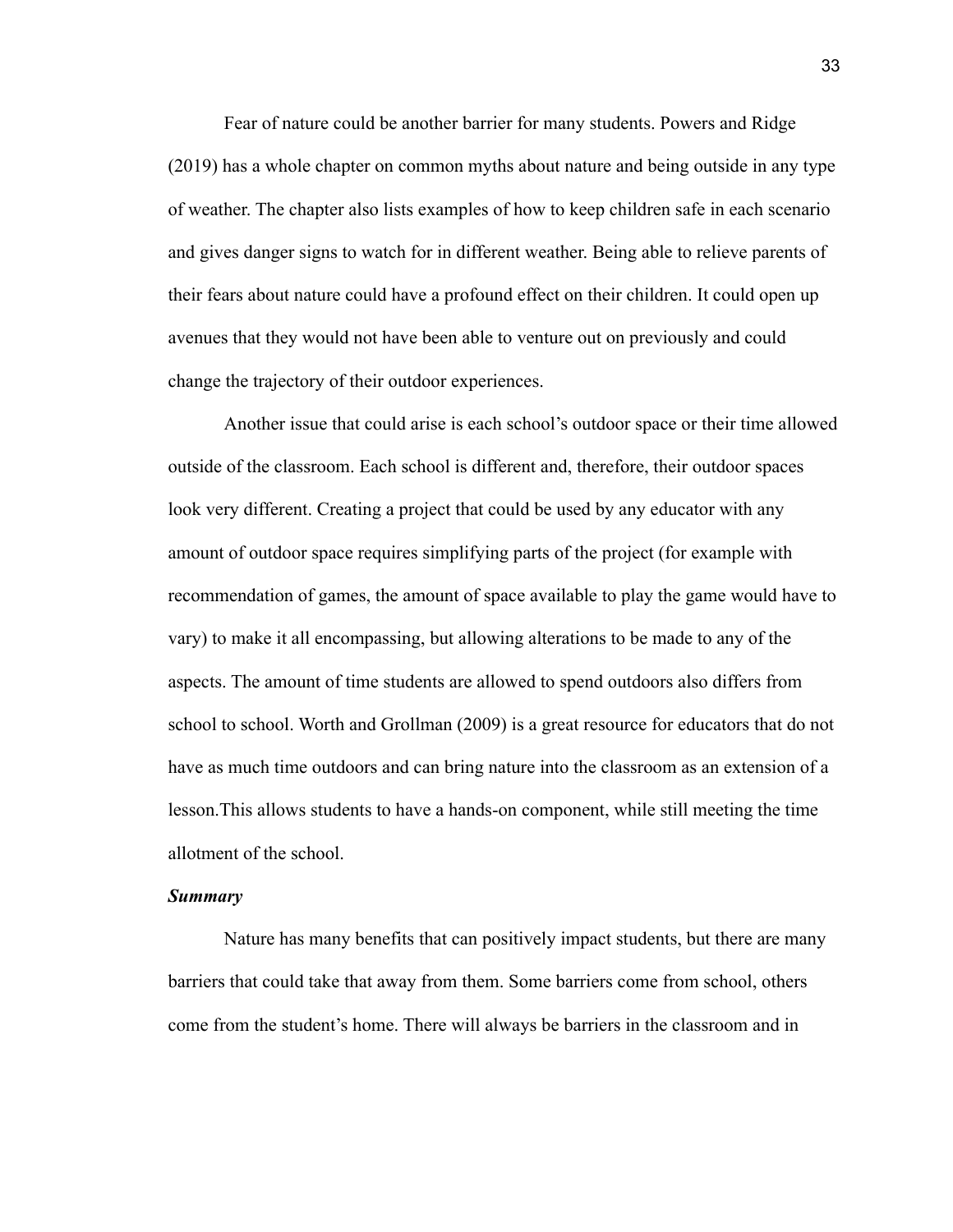nature, but if an educator has the resources to navigate those barriers, then real change can occur.

#### **Conclusion**

Throughout this chapter, insight was gained on the history of environmental education and how it became what it is today. This set the tone for environmental issues, like climate change, and how to effectively communicate about those issues. Then the chapter examined how science and technology are interdisciplinary and could help to meet other Standards of Learning in subjects other than those two. That led to finding our place in our environment and why that is important, not only for students but adults as well. Finally, some of the barriers that can hold students back from learning about nature were highlighted. All of this information can help with the creation of an outdoor education activity booklet that meets state standards of learning to increase environmental education in the classroom.

The following chapter will go over the project that was created to help classroom teachers feel more comfortable and confident in teaching about the environment. It will give hands-on experiences students will be able to do outside of the classroom and then bring back and connect with what is being taught in the classroom. This will create the intersectionality that I have been discussing because other Standards of Learning can then be achieved other than those in science.

Adapting environmental education is not challenging; what is challenging is the lack of time and pressure to follow curriculum that teachers face. This booklet will hopefully help teachers be more willing to take students outside the classroom and seek out connections to other classroom lessons. This booklet will already be meeting

34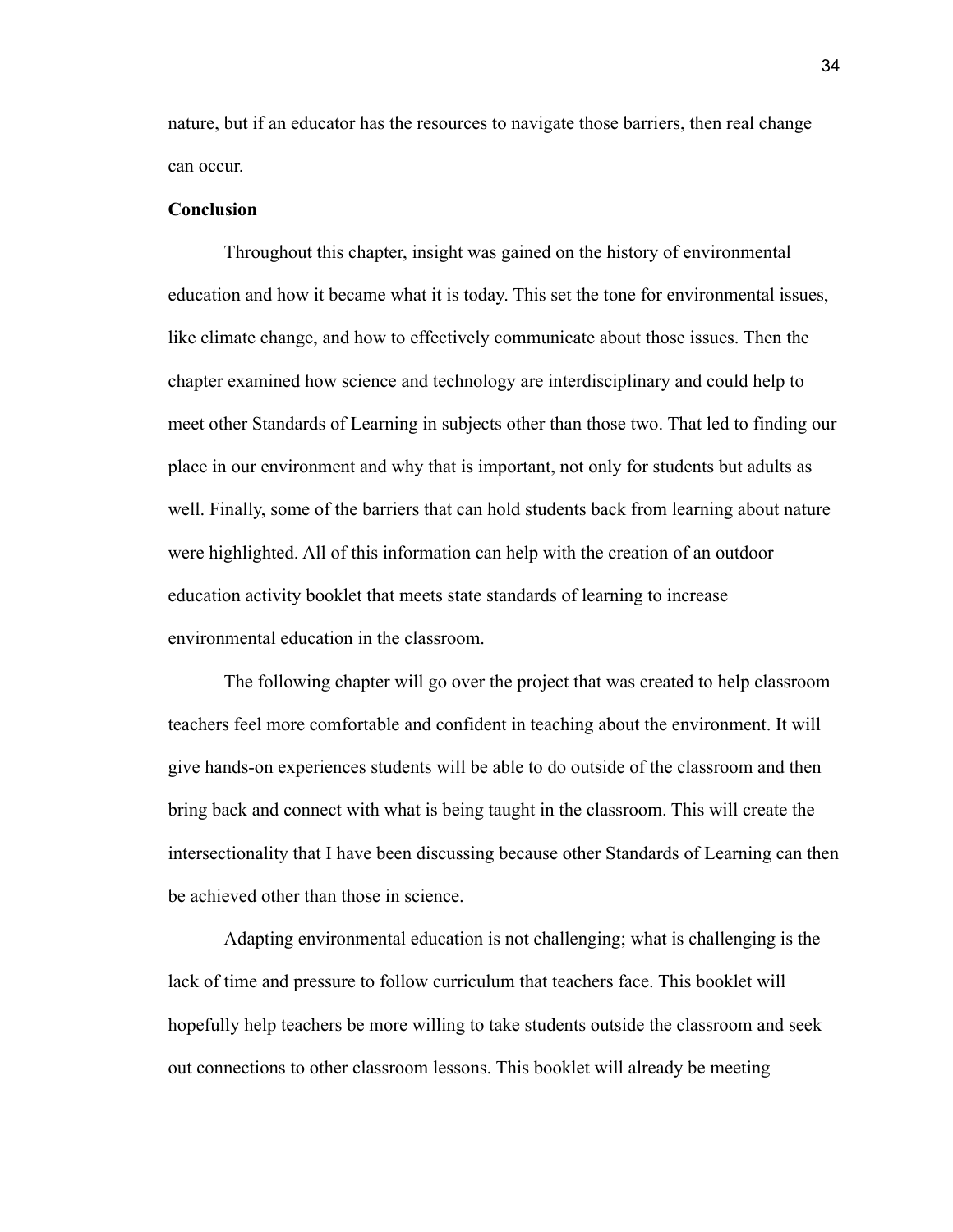standards of learning so that teachers will have one less thing to worry about in regards to teaching their students about the environment. Chapter Three will offer information for educators as well as insight on environmental education. Many educators do not fully understand what environmental education is since it is a relatively new discipline and to some it might seem intimidating. The booklet I have created will help alleviate those misconceptions and help teachers feel less intimidated by outdoor education.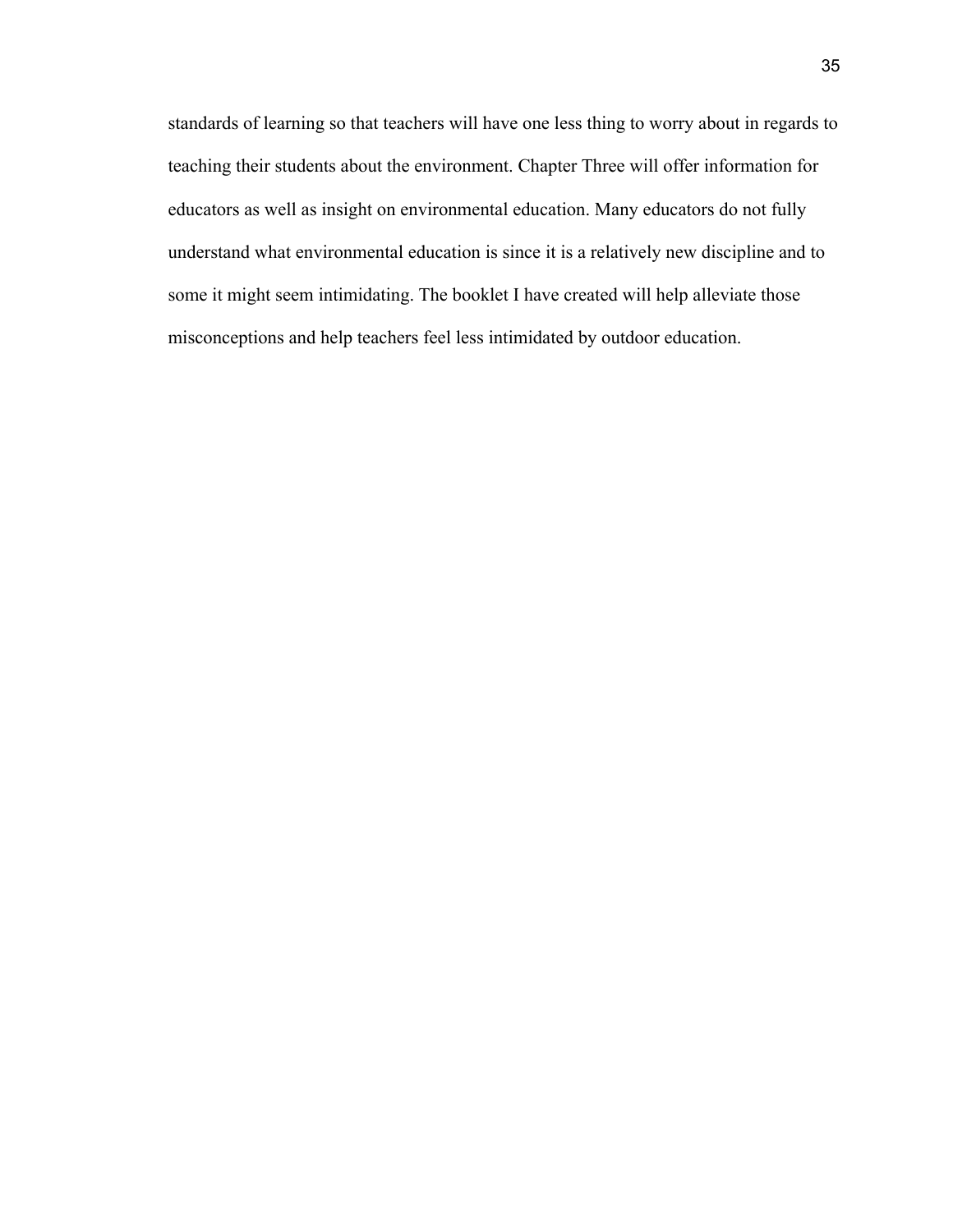#### **CHAPTER THREE**

#### **Project Description**

### **Introduction**

This chapter will detail the project created to bridge the gap between formal education and environmental education. The research question guiding this project is: *Can providing an outdoor education activity booklet that meets state standards of learning increase environmental education in the classroom?* The project will be a guide educators can use in their classroom that meets standards of learning and helps students to investigate more of their environment.

The chapter will begin with identifying the intended audience for this project and then will include a positionality section on what I bring to this project, through my own experiences, biases, etc. Then I will introduce the setting for the project and who the audience is for it. After that, I will explain why a project like this matters and how it can positively impact educators in both a formal setting and in environmental education. Next, I will explain the curriculum framework I used to develop the project and the timeline that is anticipated for the implementation of the project. Lastly, I will share how I will assess the outcomes from this project and why those outcomes are important and useful.

#### **Project Description**

The project I created is a nature booklet educators can use to meet Virginia Standards of Learning in science, physical education, mathematics, music, history and social sciences, and health, while taking their students outside to enjoy the natural environment at their school or at home. For a full list of all of the standards of learning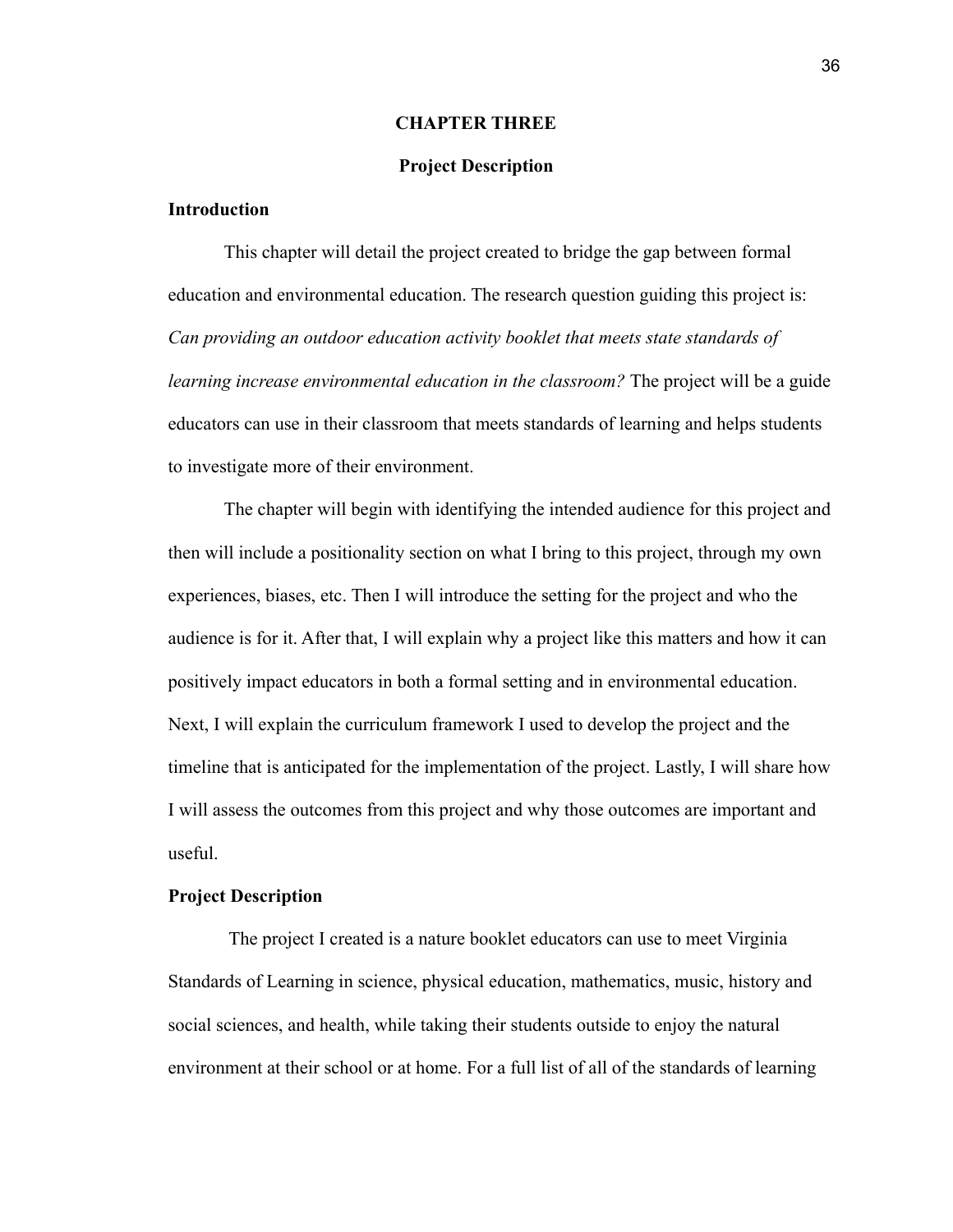that were used in the booklet, please refer to Appendix A. The first part of the booklet is for the students to take with them out in a natural setting, which can either happen in the classroom or at home. The booklet has activities they can do as a class or individually, including things like a nature scavenger hunt, coloring, drawing, moving like an animal, etc. The booklet is designed so that the students can start the booklet at school, while meeting standards of learning and meeting curriculum guidelines with their teachers, and then take it home to finish or show their families. After the activities there is a section of additional resources for parents or teachers to go further in depth with more ideas if they would like to. The project is for students in kindergarten through second grade.

#### **Intended Audience**

This project is meant for formal educators that teach kindergarten through second grade. It could be used either by private or public school teachers (or homeschooling parents) and meets standards of learning in the state of Virginia. The grade levels are those in which I have the most personal experience. If those students have a solid foundation in environmental knowledge, the students will (hopefully) make more conscious decisions regarding the environment in the future. This could lead to environmental awareness and then environmental action, which could then possibly improve their communities. This creates a cycle of learning if it continues to be used in schools in the future, because then as parents their children will come home with similar knowledge to share about the environment.

#### *Positionality*

As a previous environmental educator and elementary teacher, I created this booklet to bridge these two realms. It is important to note these experiences are limited to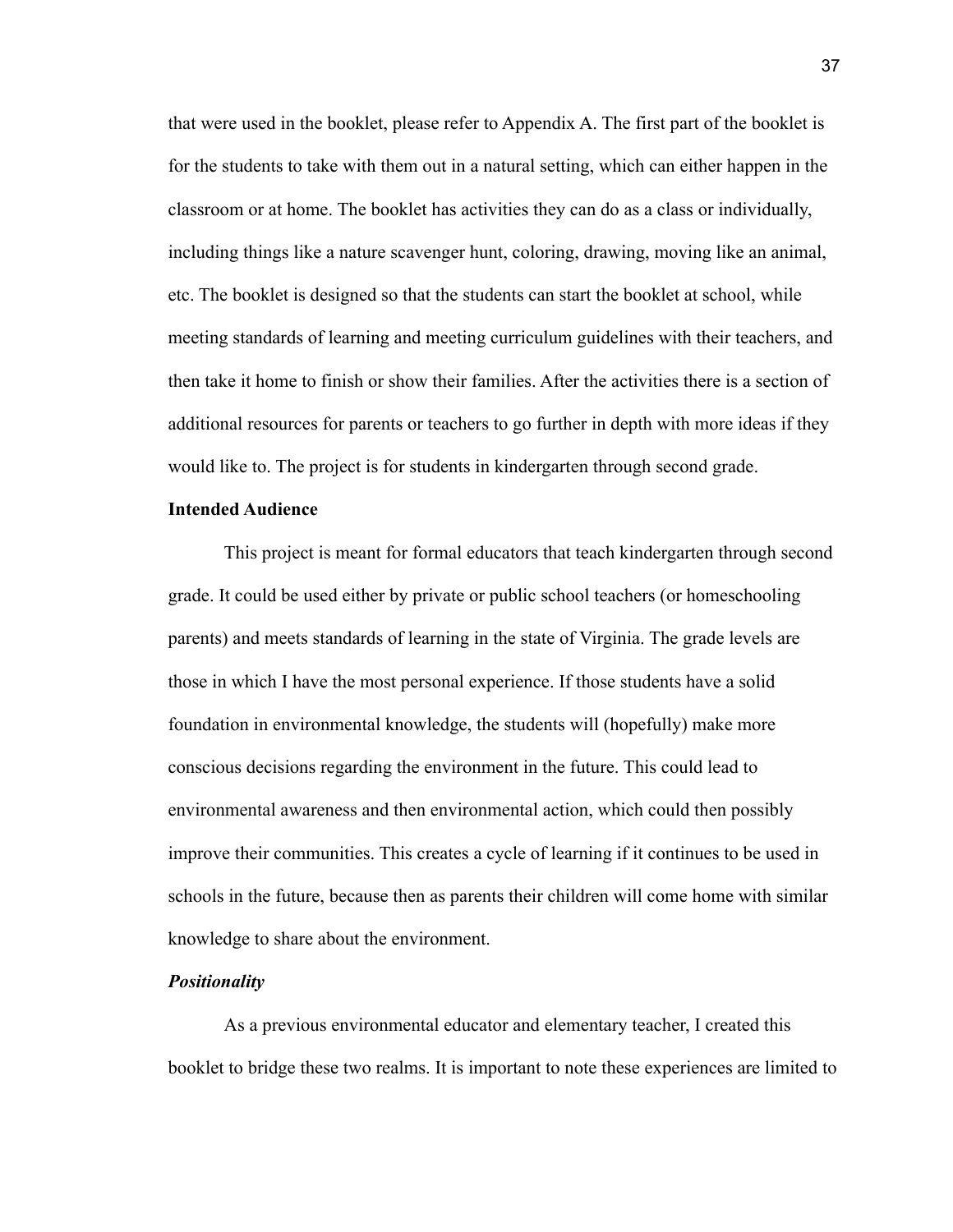my viewpoint as a white, able-bodied female in her early 20s. I acknowledge that my experiences with education would have been different from those of educators with varying demographics. That being said, there were times when I was very aware of my gender or age as an educator. But there were also times when I had to understand my relationship with nature was very different because of my race.

During my graduate studies, one course stuck with me that inspired aspects of this booklet. The course was called Equity and Inclusion in Environmental Education and each week we were required to go to a different kind of outdoor environment and view it from all different perspectives. This experience really opened my eyes to how inaccessible certain playgrounds are due to a lack of wheelchair accessibility or blind/deaf accessibility. I also went to an outdoor outfitter with this outlook and tallied up how much it would cost to go camping and I was outraged with how expensive it was. Also, there was no bus stop near this outfitting and the roads were not safe for biking, so someone would not be able to go without their own transportation. Seeing all of this first hand made me want to consider all of those barriers when creating this activity booklet. I did not want any student to miss out on nature. That is why I am including activities that any child could do, regardless of money, ability, access, etc.

Working as an environmental educator opened my eyes to many of the barriers people of color or low-income people face with their relationship to nature. In a lot of ways, being environmentally conscious and literate is a privilege that some do not have. In creating this booklet, I wanted to create a resource that helped to shorten the gap between equitable and inclusive resources in environmental education. This is simply a booklet that anyone could use, that has cultural considerations and other considerations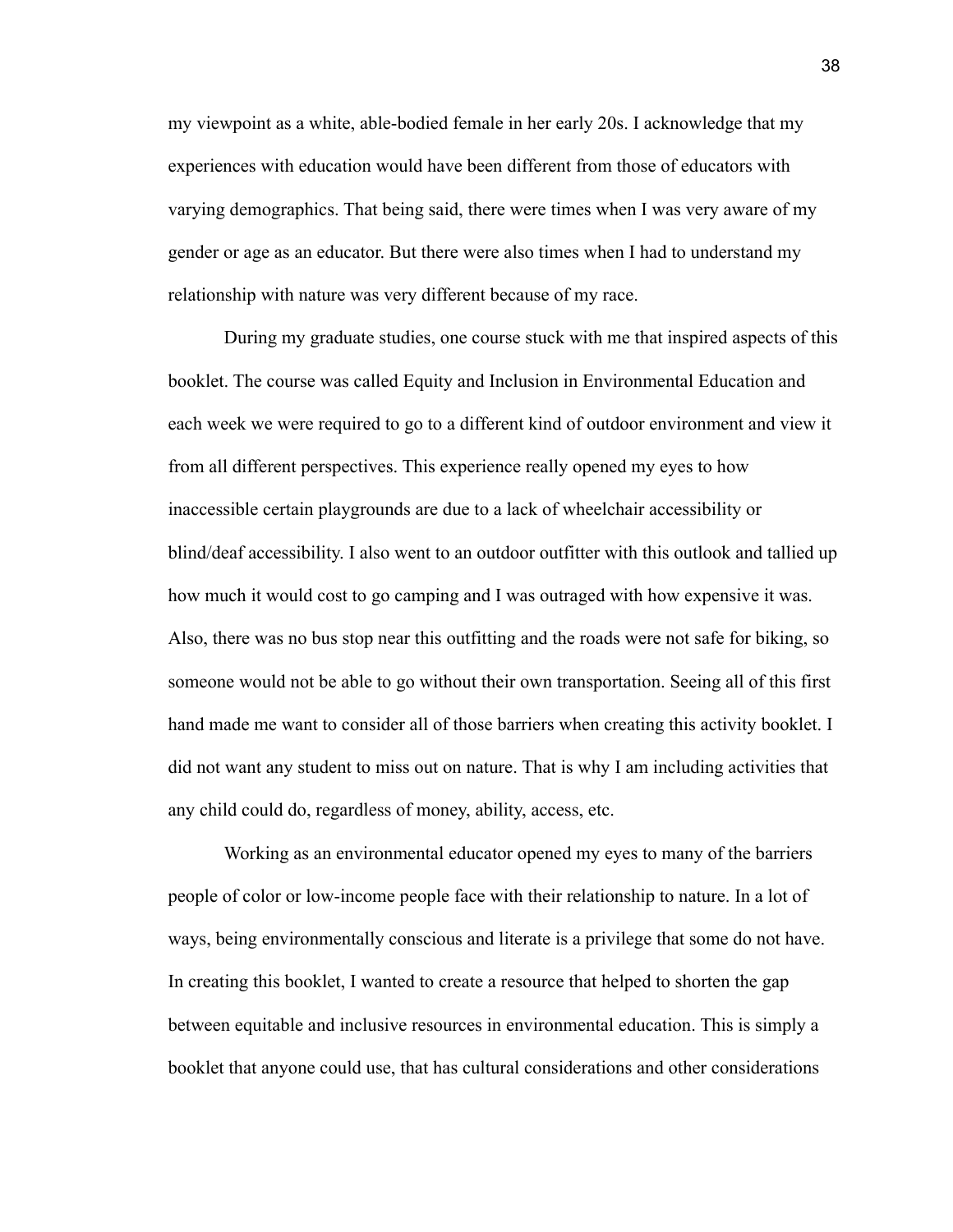that would help others understand nature, building on their own experiences. I believe that nature should be accessible to all, which is why I made something that could show how that would look.

#### *Summary*

Based on my own previous experiences, both personal and professional, my intended audience was set broadly to be inclusive of children, regardless of gender, culture, religion, etc. All children should be able to experience nature and create their own connections to it, that should not be something that only children with extensive privileges can experience. Acknowledging my own background and privileges, as well as how those experiences have shaped my relationship with nature, is crucial in creating an equitable environmental booklet to share with children in Virginia.

#### **Setting**

Since I am currently living in Virginia, I felt that it was fitting that I create this project for Virginia educators. That means that it includes information about the state's geography, regions, landforms, etc to help educators and students understand more about their state. Not growing up in Virginia, I had to do a lot of research on my own upon arriving to understand the natural settings in the state. This booklet will help students explore places, such as the Chesapeake Bay, Shenandoah National Park, Blue Ridge Mountains, and Appalachian Plateau, even if they have never visited those regions. This is important because students are not always able to see other parts of their states and the environment that they live in is all they experience. Opening students' eyes to other natural environments that are different from those they are familiar with will help them be more aware of their surroundings and their place in the environment. Helping students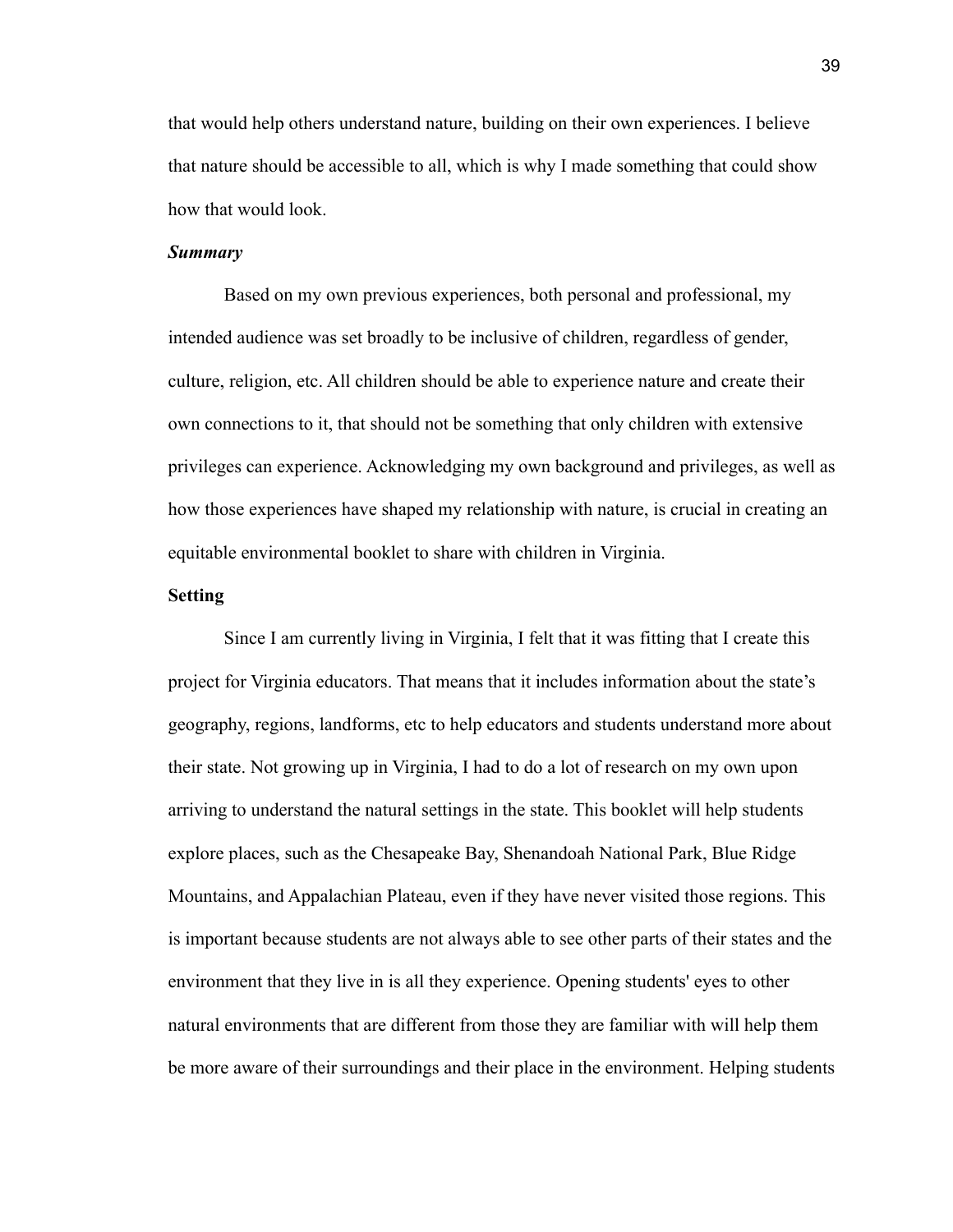connect with nature is something that I hope to accomplish through the use of this booklet.

#### **Rationale**

While researching this topic and how to create this project, many of the books and other resources I read just had resources for teachers. While this is helpful, teachers already have enough on their plates, and figuring out how to incorporate environmental education into their curriculum should not have to be one. Powers and Ridge (2019) provide a book on nature-based learning for children and consider things like cultures, budgets, and previous experience, which inspired me with creating this project. One part from this book I really enjoyed was that there were different levels for each lesson, meaning each lesson could be taken farther if one wanted to or had the resources to, but one wouldn't have to. The only issue with that, though, is it leaves educators, or parents, who can not do more, feeling guilty. That is why I wanted to create this resource that leveled the playing field so to say and put everyone on the same level (even if they are not in reality). which will alleviate any guilt and allow all children to have the same background in nature-based education. This is something that I believe in strongly because as an educator I always want to do more, but do not always have the financial resources to do that.

#### *Frameworks Used*

For this project, I am focusing a lot on Place-Based Learning in the environment. This is a concept I have been learning about since beginning my graduate studies, and using it for my project seemed fitting. I think that students should know about where they are living, not just the town name and where the closest grocery store is, but where their

40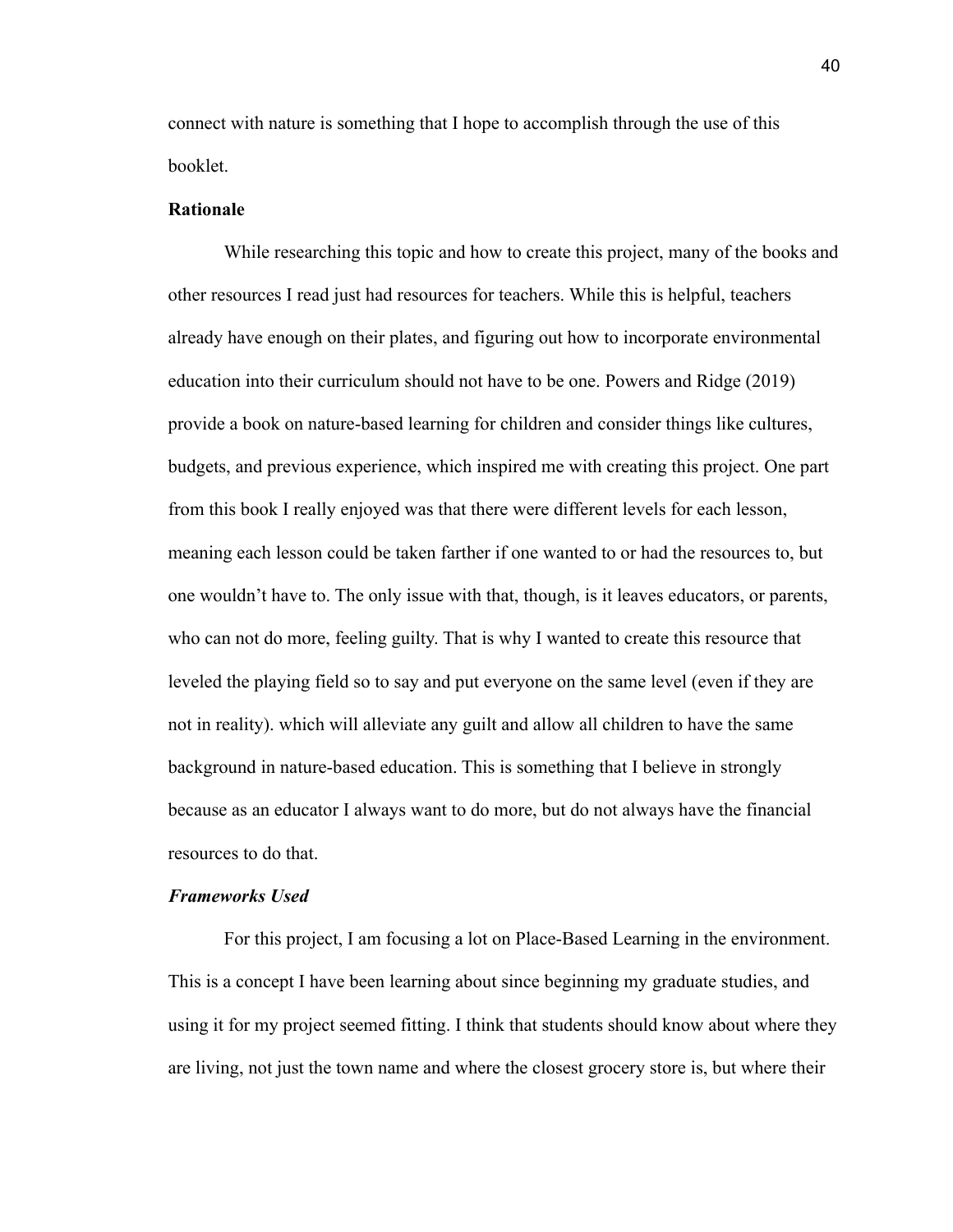water comes from, and understand the route it has to take to get to their home. Vander Ark (2020) defines Place-Based Learning (PBL) as "anytime, anywhere learning that leverages the power of place to personalize learning" (p. 2). When we learn about where we are from or where we are living, it becomes personal. It is our own individual learning that even if it is taught exactly the same, each student will learn differently based on their own experiences. This is the unique thing about teaching about the environment, it is different for each person. Math will always be the same for every student, and many sciences will also be universal, but not environmental science. Each experience helps to shape how one learns as an individual and that is why placed-based education is so unique and important.

#### **Implementation**

This booklet is ready to use as of Spring 2022. Implementing into schools becomes a matter of personal preference. I will pass the resource along to as many educators as I can, but also having it accessible to Virginia educators online is a way to broaden the reach of this resource. I have it as a shareable Google document, so if one teacher would like to share it with another, they would just have to send the link to them. **Assessment**

A short survey will be available at the end of the booklet for anyone who used it to go and answer a few multiple choice questions. The survey will be free to take and will send me the results electronically afterward. Having this short survey will allow the educators to reflect on the learning that has taken place and will be helpful for me in the future in developing other resources. The survey will also help me see how many students are using this resource and how well it worked.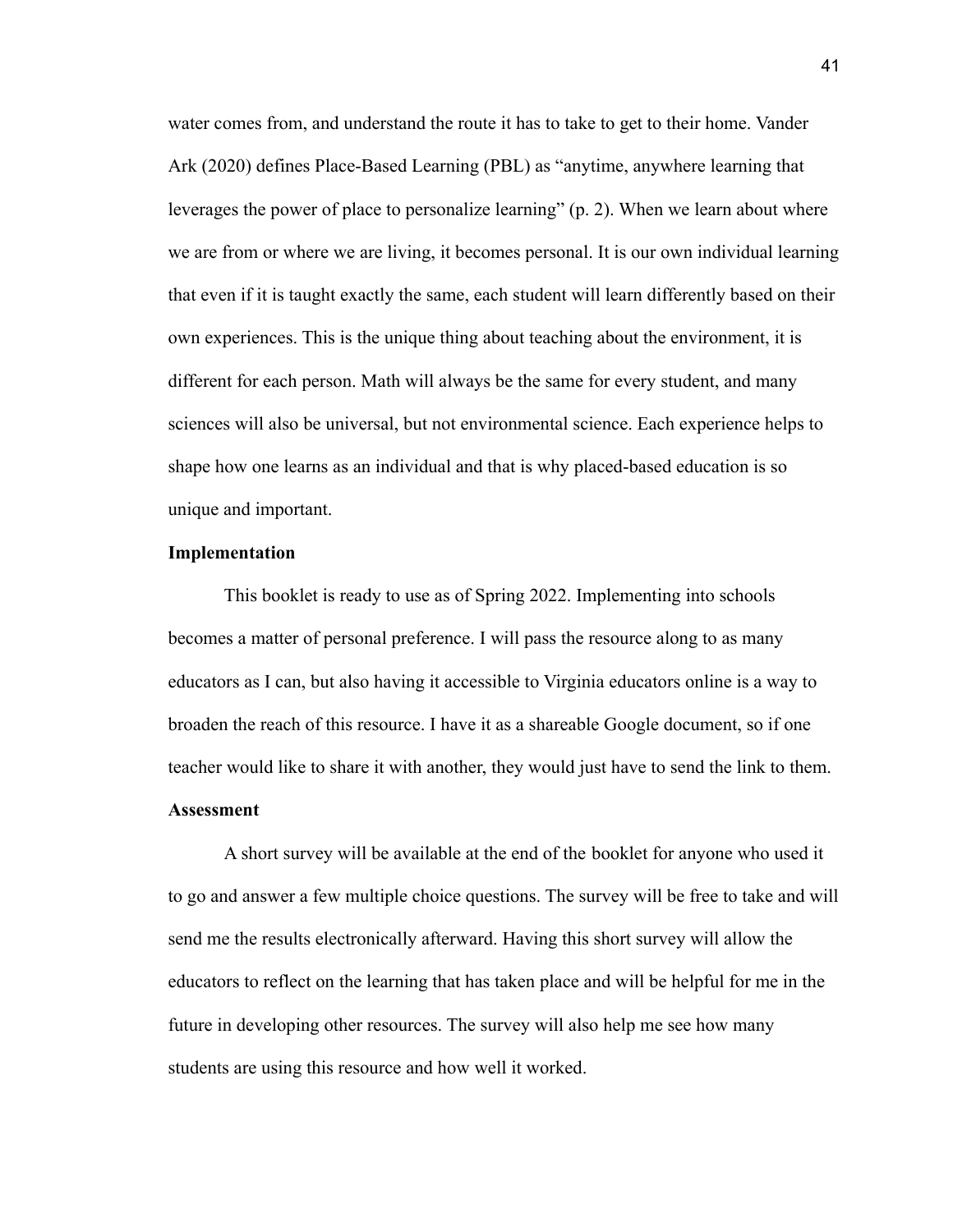#### **Conclusion**

Throughout this chapter, insight has been incorporated into the project that is being developed for educators and students in Virginia. This booklet will be for students in grades kindergarten through second grade and will be meeting certain standards of learning for those grade levels in Virginia. I reflected on my own experiences and how they shaped my relationship with nature and the potential biases I have due to my race, gender, etc. After acknowledging the privileges I had growing up, I moved on to speak about where the booklet is going to educate about. I explained the major regions, landscapes, and geography of Virginia will be explored in this booklet, allowing students to learn more about the state they are living in, even if they have never visited other sections of it. This led to an explanation of place-based learning and its importance in environmental education and this booklet. Finally, the booklet is accessible online as of Spring of 2022 to educators and will have a short survey at the end to assess the impact of the booklet in classrooms throughout the state of Virginia. This assessment will help with the development of future resources.

The following chapter will provide a conclusion to the project. It will be a reflection on the creation and implementation of the booklet and any learning that came from the process. I will identify the implications of the project and certain limitations it has. I will also share how the results from using the booklet will benefit the environmental education community and formal educators in Virginia.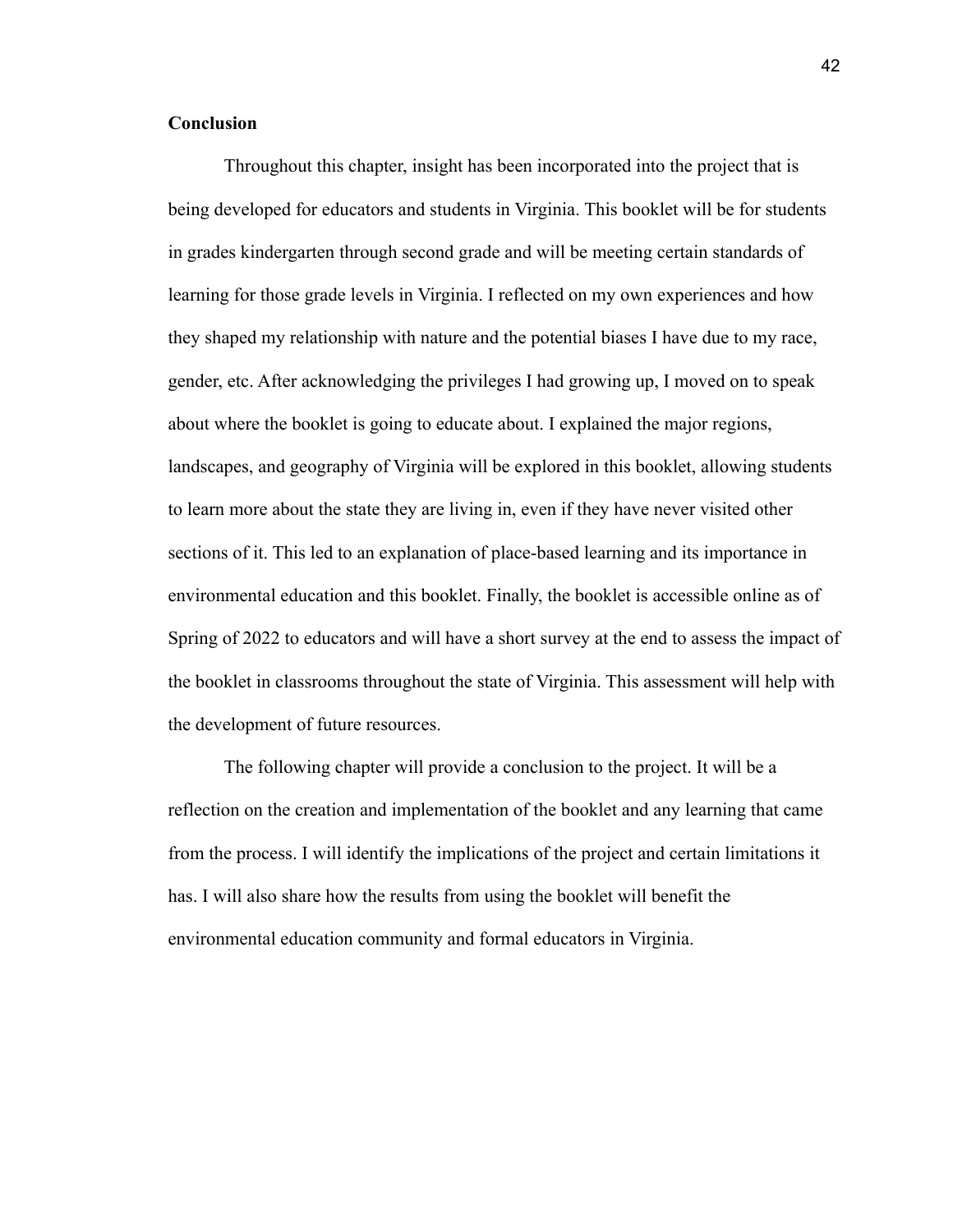#### **CHAPTER FOUR**

# **Reflection and Conclusion**

### **Introduction**

For my capstone project, I wanted to create an outdoor booklet that would help to bridge the gap between formal and informal education, because I have a background in both. In order to accomplish that I asked the question: *Can providing an outdoor education activity booklet that meets state standards of learning increase environmental education in the classroom?* This booklet is meant for students in grades kindergarten to second grade to be used at school or at home, to explore their environment while meeting Virginia standards of learning. In completing this project I hope that this question can be answered, and the gap can be filled, or at least shortened, between formal and informal education.

In the following chapter, I will be exploring the major learning outcomes that I had from completing this project. I will also revisit my literature review and define which resources were most important to the creation of this project. I will also touch on any implications of the project moving forward, and limitations of creating such a project. Afterward, I will suggest future research that could be done that would complement or go with this project. Finally, I will discuss how I will communicate the results of this project and what benefits it has to the profession of environmental education, as well as for formal education.

#### **Major Learnings**

I am someone who is always striving to learn new things, which is one of the reasons I decided to go back to school to get my master's degree. Throughout this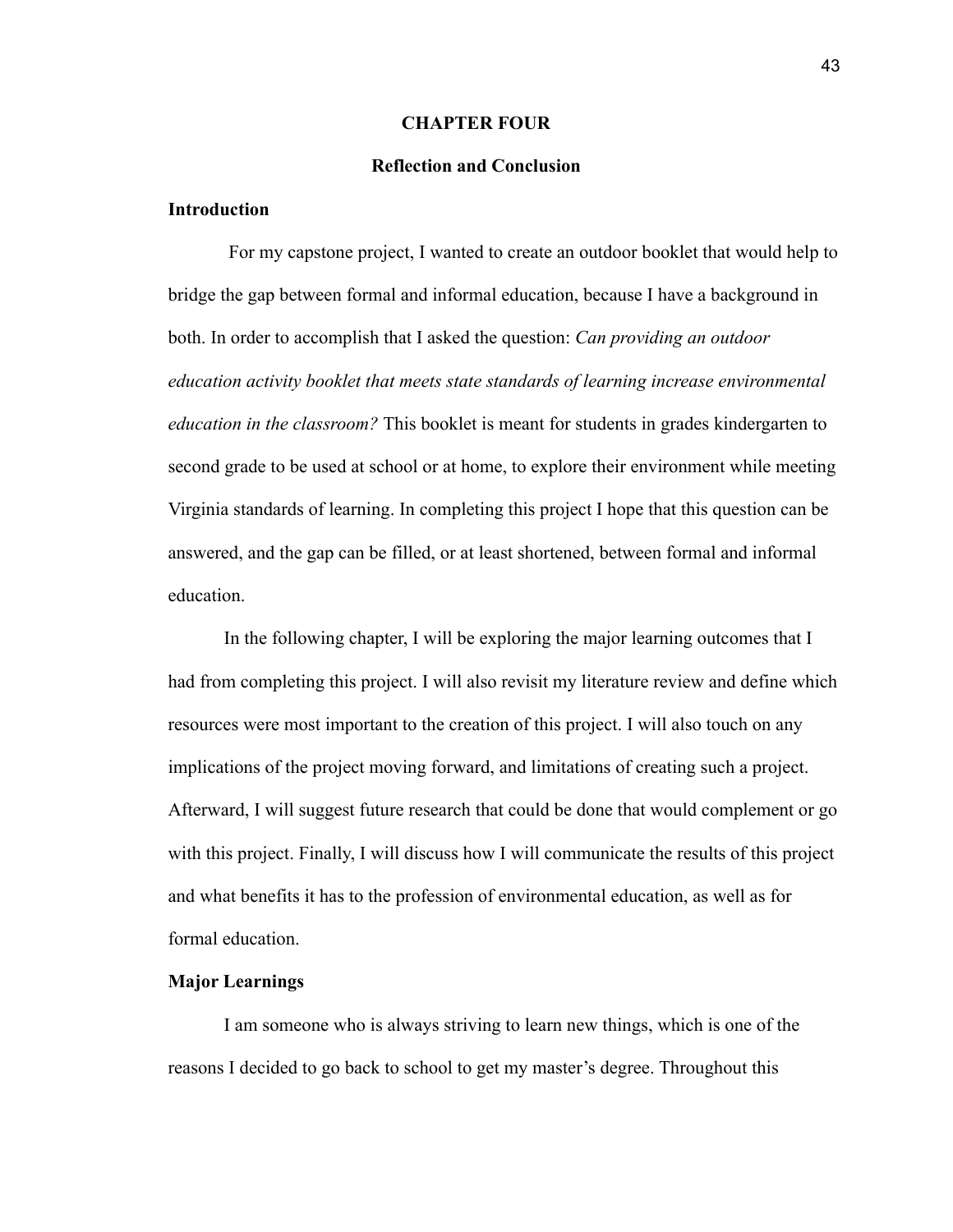process, I have learned so much not only about my project content, but also about myself as a learner. I have gained insight that I will take with me throughout my career and my life.

One major learning that I gained throughout this process was how many barriers there are for students to get outside and into their environments. This led me to gain a better understanding of my childhood and the privileges I had. Going out into my community to do research for my project helped open my eyes to things that could be changed to make them more accessible on a local scale, such as making sure parks have a ramp and activities to do on a ground level. When I visited a few parks and other places, they would say they were accessible and would have a ramp, but then would not have anything to do once you got up the ramp. After this process, my eyes will forever be open to this kind of injustice. In the future, I hope I can do more with my privilege and voice to make nature more accessible to all.

#### **Literature Review**

In reviewing the sources that were used in my second chapter, there is one source, in particular, that was crucial in the creation of my own activity booklet. Powers and Ridge (2019) created a book that I used in one of my courses here at Hamline University, but it helped to guide me in the creation of my booklet. In their book, Power and Ridge have different levels that educators can use for each activity beginning with dipping your toe in, wading in, and diving in. In each of those levels, there are ways the activities could be expanded to help the learner understand further. This was part of why I wanted to create a section for both educators and parents so they could have the choice of how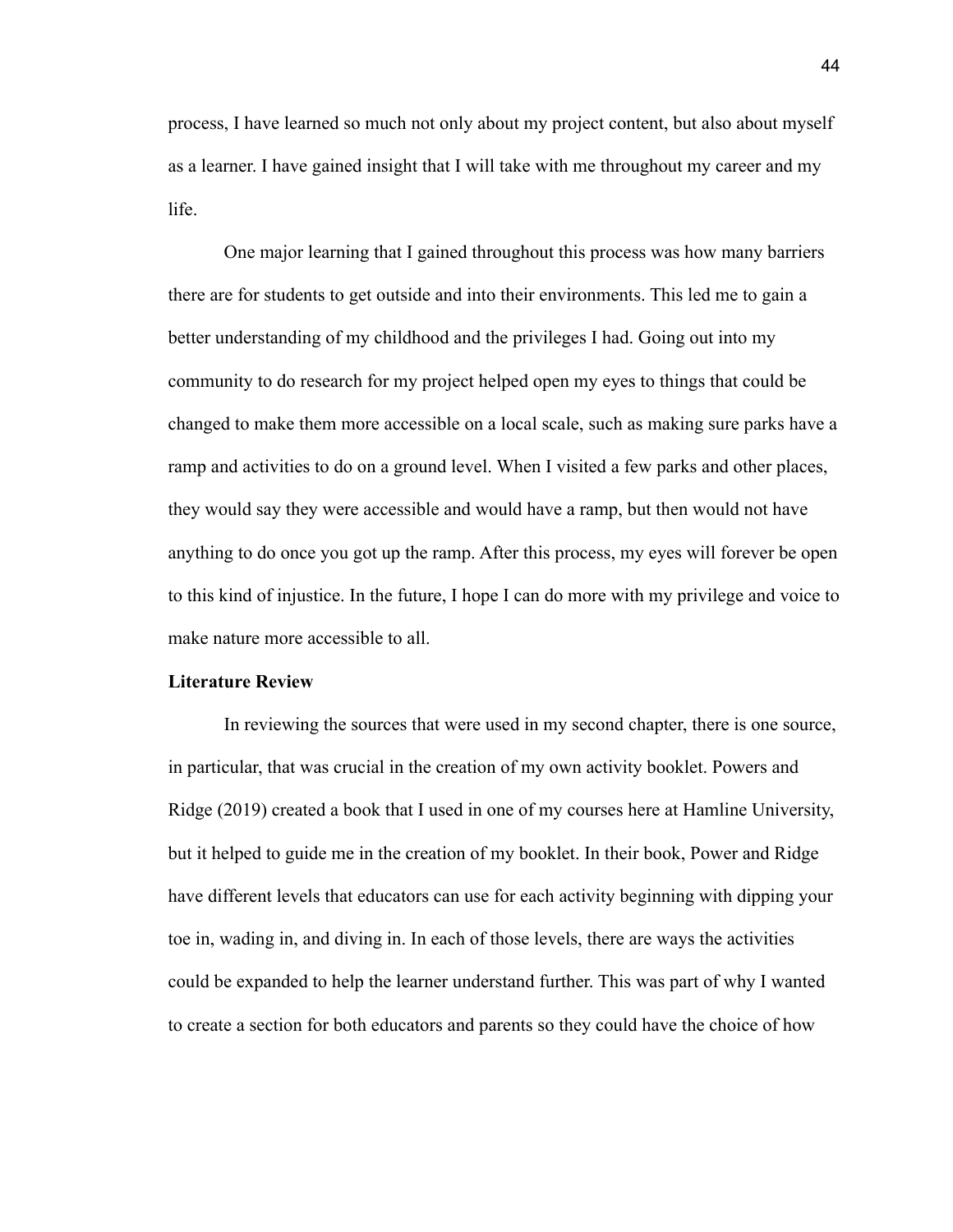far they wanted to take the activity. I also wanted to make sure that any additional resources would be equitable, therefore not requiring the purchase of anything further.

I really wanted to make sure this booklet could be used by any student regardless of their finances or other barriers that often keep them from enjoying nature. This is also something that Powers and Ridge (2019) included that I liked. At the end of each chapter they would include a cultural considerations section to touch on areas that may be culturally insensitive or give the reader other things to think about that they may have overlooked. When creating my booklet I tried to take all of these cultural considerations into consideration to make it as inclusive as possible. I do acknowledge that I am human and there still could be things I overlooked, but I truly did try my hardest to make sure the booklet was as equitable as possible.

One of the sources I was better able to connect with through the creation of this booklet was Carson (2017). I read this book for another class but once I dove into the creation of this booklet I realized that it would be beneficial to use as a source. Now that I have completed the project I have since gone back to this book and have realized I can take so much more from it. Throughout the book, Carson (2017) speaks of sharing nature with her nephew through simple things such as seeing the growth in young trees. I feel like I can now connect with that more than ever because I have created something that students will be able to enjoy and share that joy for nature with either this teacher or parents/guardians.

#### **Implications**

I feel that in creating this outdoor education booklet, environmental education can be increased both in and out of the classroom. If teachers are able to use this booklet as a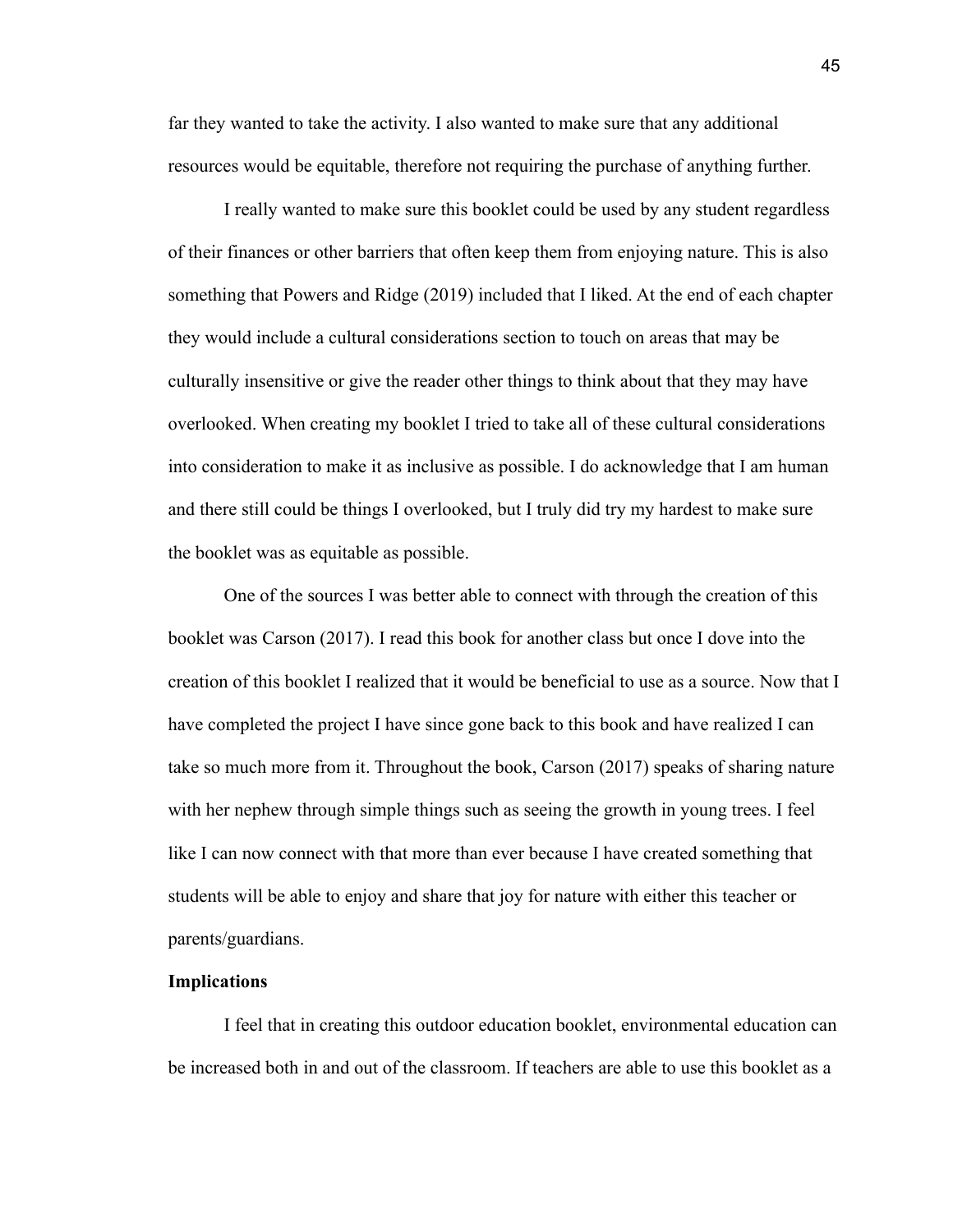way to meet standards of learning in Virginia, as well as increase their students' exposure to their current environment, then this booklet (in my eyes) has succeeded. This booklet can also be used as a type of stepping stone to increase environmental literacy. Students can use this booklet to get a basic knowledge of where they are living, and from there they could go many different ways with it.

One way that students can go further with the booklet is to create a service project for the environment. This could be done in a number of ways, either through a community recycling program or a wetland clean-up. It could get the students involved in their communities to gain a better understanding of the environment they are living in. This would also benefit their environment and their community and help students feel a sense of stewardship towards the environment.

#### **Limitations**

One of the biggest limitations to this project is getting the project into school systems and making it accessible. One of the best ways to do this is through word of mouth, but that is not as effective as I had initially hoped. Keeping the project in Google docs and giving out the URL is one way to make it accessible, but there are still other limitations to getting it out to the public. The biggest issue is that school systems do not always have the ability or approval to use a booklet like this that is not from a more credible source. Another is that educators do not always feel comfortable or confident going outdoors to do activities based on where their school is located, which is understandable. Schools often do not have the resources to take their students to other outdoor settings, either. In realizing all of this, I now know just how many limitations there still are to my project, even though my hope was to make it as accessible as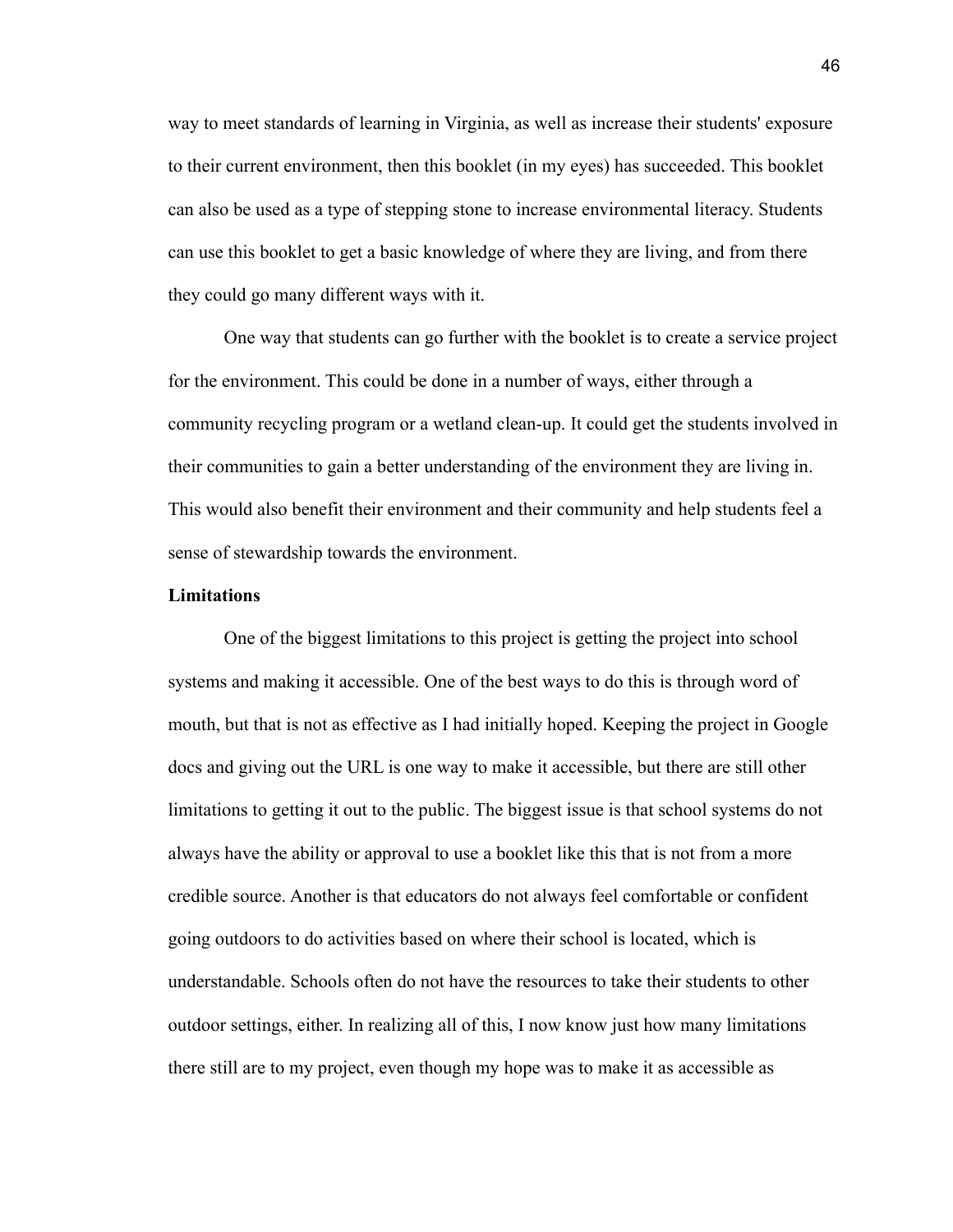possible. Understanding that there will always still be barriers to overcome has been a learning experience for me throughout this project.

#### **Future Research and Projects**

After completing this project, I began thinking about what comes next. My immediate idea was that another booklet should be created for other grade levels. But I think it is more than just that. This booklet was a broad introduction to the five regions of Virginia and ways that nature could be enjoyed. I think if there was going to be a future project or research, it should be into each individual region of Virginia and be for older students. Having a foundation with this current booklet, a booklet that could be created after this one would help to build on the foundation that has already been laid for students in Virginia. I also would like to explore major natural areas in each region that students could learn more about through the use of the booklet, even if they will never visit them. This will help students understand more about the state they are living in and what makes it special.

#### **Communicating Results**

For this project, I decided that a passive survey would be the best way to get results from participants. I created a short questionnaire and included the link to it at the end of the booklet so that those who use the booklet can visit their survey on their own if they wish to. The results then get emailed to me and I will be able to know when the booklet has been used and how it worked for the educator or parent that used it. This was the most feasible way for me to have results because this way it is all in the hands of those who use the booklet.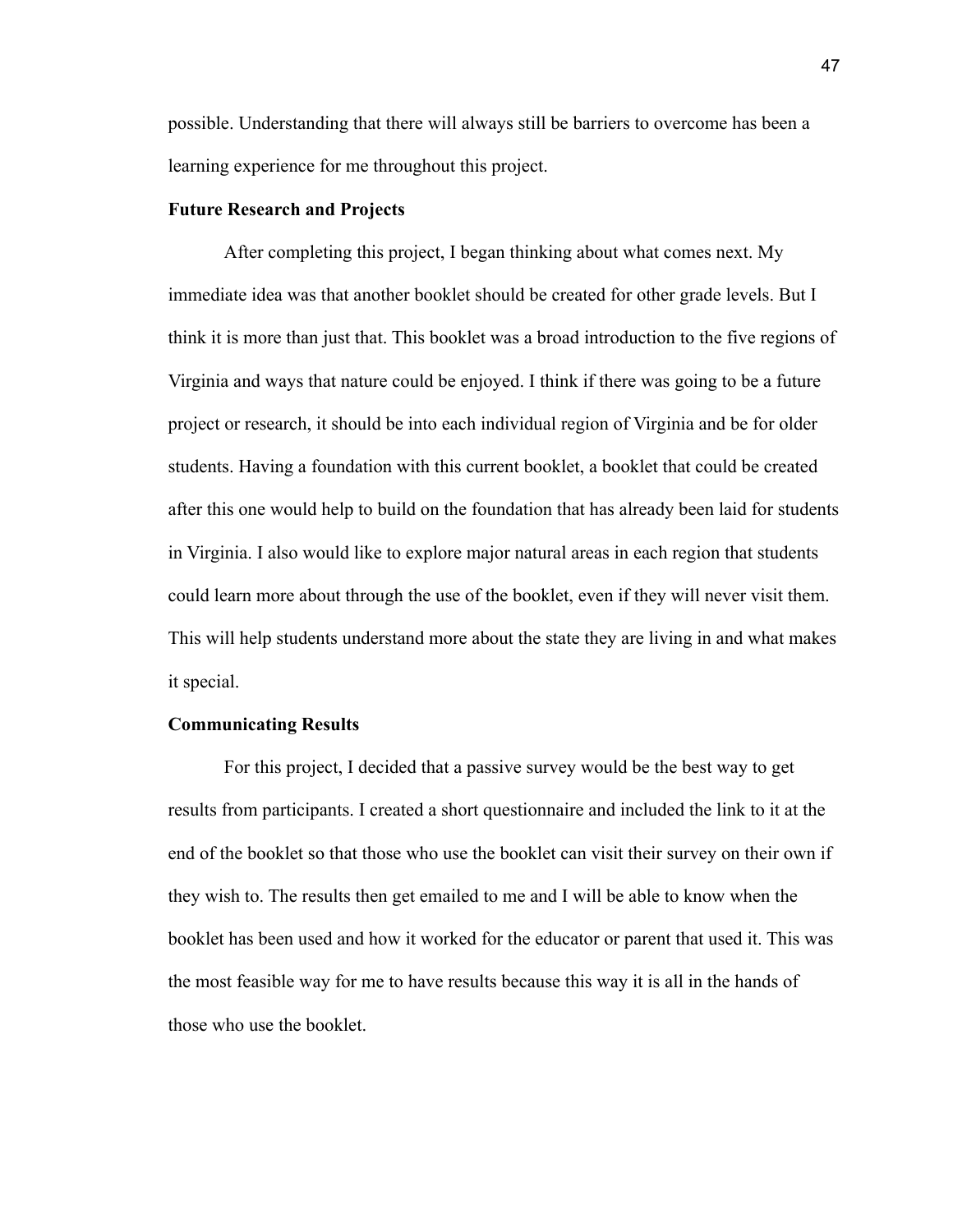#### **Benefits to the Profession**

This booklet is one that can benefit not only environmental education but also classroom education as well. It is a way for teachers to reach curriculum standards, while also getting their students outside to enjoy nature. This can lead to a connection to nature that could go much farther than classroom instruction alone could. Students will be able to better understand the region of Virginia they are living in and begin to comprehend all of the simple activities that can be done outside the classroom that are still fun and meet standards of learning.

The booklet is also a benefit to environmental education because it will get students to experience nature on their own. Once they have done that their educators or parents could take them to more natural areas or centers to gain more knowledge about their environment. The booklet also gives students the opportunity to find out which aspects of nature they enjoy the most, which could lead them to find the things they are interested in or passionate about. This was true for me and my experience in nature and I hope that by creating this booklet other students will be able to find what they are passionate about.

#### **Conclusion**

Throughout this chapter, I have reflected on the process of my creating my capstone project through several different categories. I first explored my major learnings throughout the process and then went on to revisit my literature review and the sources that were important to my project and connected with me as a learner. I then spoke about the implication and limitations of my project and discussed future research or projects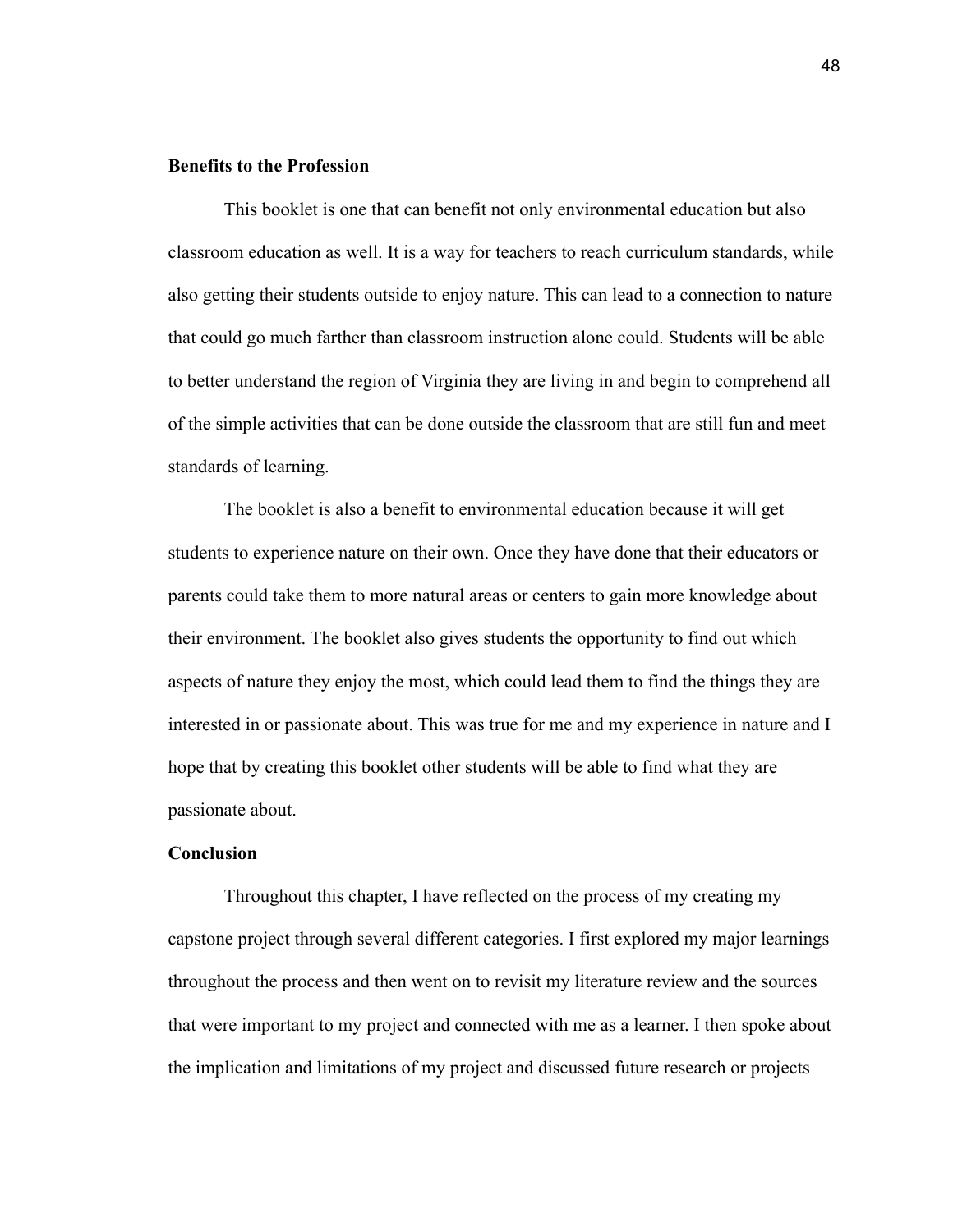that could be done after this one. Finally, I was then able to communicate the results of my booklet and the benefits it has to the profession of both environmental education and formal education.

This paper and the capstone project to go with it aimed to answer the question: *Can providing an outdoor education activity booklet that meets state standards of learning increase environmental education in the classroom?* In developing the activity booklet I sought to spark a connection between students and their environment. I wanted students to be able to explore the region that they live in, as well as understand more about the other regions of Virginia, even if they have never visited them before. I feel that in completing this paper and project I was able to find the in-between formal and informal education and help students have a more equitable experience in nature. It is my hope that students will use this booklet and seek out more information about where they live and what else lives in their environment. I look forward to finding out more from the results of the project and hope to use this information to guide my learning beyond Hamline University.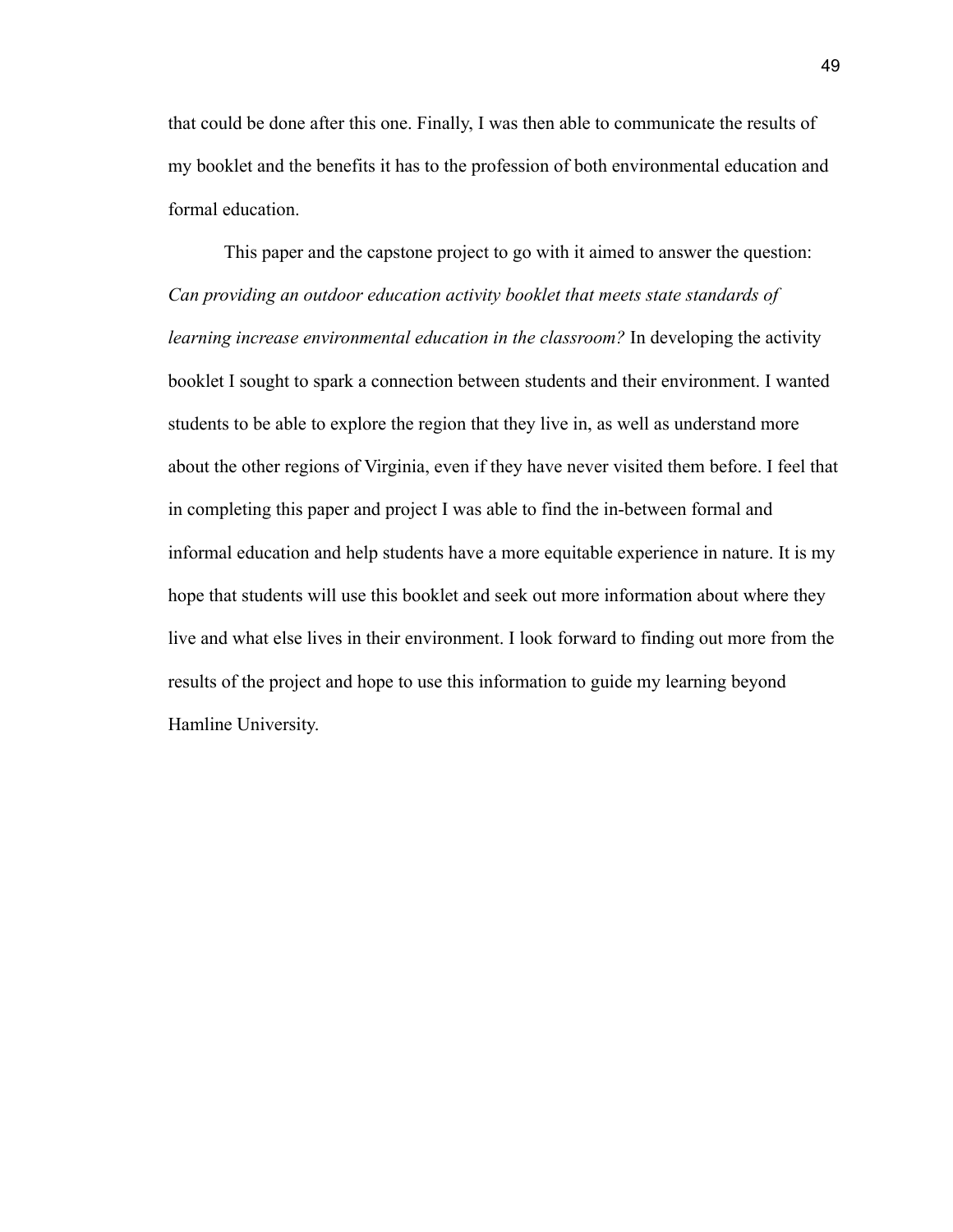#### REFERENCES

Armstrong, A. K., Krasny, M. E., & Schuldt, J. P. (2018). *Communicating climate change: A guide for educators*. Cornell University Press. [www.jstor.org/stable/10.7591/j.ctv941wjn](http://www.jstor.org/stable/10.7591/j.ctv941wjn)

Bell, D., Morrison-Love, D., Wooff, D., & McLain, M. (2018). STEM education in the twenty-first century: Learning at work—an exploration of design and technology teacher perceptions and practices. *International Journal of Technology and Design Education*, *28*(3), 721–737. [doi.org/10.1007/s10798-017-9414-3](https://doi.org/10.1007/s10798-017-9414-3)

- Capraro, M. M., Whitfield, J. G., Etchells, M. J., & Capraro, R. M. (2016). *A companion to interdisciplinary STEM Project-Based Learning: For educators by educators* (2nd ed.). BRILL.
- Carson, R. (2015). *Silent spring*. Penguin Books.
- Carson, R. (2017). *The sense of wonder: A celebration of nature for parents and children*. Harper Perennial.
- Chawla, L. (2015). Benefits of nature contact for children. *Journal of Planning Literature*, *30*(4), 433–452. [doi.org/10.1177/0885412215595441](https://doi.org/10.1177/0885412215595441)

Climate Interpreter. (n.d.). *Resources.* [climateinterpreter.org/resources](https://climateinterpreter.org/resources)

Evans, R. (2014). *The role of science teachers' beliefs in international classrooms: From teacheractions to student learning*. Sense Publishers.

[doi.org/10.1007/978-94-6209-557-1](https://doi.org/10.1007/978-94-6209-557-1)

Fraser, J., Gupta, R., & Krasny, M. E. (2015). Practitioners' perspectives on the purpose of environmental education. *Environmental Education Research*, *21*(5), 777–800. [doi.org/10.1080/13504622.2014.933777](https://doi.org/10.1080/13504622.2014.933777)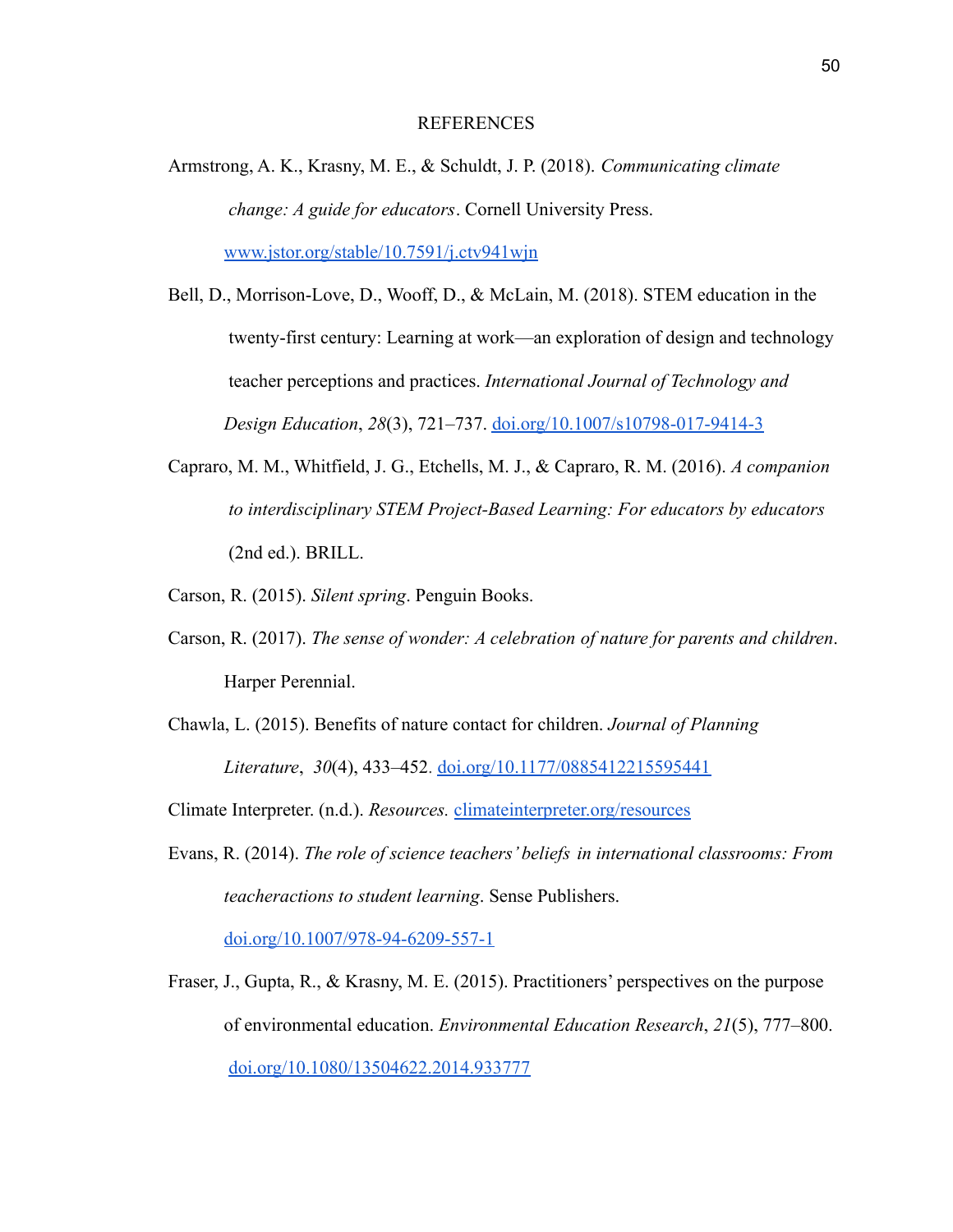- Hungerford, H. R. (2009). Environmental education (EE) for the 21st Century: Where have we been? Where are we now? Where are we headed? *The Journal of Environmental Education*, *41*(1), 1–6. [doi.org/10.1080/00958960903206773](https://doi.org/10.1080/00958960903206773)
- Kagawa, F., & Selby, D. (2009). *Education and climate change living and learning in interesting times*. Routledge.
- Kuznekoff, J. H., Munz, S., & Titsworth, S. (2015). Mobile phones in the classroom: Examining the effects of texting, Twitter, and message content on student learning. *Communication Education*, *64*(3), 344–365. [doi.org/10.1080/03634523.2015.1038727](https://doi.org/10.1080/03634523.2015.1038727)
- Louv, R. (2008). *Last child in the woods*. Algonquin Books of Chapel Hill.
- Monroe, M. C., & Krasny, M. E. (2015). *Across the spectrum resources for environmental educators*. North American Association for Environmental Education.
- National Research Council. (2012). *Climate change education in formal settings, K-14: A workshop summary.* The National Academies Press. [doi.org/10.17226/13435](https://doi.org/10.17226/13435)
- Powers, J., & Ridge, S. W. (2019). *Nature-based learning for young children*. RedLeaf Press.
- Sobel, D. (2013). *Beyond ecophobia: Reclaiming the heart in nature education* (2nd ed.). Orion Magazine.
- Stewart, A. (2008). Whose place, whose history? Outdoor environmental education pedagogy as "reading" the landscape. *Journal of Adventure Education and Outdoor Learning*, *8*(2), 79–98. [doi.org/10.1080/14729670801906125](https://doi.org/10.1080/14729670801906125)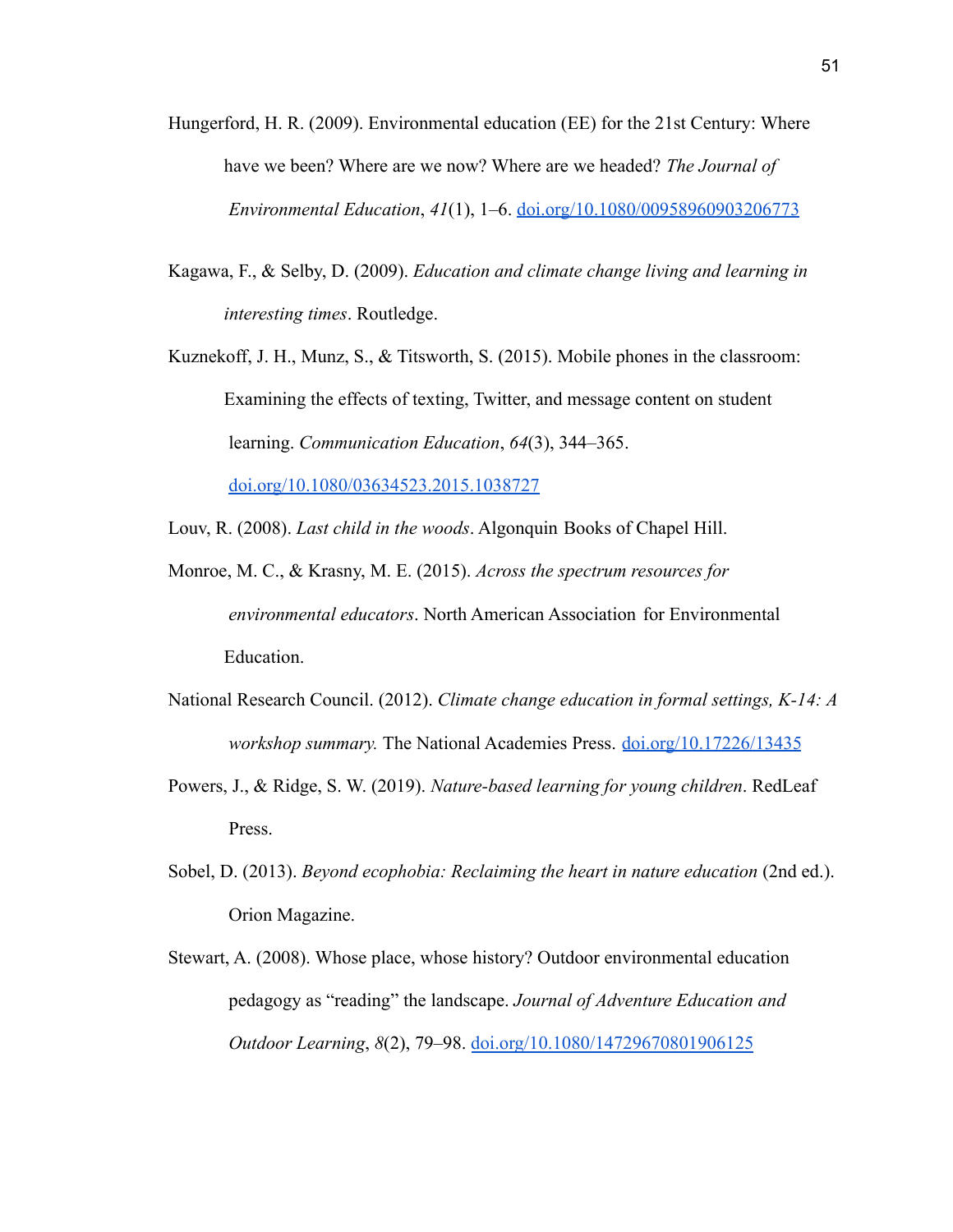- Vallero, D. (2005). *Paradigms lost: Learning from environmental mistakes, mishaps and misdeeds*. Elsevier Science & Technology.
- Vander Ark, Liebtag, E., & McClennen, N. (2020). The power of place: Authentic learning through place-based education. ASCD.

Virginia Department of Education. (n.d.a.). *History and social science.*

[www.doe.virginia.gov/testing/sol/standards\\_docs/history\\_socialscience/](https://www.doe.virginia.gov/testing/sol/standards_docs/history_socialscience/index.shtml)

- Virginia Department of Education. (n.d.b.). *The standards & SOL-based instructional resources*. [www.doe.virginia.gov/testing/sol/standards\\_docs/](https://www.doe.virginia.gov/testing/sol/standards_docs/)
- Worth, K., & Grollman, S. H. (2009). *Worms, shadows, and whirlpools: Science in the early childhood classroom*. EDC.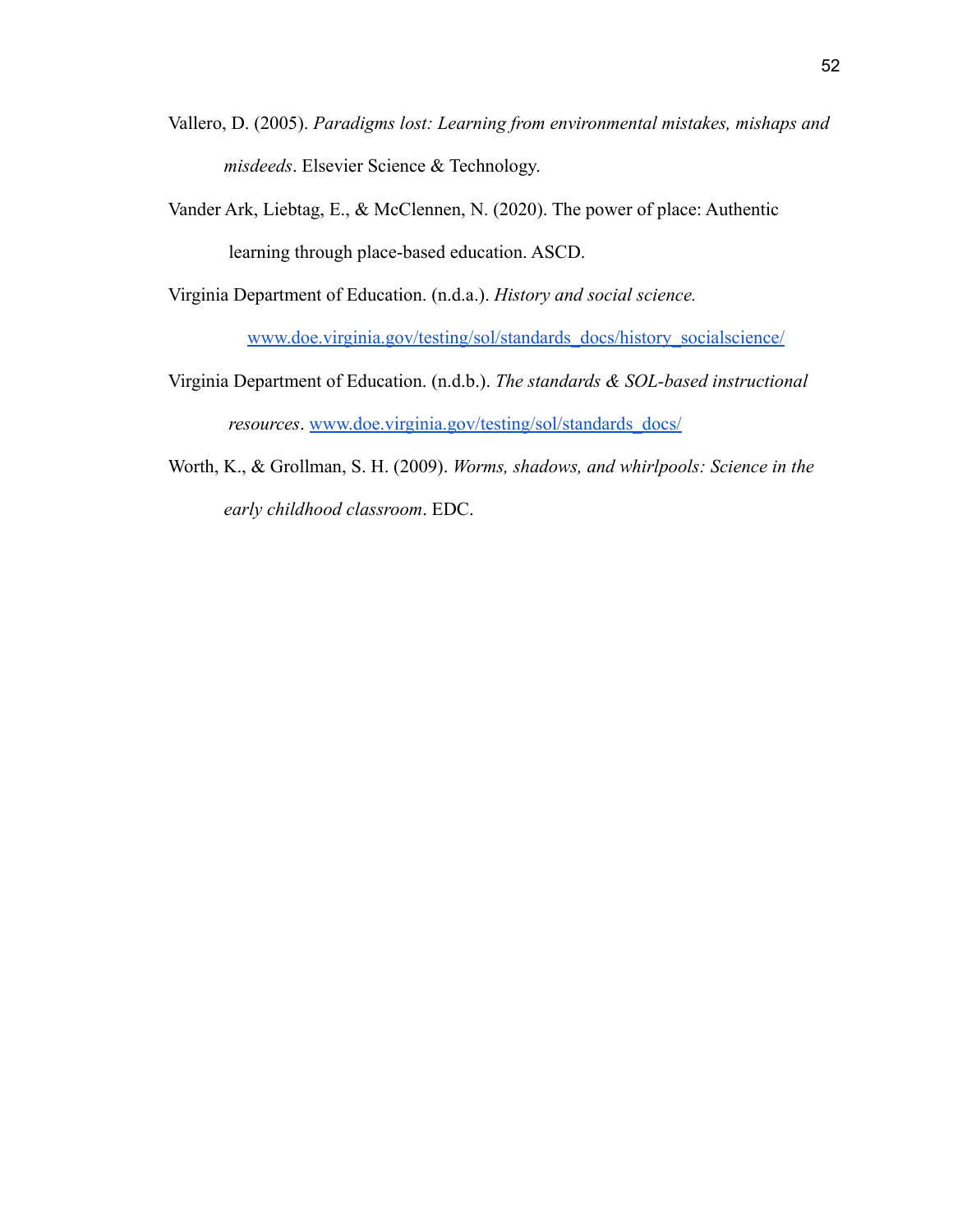# APPENDIX A.

# Virginia Standards of Learning Met in the Project

Science:

K.1. The student will demonstrate an understanding of scientific reasoning, logic, and the nature of science by planning and conducting investigations in which

c) a set of objects is sequenced according to size;

d) a set of objects is separated into two groups based on a single physical characteristic;

g) a question is developed and predictions are made from one or more observations;

h) observations are recorded

K.2. The student will investigate and understand that humans have senses that allow them to seek, find, take in, and react or respond to information in order to learn about their surroundings. Key concepts include

- a) the five senses and corresponding sensing organs; and
- b) sensory descriptors used to describe common objects and phenomena

K.4. The student will investigate and understand that the position, motion, and physical properties of an object can be described. Key concepts include

- a) colors of objects;
- b) shapes and forms of objects;
- c) textures and feel of objects;
- d) relative sizes and weights of objects

K.5. The student will investigate and understand that water flows and has properties that can be observed and tested. Key concepts include

- b) water flows downhill; and
- c) some materials float in water, while others sink

K.8. The student will investigate and understand that shadows occur when light is blocked by an object. Key concepts include

a) shadows occur in nature when sunlight is blocked by an object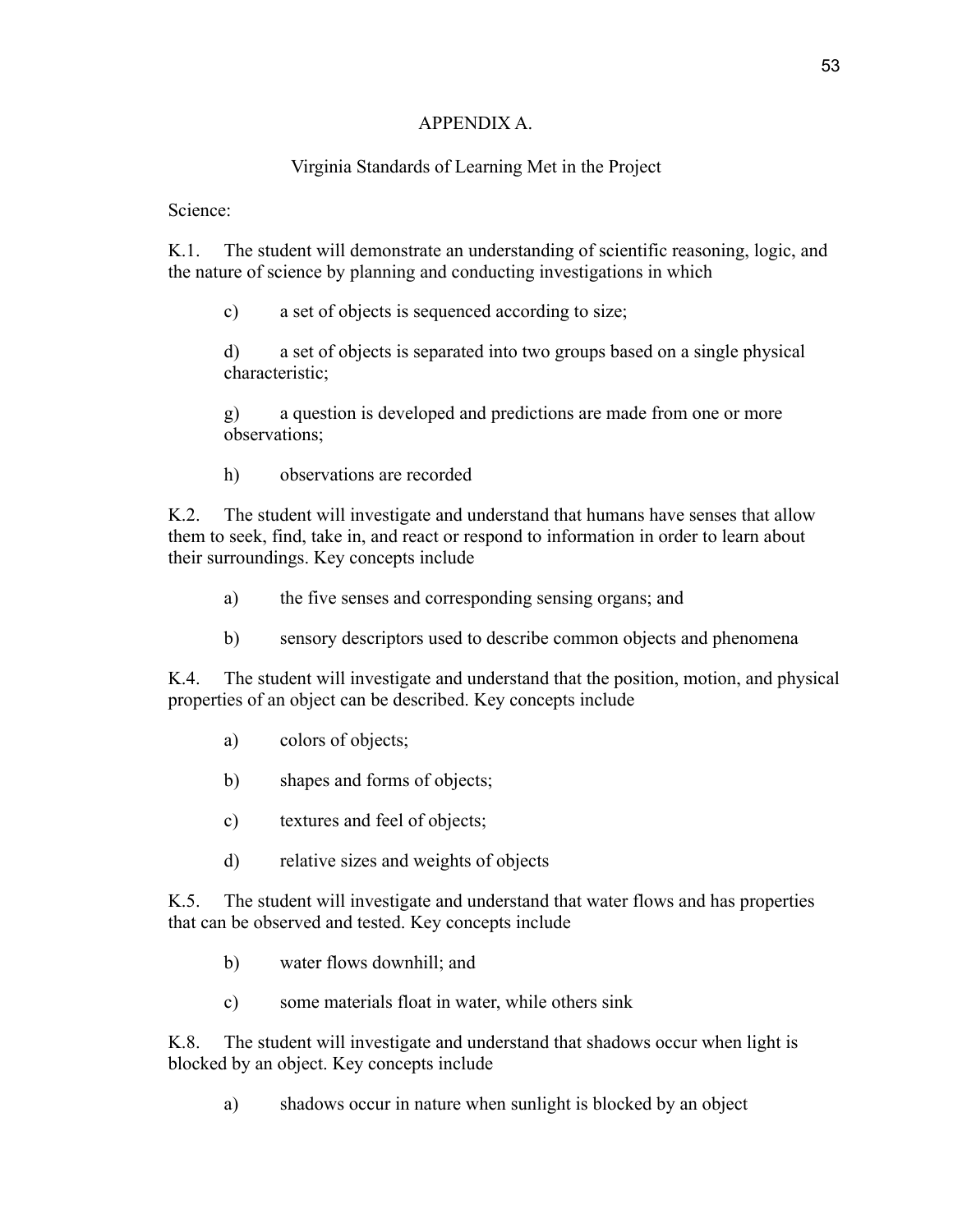1.4. The student will investigate and understand that plants have basic life needs and functional parts and can be classified according to certain characteristics. Key concepts include

a) plants need nutrients, air, water, light, and a place to grow

1.5. The student will investigate and understand that animals, including humans, have basic needs and certain distinguishing characteristics. Key concepts include

a) basic needs include adequate air, food, water, shelter, and space (habitat)

1.8. The student will investigate and understand that natural resources are limited. Key concepts include

- b) factors that affect air and water quality; and
- c) recycling, reusing, and reducing consumption of natural resources

2.8. The student will investigate and understand that plants produce oxygen and food, are a source of useful products, and provide benefits in nature. Key concepts include

- c) plants provide oxygen, homes, and food for many animals; and
- d) plants can help reduce erosion

Physical Education:

K.1 The student will demonstrate progress toward the mature form of selected locomotor, non- locomotor, and manipulative skills to understand the various ways the body can move.

a) Demonstrate and differentiate between walking, running, hopping, galloping, and jumping

i) Demonstrate fast, slow, and moderate speeds

1.4 The student will demonstrate basic knowledge and skills for safe and cooperative play, individually and with others, without reminders from teacher.

- b) Demonstrate safety rules for activity
- c) Demonstrate safe use of space
- 1.5 The student will identify basic nutrition concepts of energy balance.
	- c) Explain that the body needs water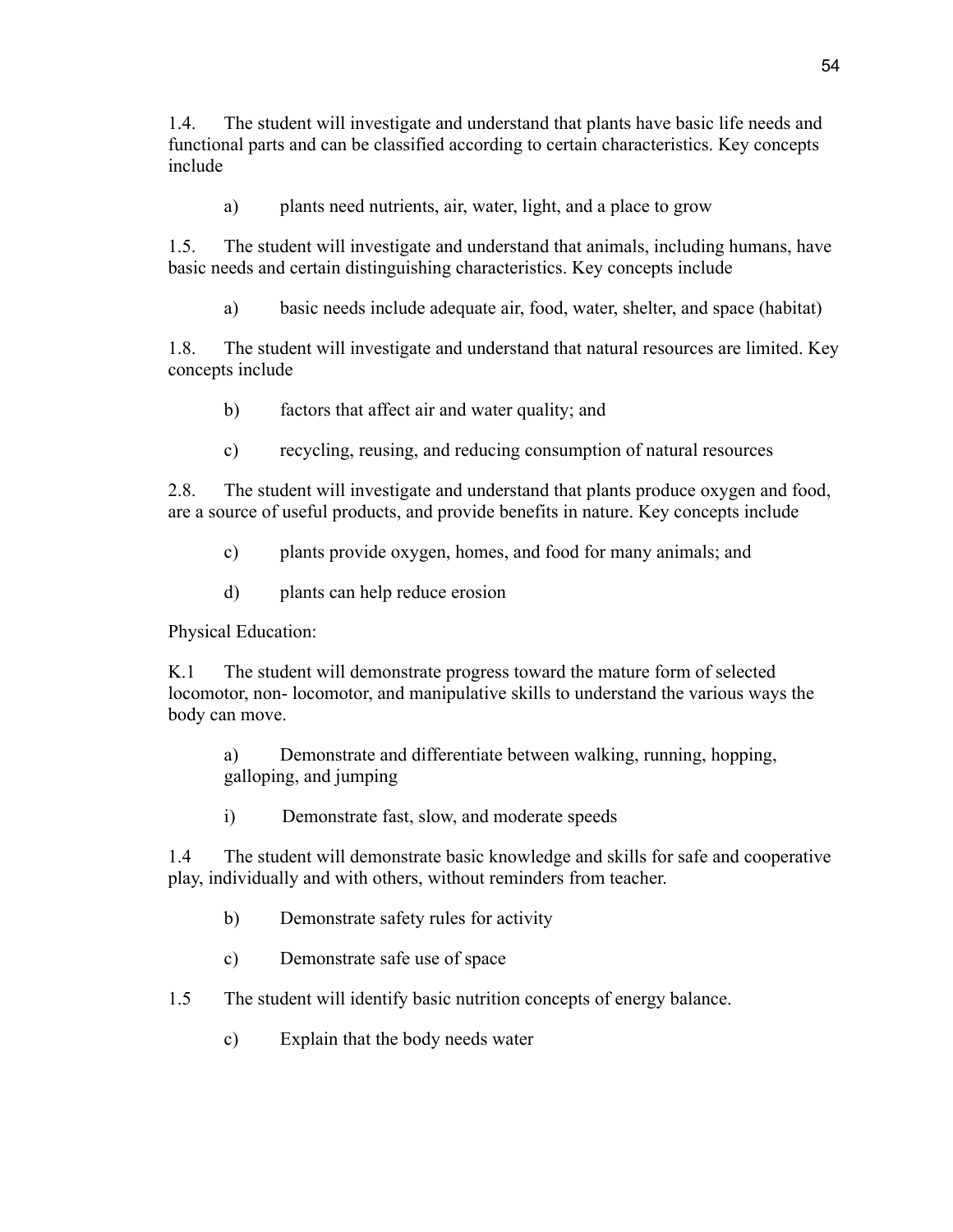2.1 The student will demonstrate approaching (at least two critical elements) and mature form (all correct critical elements) of locomotor, non-locomotor, and manipulative skills.

d) Demonstrate mature form for hop, jump, leap, skip, run, jog, gallop, and slide

Mathematics<sup>-</sup>

K.9 The student will compare two objects or events, using direct comparisons, according to one or more of the following attributes: length (longer, shorter), height (taller, shorter), weight (heavier, lighter), temperature (hotter, colder), volume (more, less), and time (longer, shorter).

K.12 The student will sort and classify objects according to one attribute.

2.12 The student will

- a) draw a line of symmetry in a figure; and
- b) identify and create figures with at least one line of symmetry

Music:

2.2 The student will apply a creative process for music.

a) Brainstorm ideas for creating music

History and Social Sciences:

K.1 The student will demonstrate skills for historical thinking, geographical analysis, economic decision making, and responsible citizenship by

e) comparing and contrasting people, places, or events

1.1 The student will demonstrate skills for historical thinking, geographical analysis, economic decision making, and responsible citizenship by

e) comparing and contrasting people, places, or events in Virginia history

1.5 The student will develop map skills by

d) locating Washington, D.C., the capital of the United States, and Richmond, the capital of Virginia, on a United States map

1.6 The student will develop a geographic understanding that

a) the location of Virginia determines its climate and results in four distinct seasons